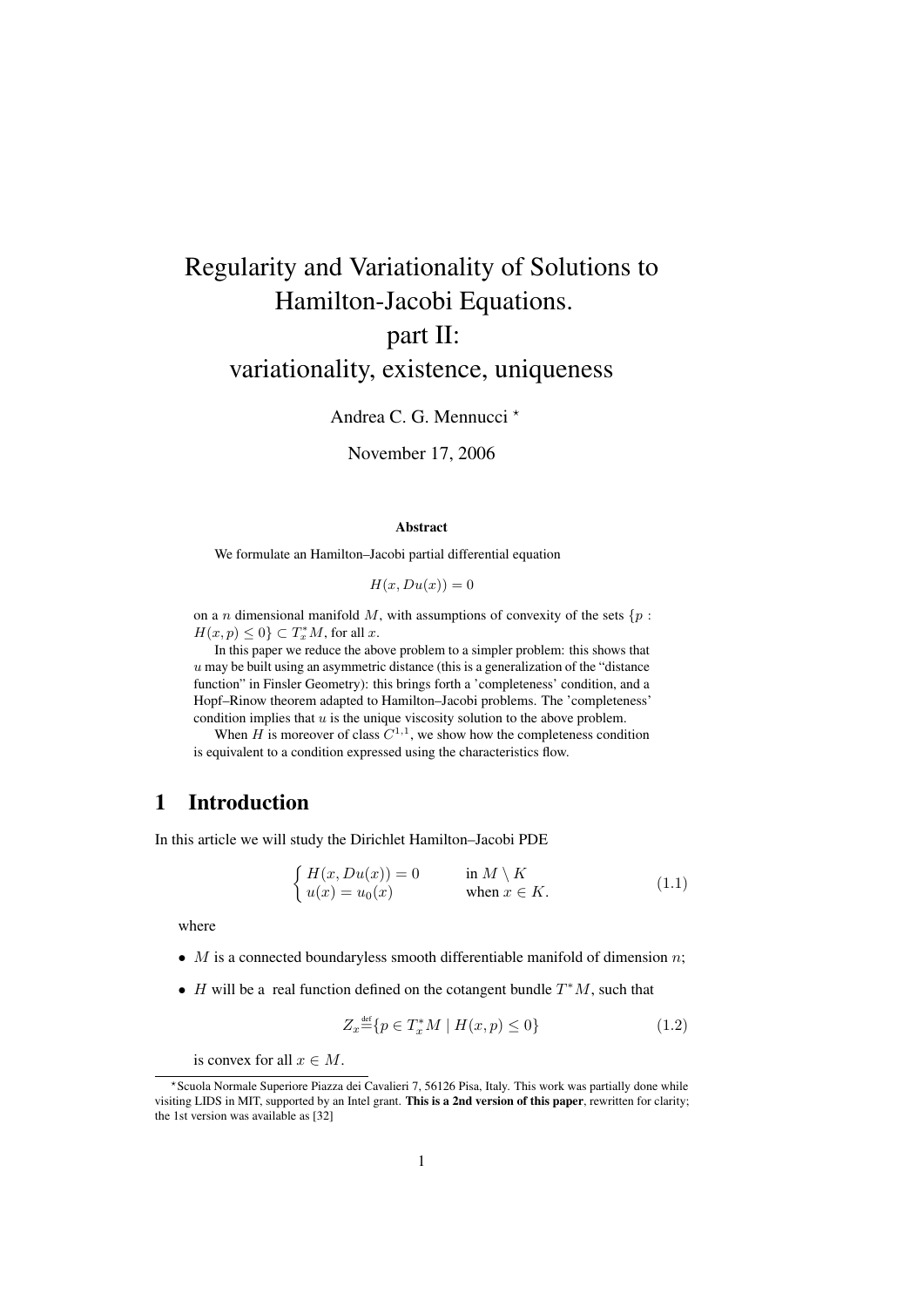- K will be a closed subset of M
- and  $u_0$  will be a continuous real function defined on K.

In the first part [31] we studied the regularity properties of a generalized solution  $u$ . The main aim of this second part is to prove results on the existence and uniqueness of the solution  $u$ .

## 1.1 Notation

To start this introduction, we fix some notations.

We will use the notation  $p \cdot v$  to mean that a covector  $p \in T_x^*M$  is applied to a vector  $v \in T_xM$ .

If  $g : \mathbb{R} \times M \to \mathbb{R}$  is a regular function,  $g = g(t, x)$ , we will write  $\dot{g}$  for  $\frac{\partial g}{\partial t}$ .

**Definition 1.3 (limit at infinity)** *Given a topological space* M and a  $f : M \to \mathbb{R}$ *, we define*

$$
\liminf_{x \to \infty} f(x) \stackrel{\text{def}}{=} \sup_{C \subset \subset M} \inf_{y \notin C} f(x)
$$

*where* C⊂⊂M *are compact subsets (indeed this is called "the liminf for* x *exiting all compact sets").*

We conclude with a remark on definitions

**Definition 1.4** Let  $f : \Omega \to \mathbb{R}$  where  $\Omega \subset \mathbb{R}^n$  is convex. We define that

- *1. "f is strongly convex" when*  $f \in C^2$  *and the Hessian*  $D^2 f(x) = \frac{\partial^2 f}{\partial x^2}(x)$  *is positive definite* ∀x*; whereas*
- *2. "*f *is strictly convex" when*

$$
f(\lambda x + (1 - \lambda)y) < \lambda f(x) + (1 - \lambda)f(y)
$$

*for all*  $x, y \in \Omega$ ,  $0 < \lambda < 1$ 

*We must warn the reader that some authors use different definitions (and call the first definition "strictly convex"): this unfortunately happens also in some papers referenced from this paper.*

*A similar convention will be followed regarding convex sets.*

## 1.2 The eikonal equation as a general model

## 1.2.1 the eikonal equation

For the sake of this section, let  $(M, q)$  be smooth, connected, boundaryless, Riemannian manifold of dimension n. The **length** of a Lipschitz curve  $\gamma : [\alpha, \beta] \to M$  is defined by

$$
\operatorname{len}^g \gamma {\,=\,} \int_\alpha^\beta |\dot\gamma(t)|_g \ dt \ ;
$$

then we can define **distance**  $d^g(x, y)$  as the inf of len  $\gamma$  in the class of all Lipschitz curves connecting x to y; let moreover **minimal geodesic** be a curve that minimize  $len^g \gamma$  given the endpoints.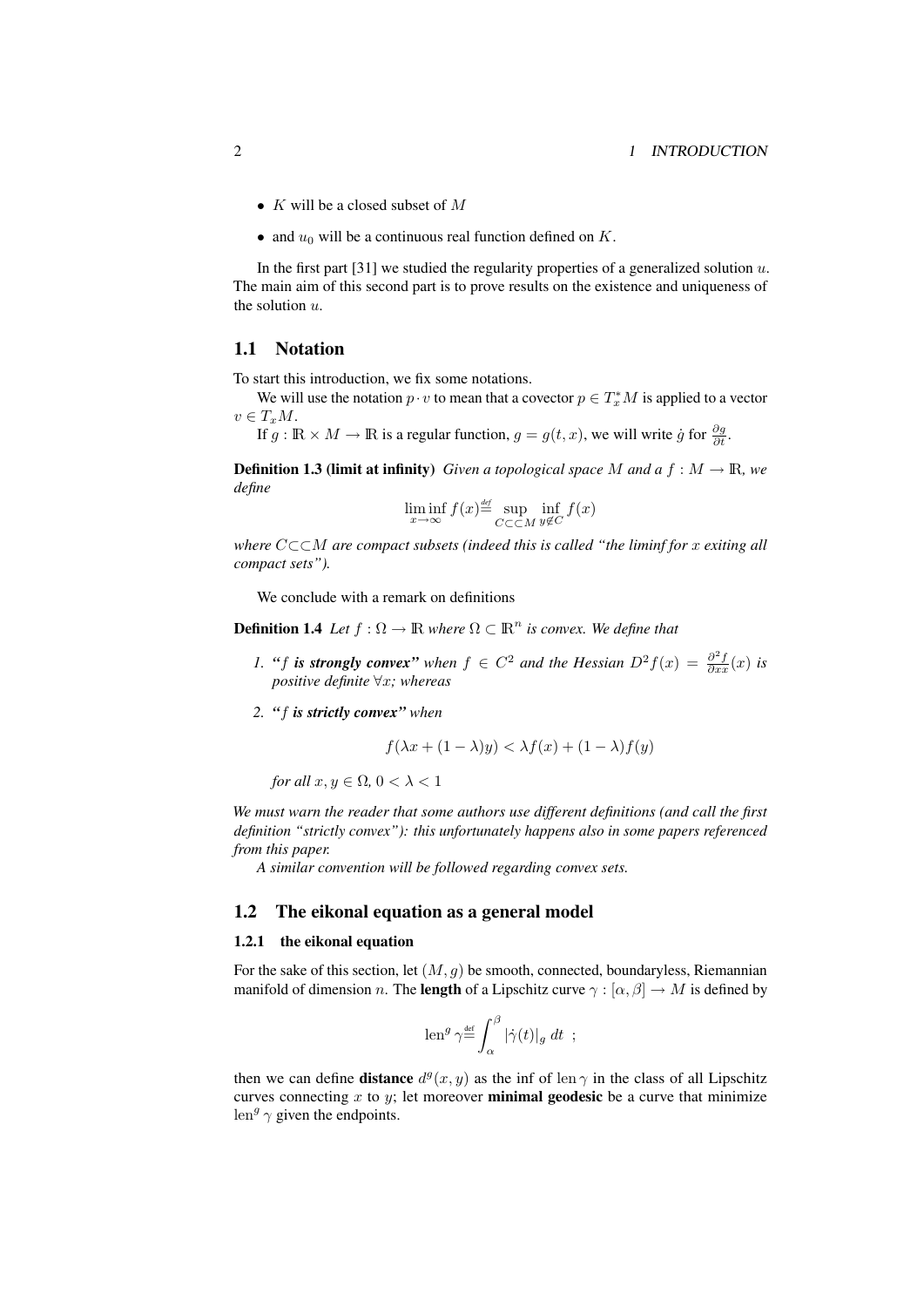The following theorem summarizes existence and uniqueness and variationality results for the eikonal equation

$$
\begin{cases} |\nabla u| - 1 = 0 & \text{in } M \setminus K, \\ u = u_0 & \text{on } K \end{cases}
$$
 (1.5)

Theorem 1.6 **(existence)** *If*

$$
u_0(x) \le d^g(y, x) + u_0(y)
$$

*for all*  $x, y \in K$ *, then the* value function

$$
V(x) = \inf_{z \in K} (u_0(z) + d^g(z, x))
$$
 (1.6.\*)

*is a viscosity solution of (1.5).*

- **(uniqueness)** *If*  $(M, g)$  *is complete, and*  $u_0$  *is bounded from below, then V is the unique solution in the class* F *of continuous functions* f *that are bounded from below;*
- **(variationality)** *and moreover the problem (1.6.*?*) admits a minimizing geodesic curve for each* x*.*

The above theorem may be proved by the methods found in [27].

Remark 1.7 *The restriction to lower bounded functions is necessary: indeed* |x| *and*  $-|x|$  *are both viscosity solutions of Problem* (1.5) with  $M = \mathbb{R}^n$  *and*  $K = \{0\}$ ,  $u_0 = 0$ . *Moreover, the completeness of M plays an important rôle here: if M is the open unit* ball of  $\mathbb{R}^n$  the same example shows that the uniqueness does not hold.

Completeness of the Riemannian Manifold may be tested by any of the equivalent relations in the renowned Hopf–Rinow

Theorem 1.8 (Hopf-Rinow) *the following conditions are equivalent:*

- 1. the metric space  $(M, d^g)$  is complete
- *2. bounded closed sets are compact*
- *3. Lets call* "EL-geodesic" *a curve* γ(t) *satisfying the Euler–Lagrange O.D.E. for the action functional*

$$
\int_{\alpha}^{\beta} |\dot{\gamma}(t)|^2_g dt \ ;
$$

*then any such curve be prolonged to*  $t \rightarrow \pm \infty$ *.* 

*moreover any of the above implies that* minimal geodesics *do exist.*

The statement (3) is sometimes called *"geodesic completeness"*.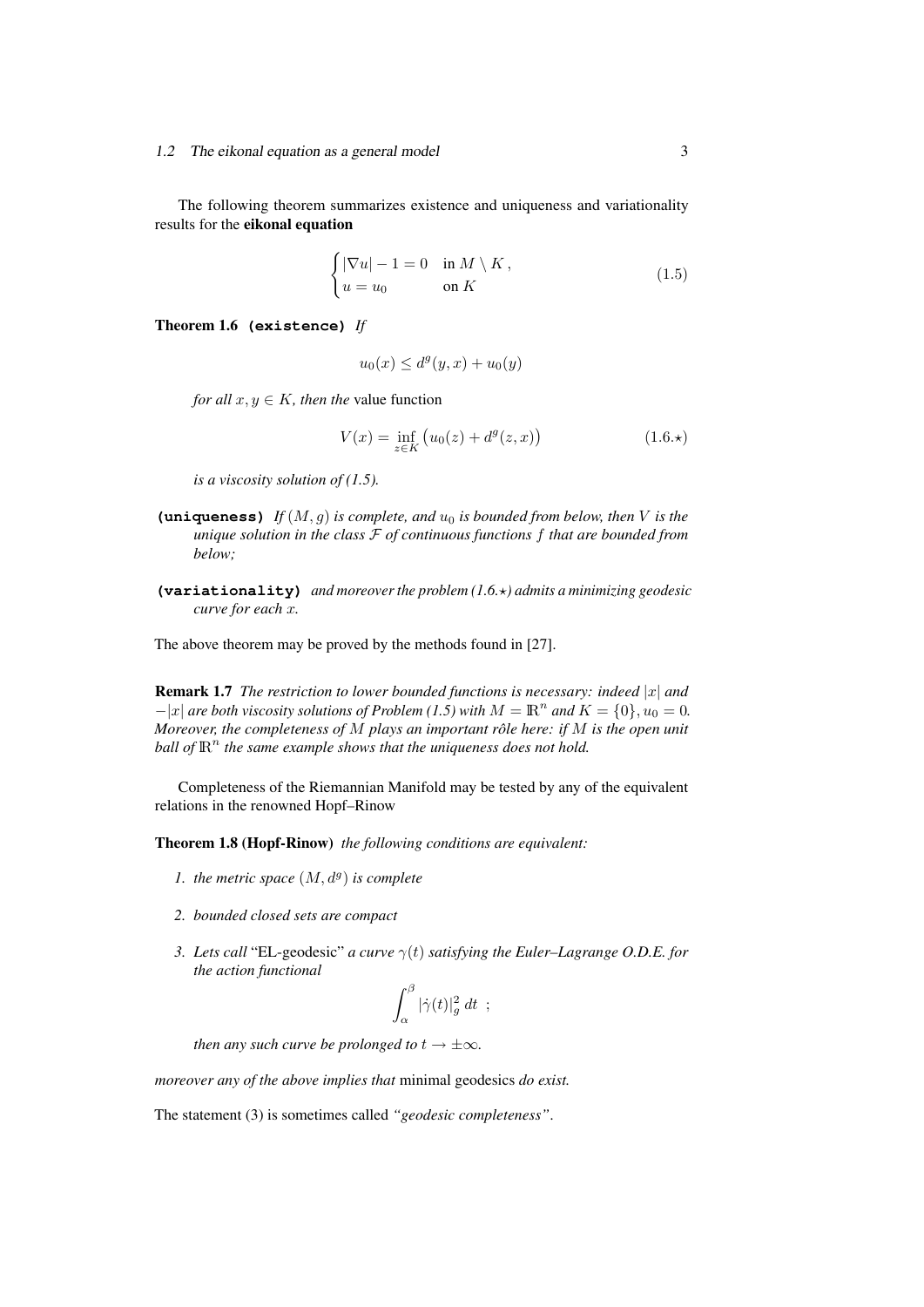#### 1.2.2 a general "eikonal equation"

We want to extend the results of the previous section to the equation  $(1.1)$ , and view it as a sort of "generalized eikonal equation". We now outline the development of this paper.

In the first part (section 2) we address the most general case, as defined in the beginning of the introduction:

- in §2.1 we briefly recall the definition of Viscosity solutions in a manifold;
- In  $\S 2.2$ , as done in other papers (e.g. [7]), we define

$$
\sigma(x, v) \stackrel{\text{def}}{=} \sup \{ p \cdot v \mid p \in Z_x \} \tag{1.9}
$$

where  $Z_x$  was defined in eqn. (1.2). Assuming

**Hypotheses 1.10 (** $\mathbf{Z}$ **)** *Suppose* Z *is closed. Let*  $A = \mathring{Z}$  *and let*  $A_x$  *be the* fiberwise slicing *of* A*:*

$$
A_x \stackrel{\text{\tiny def}}{=} \{ p \in T_x^* M \mid (x, p) \in A \}
$$

*We suppose that, for all x,*  $Z_x$  *is nonempty, convex and compact and*  $Z_x = \overline{A_x}$ *.* 

Then  $\sigma$  is continuous and locally bounded from above.

We then define (as in [13] and many other papers)

$$
S(x,y) = \inf \int_0^1 \sigma(\xi(s), \dot{\xi}(s))ds \qquad (1.11)
$$

This object should play the rôle that  $d^g$  was playing in theorem 1.6.

• Unfortunately, it may be the case that  $S \equiv -\infty$  (as in Example 2.8); to avoid this, we will assume in 2.10 that

**Hypothesis 1.12** ( $(\exists u)$ ) *There exists a smooth function*  $u$  *on M* such that

$$
H(x, d\underline{u}(x)) < 0
$$

*(that we call strict subsolution*  $\frac{1}{1}$  *of problem (1.1)).* 

• The idea is then to define a Finsler metric, and a sort of "asymmetric distance function"

$$
b(x,y) = S(x,y) - \underline{u}(x) + \underline{u}(y)
$$

• then in §2.3 we will present theorems that precisely mimick the existence part of 1.6.

To proceed further in the generalization of 1.6, we need to define what "complete" means; we then proceed with these steps:

• we provide in §2.4 a brief compendium of the theory of *"asymmetric metric spaces"* (as found in Busemann's [5], [6]; or in [29]), and in particular remark as such spaces admit a Hopf–Rinow-like theorem 2.31; we will add some comments that are useful when studying (1.1).

<sup>&</sup>lt;sup>1</sup>note that we do need to speak of "strict subsolution in the viscosity sense", since such a solution may be mollified, as shown in Lemma 6.3 in [13]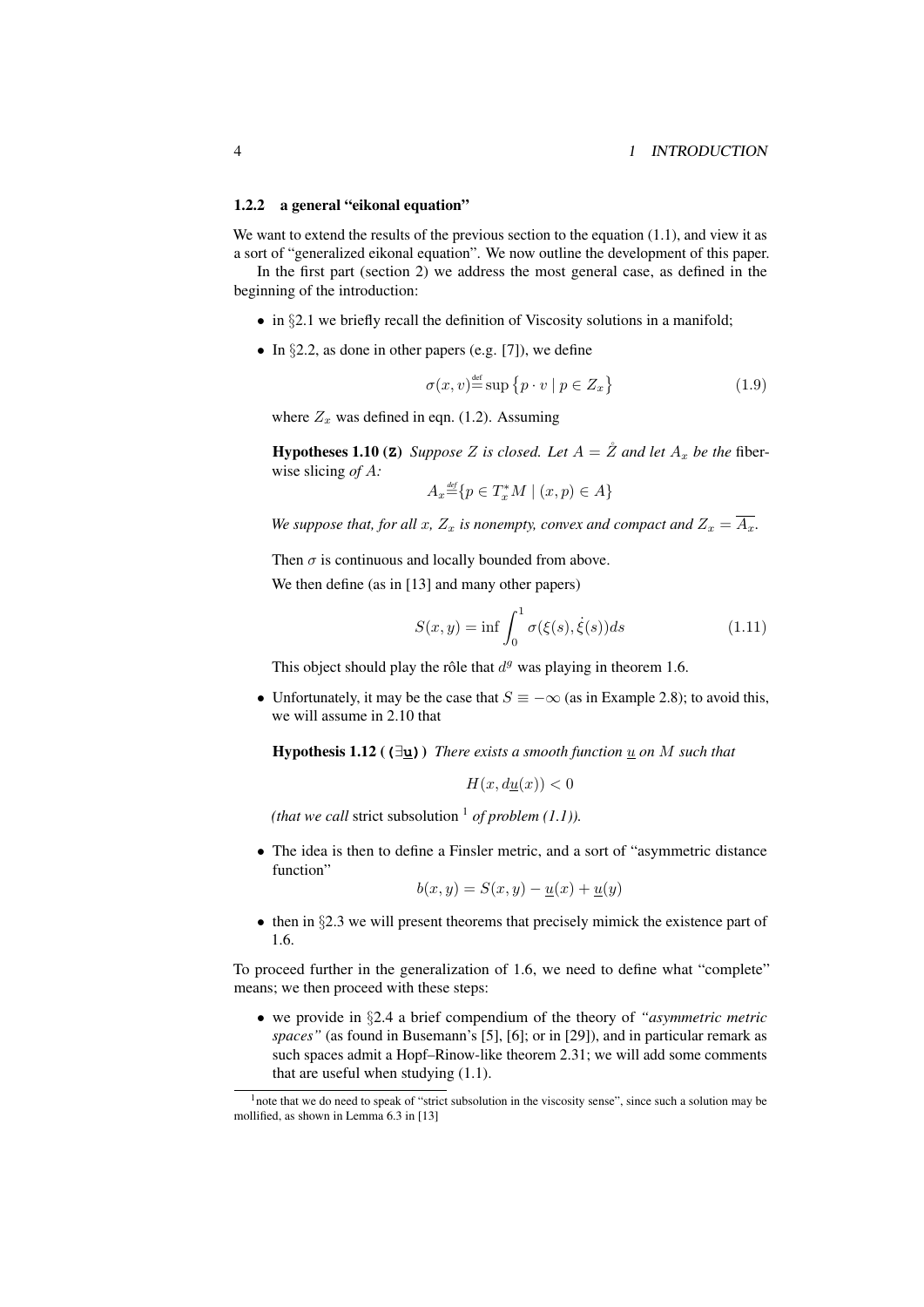• We will then be able to state the Hopf-Rinow–like theorem 2.34 for Hamilton-Jacobi equations; where one of the equivalent ways of saying "complete" will be that there exists a *strict subsolution* u *such that*

$$
\liminf_{y \to \infty} S(y, x) + \underline{u}(y) = \infty \tag{1.13}
$$

• Supposing that the problem is "complete", we will prove eventually a comparison theorem and then a uniqueness–variationality theorem 2.43.

The combination of the theorems 2.23 and 2.43 will be an evident generalization of 1.6 above.

In the general case, the Hopf-Rinow–HJ theorem 2.34 will mimick only the first two statements in 1.8, since the third statement requires a Euler–Lagrange O.D.E.; so in the second part (section 3) we moreover suppose

**Hypothesis 1.14 ((Hnd)**)  $H \in C^{1,1}$  in a neighbourhood of  $\{H = 0\}$ , and

$$
\forall (x, p) \in T^*M, \ H(x, p) = 0 \Longrightarrow \frac{\partial}{\partial p} H(x, p) \neq 0 \tag{1.14.}
$$

With this additional hypothesis, we can define the Hamiltonian flow, and use it in theorem 3.6 to add a *"geodesic completeness"* statement to theorem 2.34. To prove 3.6,

- in §3.3 we transform the problem  $(1.1)$  to a simpler problem  $(3.7)$  where the hamiltonian  $\hat{H}$  is positive and homogeneous (see 3.30 for details);
- in  $§3.5$  we study the relationship between the Hamiltonian flows of the problems (1.1) and (3.7)
- in §3.6 we define  $L: TM \rightarrow [0, \infty)$  as the Legendre-Fenchel dual to  $\hat{H}$ ;
- since L is  $C^1$  but not  $C^{1,1}$  regular in general, in §3.7 we outline how some basic facts about the Legendre-Fenchel transform do hold true;
- so in §3.9 so we can view  $(M, L)$  as a sort of "Finsler Geometry" (altough in weaker regularity assumptions than what usually done); this brings forth a Hopf–Rinow theorem that immediatly proves 3.6.

Eventually in in the third part (section 4) we assume that  $H(x, \cdot)$  is strongly convex, and we discuss some further properties. (We also remark that [31] contains regularity results for  $(1.1)$  that hold in similar hypotheses to §4; see also §5.4.2).

# 2 Convex Hamilton-Jacobi equation

We now reintroduce briefly some concepts from the first part [31] and from [29]. And we proceed to integrate this whole in a study of solutions to the Hamilton-Jacobi equation (1.1), in the hypothesis given in introduction.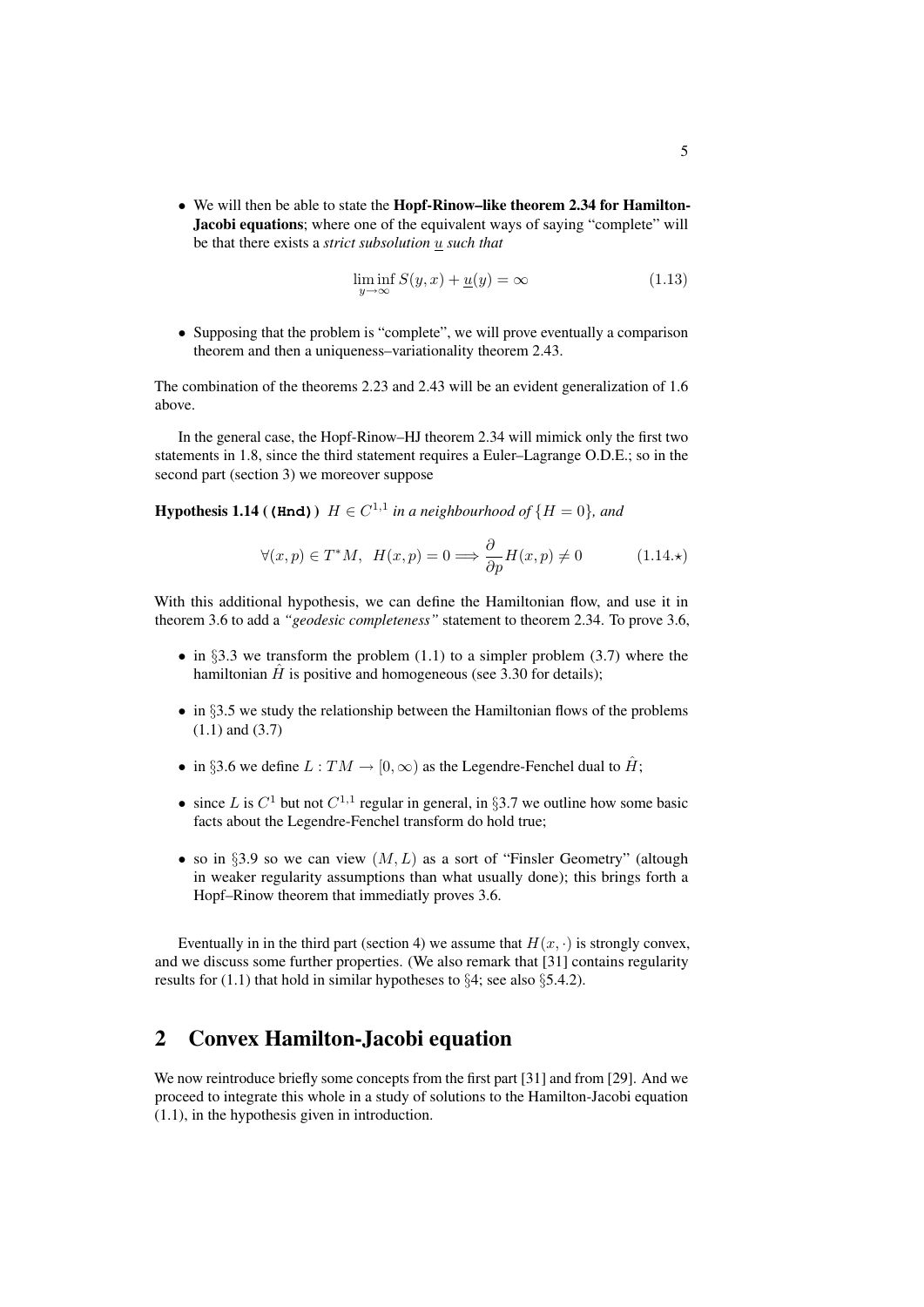## 2.1 Viscosity solutions on manifolds

We reference the reader to [27] or [31] for the standard definition of the *superdifferential*  $\partial^+ u(x)$  and the *subdifferential*  $\partial^- u(x)$ , and the definition of *viscosity solutions* on a manifold.

We want to remark that the viscosity solution depends only on the sign of  $H$ :

Proposition 2.1 *Consider the two problems (1.1) and*

$$
\begin{cases}\n\tilde{H}(x, Du(x)) = 0 & \text{in } M \setminus K \\
u(x) = u_0(x) & \text{when } x \in K.\n\end{cases}
$$
\n(2.1.\*)

*if*

$$
signH(x, p) = sign\tilde{H}(x, p) \quad \forall x, p \in T^*M
$$

*then the definition of viscosity solution immmediatly implies that*  $(1.1)$  *and*  $(2.1.*)$  *have the same viscosity solutions*

This fact is trivially proved; at the same time, it is not widely exploited in the literature (with some exceptions; to cite some examples, [30], [7], [24]).

With the above remark in mind, we naturally come to the idea of defining the viscosity solutions to the Hamilton-Jacobi problem using a set  $Z \subset T^*M$ :

**Definition 2.2 (Viscosity solutions by inclusion)** *Let*  $Z \subset T^*M$ , *define*  $Z_x = Z \cap T^*M$  $T_x^*M$ .

*We say that a continuous function* u *is a* viscosity solution *of differential inclusion*

$$
(x, Du(x)) \in Z \tag{2.2.}\star)
$$

*in the open set*  $\Omega \subset M$  *if for every*  $x \in \Omega$ *,* 

$$
\begin{cases}\n\partial^+ u(x) \subset \overline{Z}_x \\
\partial^- u(x) \subset \overline{T_x^* M \setminus Z_x}\n\end{cases} \tag{2.2.}\n\star\star
$$

*If only the first condition is satisfied (resp. the second),* u *is called a* viscosity subsolution *(resp. a* viscosity supersolution*).*

(Actually, we may say that  $(2.2.**)$ ) is the Hamilton–Jacobi equation that we are really studying in this paper).

**Remark 2.3** Assume that  $Z = \{H \leq 0\}$  and Z is closed: then any solution of (2.2. $\star\star$ ) *will be also a viscosity solution of (1.1), but not viceversa, as shown in this simple example:*  $u \equiv 0$  *is a viscosity solution to*  $H(x, du(x)) = 0$  *when* 

$$
H(x,p) \stackrel{\text{def}}{=} \max\{0, (|p|-1)\}
$$

*but* 0 *is not a solution to*  $(2.2.**)$ *, since* 

$$
0 \in \mathring{Z}_x = \{ p \mid |p| < 1 \}
$$

*(contradicting the second condition in*  $(2.2.**)$ *).* 

*Obviously, the two problems coincide if we further assume that*

$$
\overset{\circ}{Z} = \{H < 0\} \tag{2.3.}\star
$$

*(or equivalently*  $\partial Z = \{H = 0\}$ *).*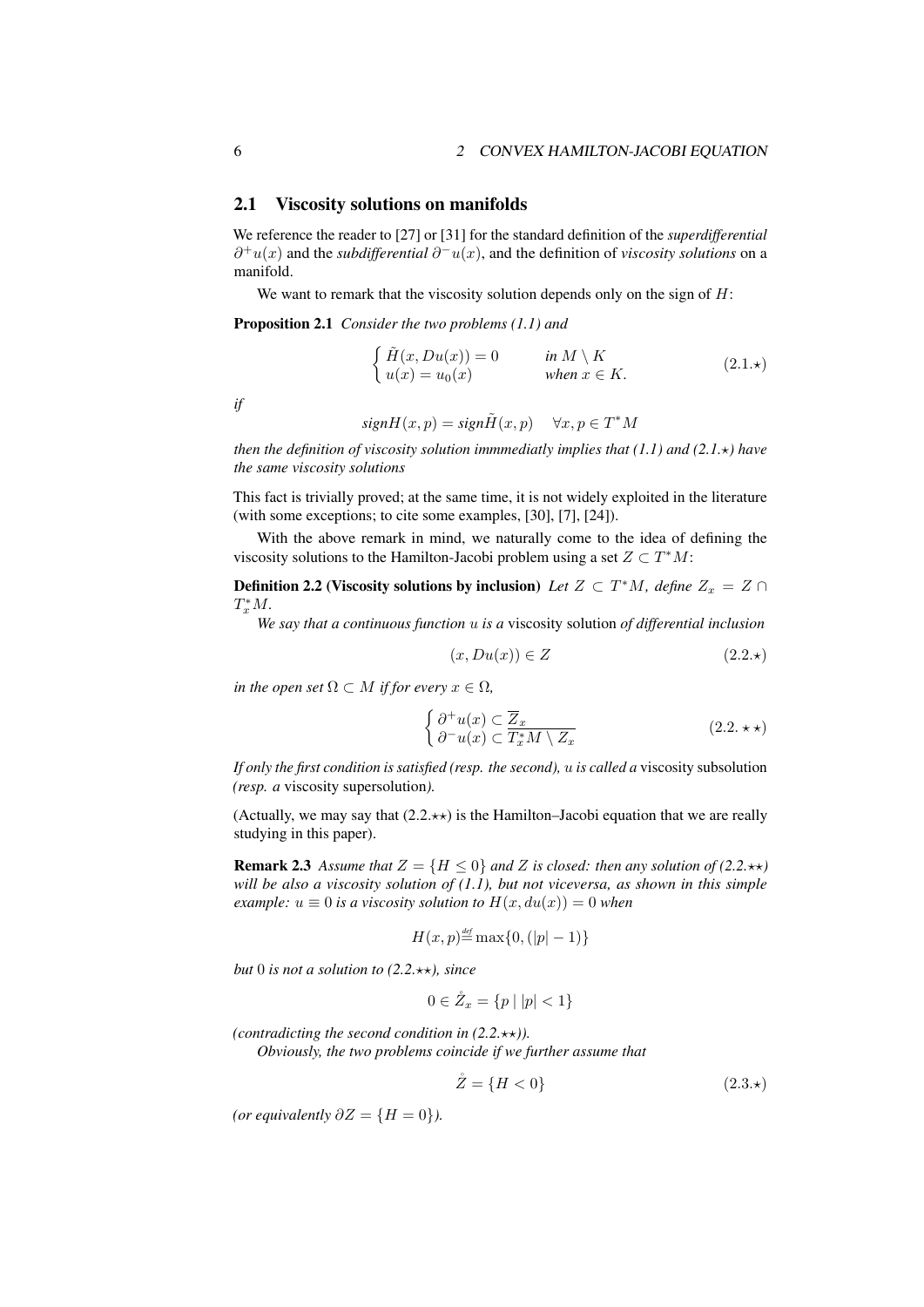#### 2.2 Finsler metrics 7

Remark 2.4 *Intuitively, the remark 2.1 should hold also for solutions defined using the method of characteristics (such as* min *solution, that was introduced in the first part [31]); but the situation is slightly more complicated; indeed, if for example*

$$
\tilde{H}(x,p) = H(x,p)^3
$$

*then the problem (2.1.* $\star$ *) is degenerate,*  $\tilde{H}(x,p) = 0 \Rightarrow \frac{\partial}{\partial p}\tilde{H} = \frac{\partial}{\partial x}\tilde{H} = 0$  *so that the* 

*characteristics (3.2) are constant in* t*: it is impossible to use them to define a solution. For this reason we will introduce a condition* (Hnd): see equation (1.14. $\star$ ), lemma *3.12 and 3.13.*

## 2.2 Finsler metrics

Following [29] and Siconolfi [38], we define

$$
Z^{\text{def}}\{(x,p) \in T^*M \mid H(x,p) \le 0\}
$$
\n(2.5)

We then define, for any  $x \in M$ , the *figuratrix* set  $Z_x$  by slicing Z along the fibers of  $T^*M$ :

$$
Z_x \stackrel{\text{def}}{=} Z \cap T_x^* M = \{ p \in T_x^* M \mid (x, p) \in Z \} = \{ p \in T_x^* M \mid H(x, p) \le 0 \} \tag{2.6}
$$

(exactly as we did in (1.2) in introduction).  $Z_x$  can be seen as a set-valued map  $x \mapsto Z_x$ from M to the fibers of  $T^*M$  (see the discussion in §A.ii).

We always assume that Z is closed (then any slice  $Z_x$  is closed).

We recall that we defined *slicewise support function*  $\sigma : TM \to [-\infty, \infty]$  to be the support function of the set  $Z_x$ , in eqn. (1.9).

**Lemma 2.7** Let  $A = \mathbb{Z}$  and let  $A_x$  be the slicing of A:

$$
A_x \stackrel{\text{\tiny def}}{=} \{ p \in T_x^* M \mid (x, p) \in A \}
$$

*Suppose that*  $A_x$  *is non-empty and*  $Z_x = \overline{A_x}$  *for all* x*. Then*  $\sigma$  *is the support of*  $A_x$ *, namely*

$$
\sigma(x, v) = \sup \{ p \cdot v \mid p \in A_x \}
$$
\n(2.7.\*)

*and* σ *is lower–semi–continuous.*

*Suppose moreover that*  $Z_x$  *is convex and compact for all x: then*  $\sigma$  *is continuous and locally bounded.*

*Proof.* Since  $Z_x = \overline{A_x}$  then (2.7. $\star$ ) holds.

We use the definition of Kuratowski convergence, and the results, exposited in appendix A. By A.13 we know that  $x \mapsto A_x$  is l.s.c.: then by A.15 and (2.7. $\star$ ),  $\sigma$  is l.s.c.

If moreover every  $Z_x$  is convex and compact, then, by A.12,  $x \mapsto Z_x$  is u.s.c.; since  $\liminf_{x\to\overline{x}} Z_x \supset \liminf_{x\to\overline{x}} A_x \supset A_{\overline{x}} \neq \emptyset$  then by A.16 we know that  $\sigma$  is u.s.c. and locally bounded.

We conclude that when the hypotheses (Z) in 1.10 hold then  $\sigma$  is continuous and locally bounded from above.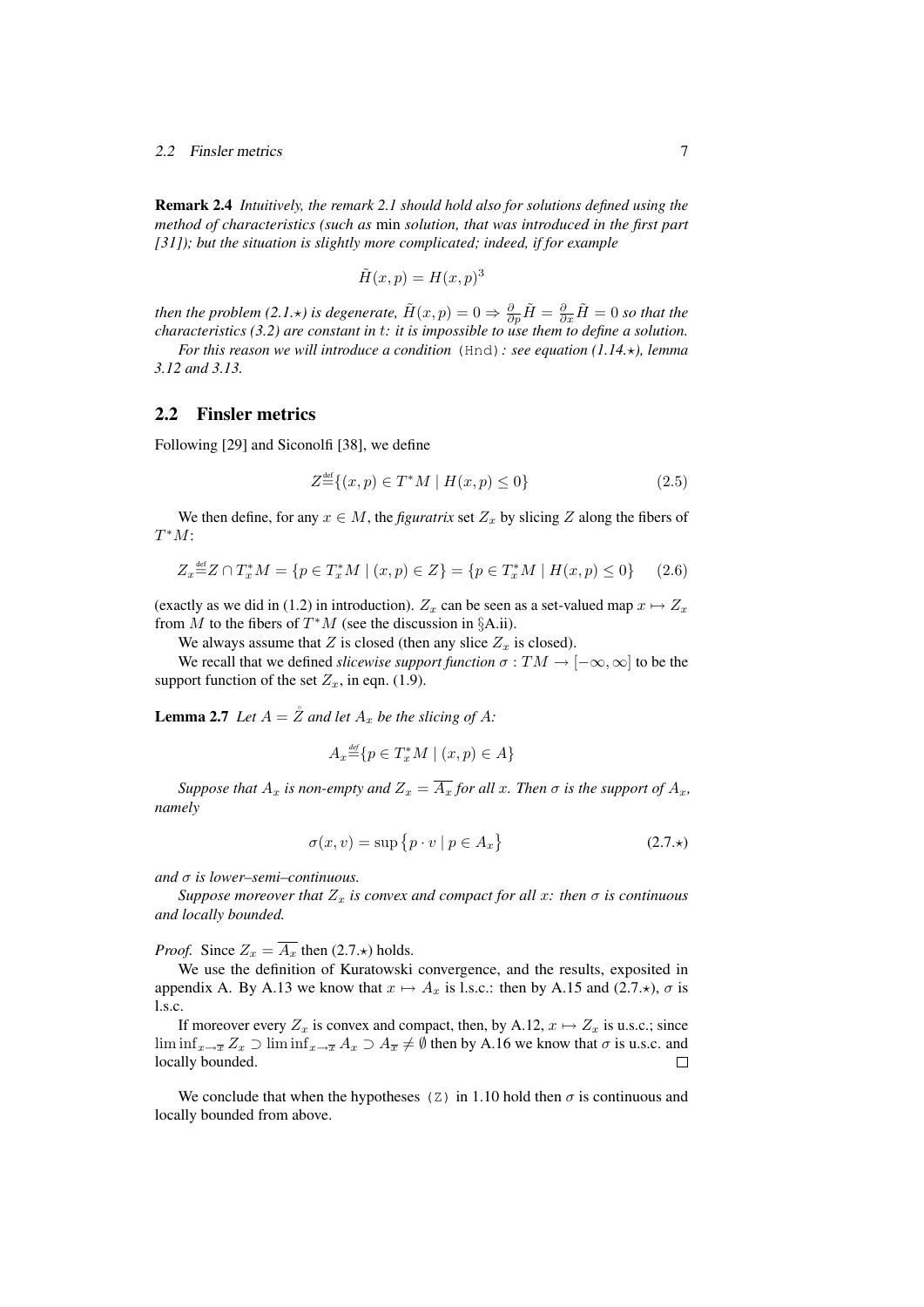We recall the definition given in  $(1.11)$ 

$$
S(x,y) = \inf \int_0^1 \sigma(\xi(s), \dot{\xi}(s)) ds \qquad (1.11)
$$

where the infimum is computed in the class of all locally Lipschitz  $\xi$  with given extrema  $\xi(0) = x, \xi(1) = y$ . This quantity  $S(x, y)$  does not depend on <u>u</u>, but it may fail to be positive (and hence to be an asymmetric distance, as is defined in section 2.4).

Unfortunately, it may be the case that  $S \equiv -\infty$ , as in this simple example:

**Example 2.8** Let  $M = S^1 = \mathbb{R}/\mathbb{Z}$  and let  $Z_x = [1, 2]$  for all x; then  $\sigma(x, v) = 2v$ *for*  $v > 0$  *and*  $\sigma(x, v) = v$  *for*  $v < 0$ *. Given any*  $x, y \in M$ *, the winding curves*  $\gamma_n(t) = x + t(-n + y - x)$  *prove that*  $S(x, y) = -\infty$ *. See fig.1.* 



Figure 1: Example 2.8

We conclude this section with remarks on the conditions above

**Example 2.9** *Let*  $M = \mathbb{R}$  *and* 

$$
A_x \stackrel{\text{def}}{=} \begin{cases} (-1,1) & \text{if } x \le 0\\ (-1+1/x, 1+1/x) & \text{if } x > 0 \end{cases}
$$

*and let*  $Z_x = \overline{A_x}$ *; then* A *is open, any slice*  $Z_x$  *is convex and compact, but* Z *is not closed, and* σ *is not locally bounded and continuous.*

## 2.2.1 Finsler Metric from  $Z$  and  $\underline{u}$

As aforementioned, we (almost always) assume in this paper that  $(\exists u)$ ; this may be stated in two equivalent ways:

**Lemma 2.10 (** $(\exists u)$ ) *There exists a smooth function*  $u$  *on*  $M$  *such that* 

$$
d\underline{u}(x) \in A_x \quad \forall x \; ; \tag{2.10.4}
$$

*or (as said in remark 2.3) if*  $\partial Z = \{H = 0\}$ *, equivalently* 

$$
H(x, d\underline{u}(x)) < 0
$$

This  $\underline{u}$  is called a *strict subsolution*. Note that  $\underline{u} + c$  is again a *strict subsolution*, for any constant c. A discussion of this condition is in  $\S$ 5.2.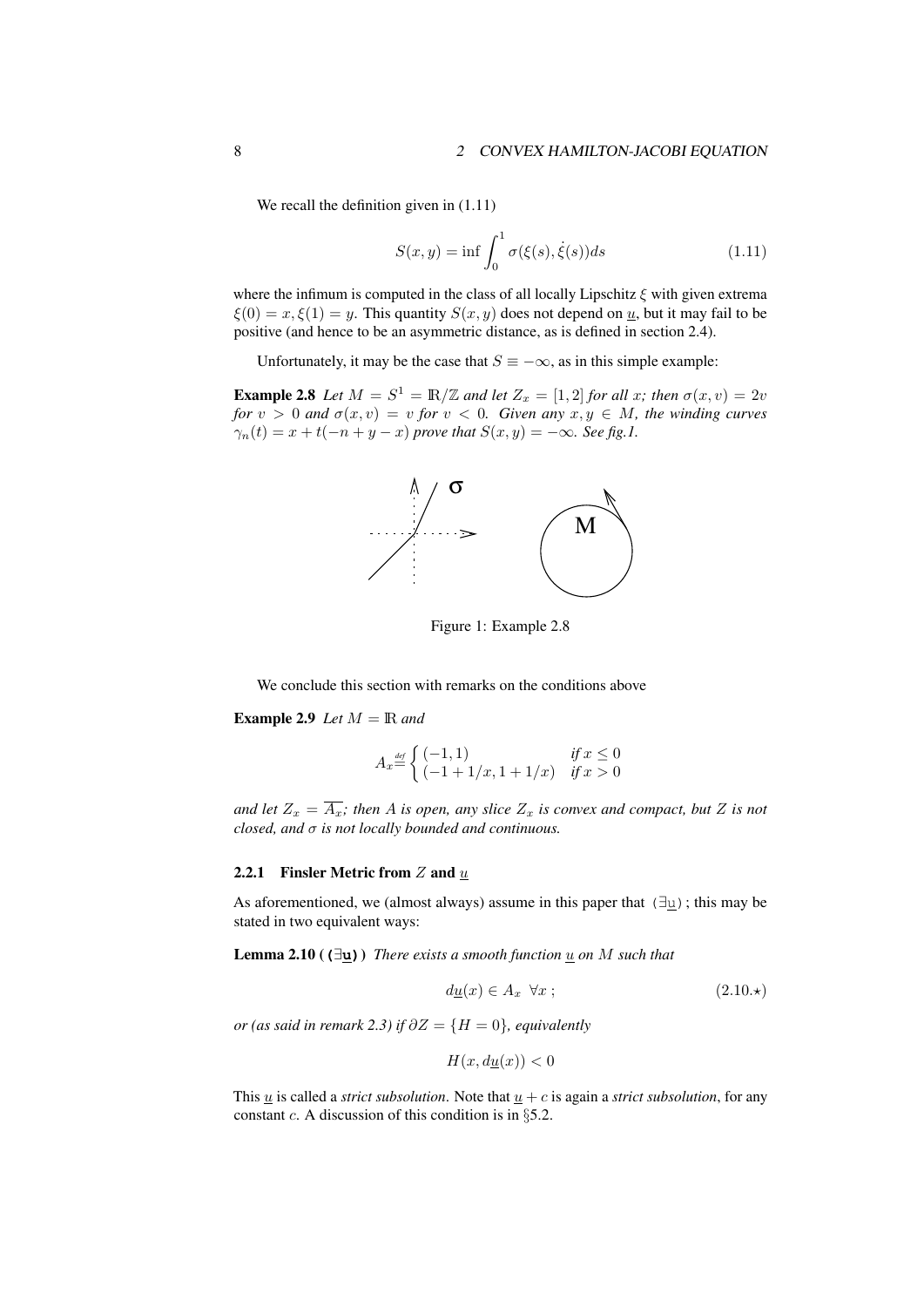#### 2.2 Finsler metrics 9

Given a choice of a strict subsolution  $\underline{u}$ , we define then  $F : TM \rightarrow [0, \infty]$  so that  $F(x, \cdot)$  is the support function of the set  $Z_x$  corrected by  $d\underline{u}(x)$ ,

$$
F(x, v) \stackrel{\text{def}}{=} \sigma(x, v) - v \cdot d\underline{u}(x) = \tag{2.11}
$$

$$
= \sup \{ p \cdot v \mid (p + d\underline{u}(x)) \in Z_x \} \tag{2.12}
$$

By the definition it is clear that  $F \ge 0$ , and  $F(x, v) = 0$  iff  $v = 0$ : indeed, we know that  $du(x) \in \overset{\circ}{Z}_x$  (and so  $\overset{\circ}{Z}_x \neq \emptyset$ ).

The hypotheses that were used in all lemmas in this section are exactly those that were anticipated in introduction in 1.10; we summarize all the above results in a theorem:

Theorem 2.13 *Assume* (Z) *in 1.10. Choose a strict subsolution* u*, and define* F*. Then* F *is a Finsler metric, satisfying*

- $F > 0$ *, and*  $F(x, v) = 0$  *iff*  $v = 0$ *,*
- F *is continuous and locally bounded.*

## 2.2.2 Asymmetric distance from  $Z$  and  $\overline{u}$

We define the *length*  $\text{len}^L \gamma$  of a locally Lipschitz curve  $\xi : [0,1] \to M$  as

$$
\operatorname{len}^L \gamma = \int_0^1 F(\xi(s), \dot{\xi}(s)) ds \qquad (2.14)
$$

We present here this definition, and postpone to  $\S 2.4$  other arguments.

**Definition 2.15**  $b : M \times M \to \mathbb{R}^+$  *is an* asymmetric distance *if b satisfies* 

- $b > 0$  *and*  $b(x, y) = 0$  *iff*  $x = y$
- $b(x, y) \leq b(x, z) + b(z, y) \quad \forall x, y, z \in M$ .

As in §2.x in [29], we then define the asymmetric distance

$$
b(x,y) = \inf \operatorname{len}^L \gamma \tag{2.16}
$$

where the infimum is computed in the class of all locally Lipschitz  $\xi$  with given extrema  $\xi(0) = x, \xi(1) = y.$ 

Under the hypotheses  $(Z)$  from 1.10 above, b is an asymmetric distance. Further properties are listed in the proposition 2.33.

b is itself also called a *Finsler metric*, 2 and is naturally associated to Hamilton-Jacobi equations; see [38] and references therein.

By (2.11),(2.14),(2.16),(1.11) and direct calculation

$$
S(x, y) = b(x, y) + \underline{u}(x) - \underline{u}(y)
$$
\n(2.17)

This means that, when the strict subsolution exists, then  $S$  will also be locally bounded from below.

Other consequences will be explored in §2.5.1.

<sup>&</sup>lt;sup>2</sup>whereas in this paper we usually prefer to call  $F$  "the metric" and  $b$  "the distance"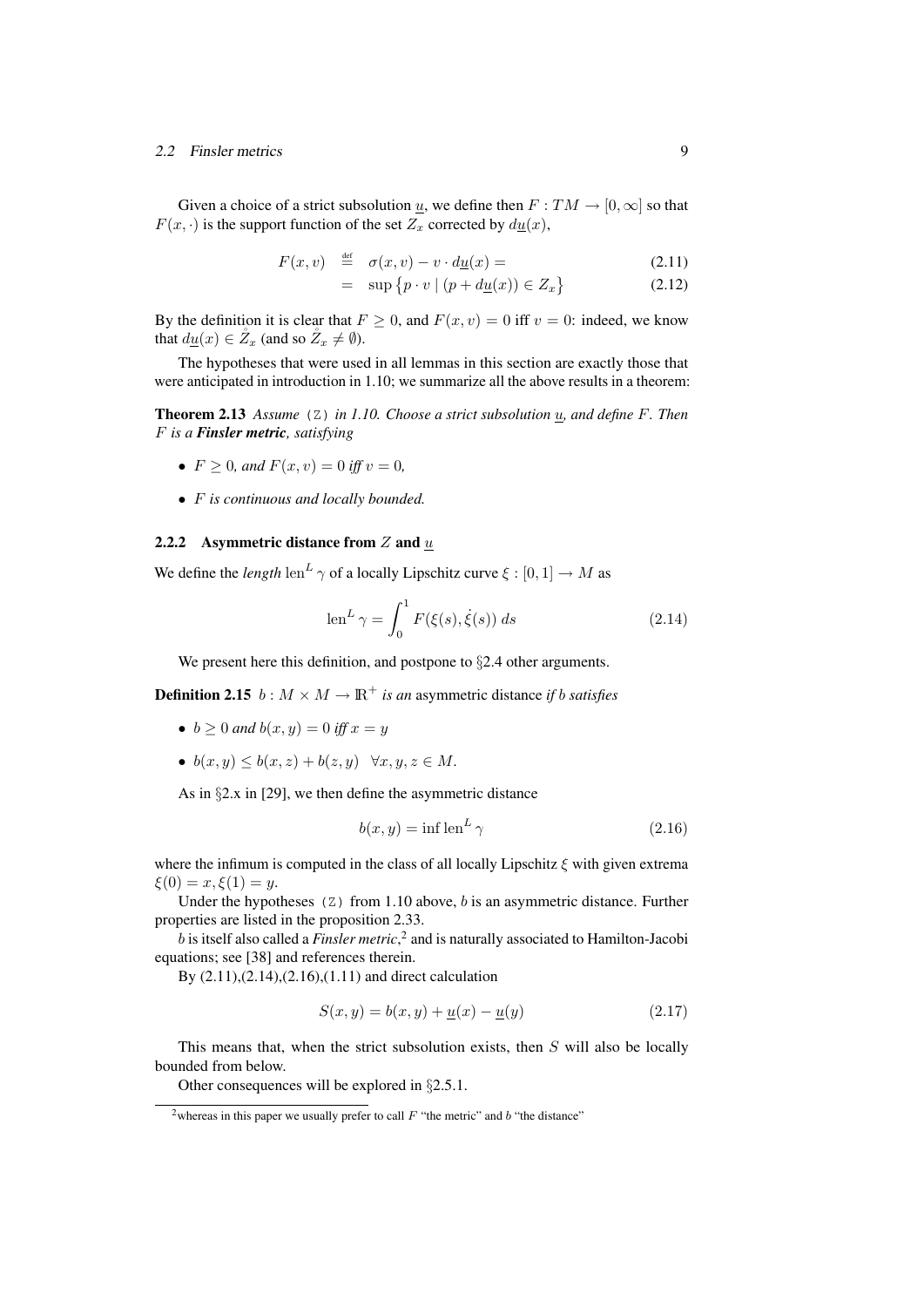## 2.3 Viscosity solutions of the HJ equation

**Hypotheses 2.18** *Let*  $Z \stackrel{\text{def}}{=} \{H \le 0\}$ ; we assume in this section that  $\partial Z = \{H = 0\}$ *(otherwise in the following we would obtain solutions of problem (2.2.*?*) but possibly not of the original problem (1.1)). We assume* (Z) *from 1.10. We assume that a* strict subsolution  $\underline{u}$  *exists: so*  $S(x, y)$  *is continuous and locally bounded.* 

We know that

**Proposition 2.19** *Assume 2.18. Fix*  $a \in M$ *. The function* 

$$
u(x) \stackrel{\text{def}}{=} S(a, x) \tag{2.19.}
$$

*is a viscosity solution of*  $H(x, Du(x)) = 0$  *if*  $x \neq a$ *, and a viscosity subsolution of*  $H(x, Du(x)) = 0$  *for all x*.

the proof being standard  $3$ .

We define the *value function*

$$
V(x) \stackrel{\text{def}}{=} \inf \left( u_0(\xi(0)) + \int_0^1 \sigma(\xi(s), \dot{\xi}(s)) ds \right) \tag{2.20}
$$

where the infinimum is in the class of Lipschitz paths  $\xi$  with  $\xi(1) = x$  and  $\xi(0) \in K$ . we can rewrite  $V$  also as

$$
V(x) = \underline{u}(x) + \inf_{z \in K} (u_0(z) - \underline{u}(z) + b(z, x))
$$
\n(2.21)

$$
= \inf_{z \in K} (u_0(z) + S(z, x)) \tag{2.22}
$$

This last formula is the inf-convolution of the solution  $(2.19.*)$ : then this builds a solution to  $(1.1)$ :

#### Theorem 2.23 *Assume 2.18.*

*Then V is a viscosity solution to*  $H(x, du(x)) = 0$  *on*  $M \setminus K$ . *If moreover*

$$
u_0(x) \le S(y, x) + u_0(y) \tag{2.23.}
$$

*for all*  $x, y \in K$ *, then*  $V = u_0$  *on*  $K$ *: so*  $V$  *is the viscosity solution to (1.1).* 

*Proof.* Again, the proof is standard, and may be carried on in many different fashions; for example: V solves a "minimum time problem"

$$
V(x) = \inf_{\gamma,\gamma(T)=x} (u_0(\gamma(0)) + T)
$$

where the infimum is computed in the class of locally Lipschitz curves  $\gamma : \mathbb{R}^+ \to M$ s.t.  $\gamma(T) = x$  for a  $T > 0$  and s.t.  $F(\gamma(s), \dot{\gamma}(s)) \le 1$  for almost all s; then the proof follows from prop. 2.3 in ch. IV in [4].  $\Box$ 

<sup>&</sup>lt;sup>3</sup>in the  $\mathbb{R}^n$  case, see for example Theorem 2.1 in [38]; or see Prop.4.2 in [13]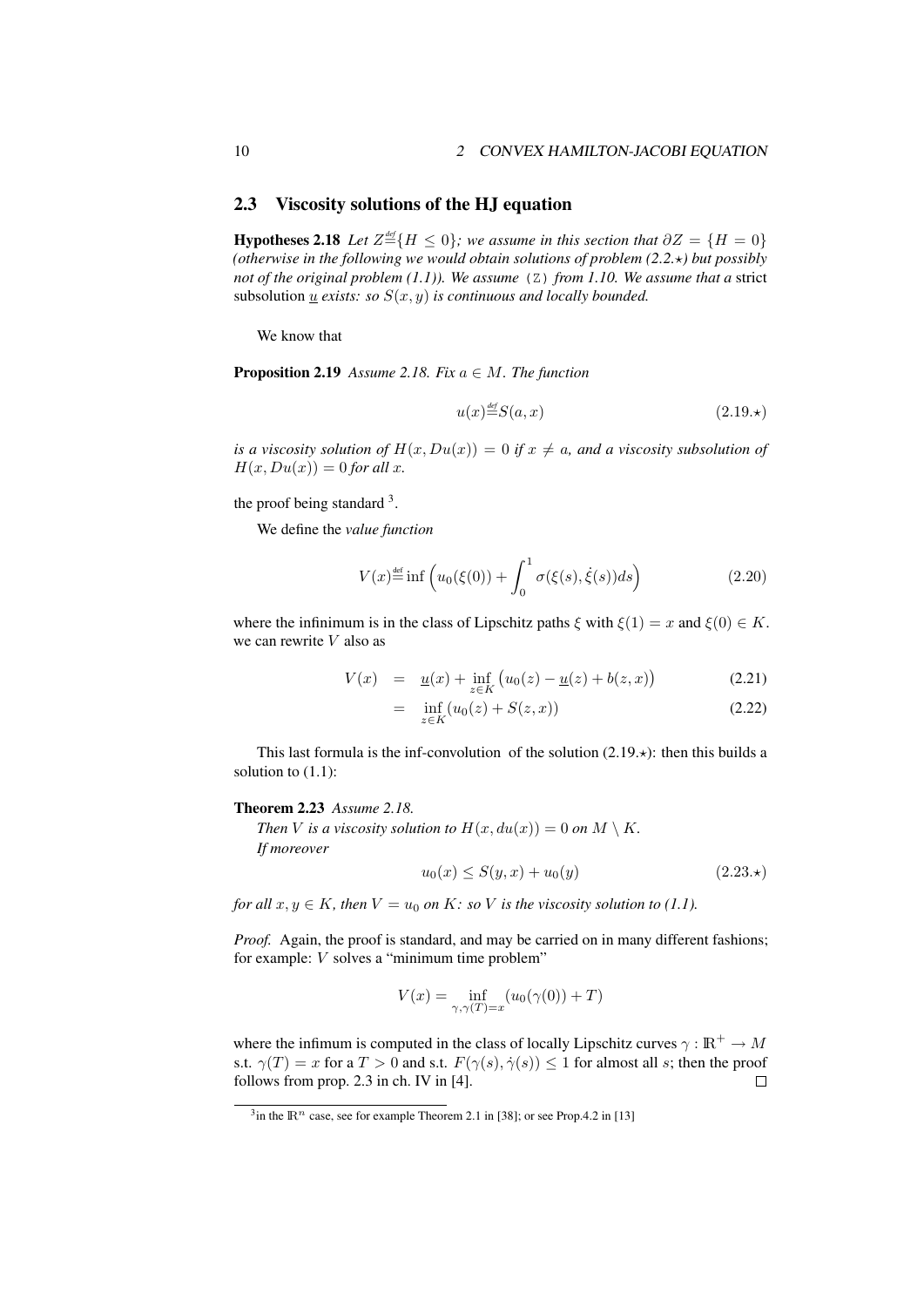## 2.4 Asymmetric metric spaces

We now deviate from the main argument of the paper, that is Hamilton–Jacobi theory, to provide a brief compendium of the theory of asymmetric metric spaces. For the sake of this section,  $M$  may be a generic set. Let  $b$  be an **asymmetric distance** as was defined in 2.15. We call the pair  $(M, b)$  an **asymmetric metric space**. We agree that b defines a topology  $\tau$  on M, generated by the families of **forward** and **backward** open balls

 $B^+(x,\varepsilon) \stackrel{\text{def}}{=} \{y \mid b(x,y) < \varepsilon\}, \quad B^-(x,\varepsilon) \stackrel{\text{def}}{=} \{y \mid b(y,x) < \varepsilon\}$ 

that is, the topology is generated by the symmetric distance

$$
d(x,y) \stackrel{\text{def}}{=} b(x,y) \lor b(y,x) \tag{2.24}
$$

Remark 2.25 b *is also known as a* "quasi metric" *or* "ostensible metric"*; see for example Kelly [20], Reilly, Subrahmanyam and Vamanamurthy [17]* <sup>4</sup> *Fletcher and Lindgren [15, (pp 176-181)], Kunzi [22]. ¨*

*The differences between what we present here and what is discussed in those reference is mainly in the choice of the topology and of the definition of "Cauchy sequences" and "completeness" (a detailed explanation is in sec.* §*2.vi in [29]).*

Remark 2.26 *If we would add to the definition 2.15 this additional statement:*

•  $\forall (x_n) \subset M, x \in M, b(x_n, x) \to 0 \iff b(x, x_n) \to 0$ 

*then the space* (M, b) *would be a* "general metric spaces"*, as defined by Busemann [5], [6].*

*This third hypothesis is equivalent to saying that the topology* τ *generated by the symmetric distance (2.24) may be generated by forward balls only (or backwards balls only).*

*If the topology*  $\tau$  *is locally compact, then the above hypothesis is satisfied (by proposition 2.15 from [29]).*

We define that

**Definition 2.27** *A sequence*  $(x_n)$  ⊂ *M is called* "forward Cauchy" *if* 

 $\forall \varepsilon > 0$ ,  $\exists N \in \mathbb{N}$  *such that*  $\forall n, m, m \geq n \geq N$ ,  $b(x_n, x_m) < \varepsilon$  (2.27.\*)

*We say that*  $(M, b)$  *is "forward complete" if any forward Cauchy sequence*  $(x_n)$ *converges to a point* x*.* 5

The above definitions agree with those used in Finsler Geometry (as defined in ch. VI in [3]).

We induce from b the length len<sup>b</sup>  $\gamma$  of a continuous curve  $\gamma : [\alpha, \beta] \to M$ , by using the total variation

$$
\operatorname{len}^b \gamma \stackrel{\text{def}}{=} \sup_{T} \sum_{i=1}^n b(\gamma(t_{i-1}), \gamma(t_i))
$$
\n(2.28)

where the sup is carried out over all finite subsets  $T = \{t_0, \dots, t_n\}$  of  $[\alpha, \beta]$  and  $t_0 \leq \cdots \leq t_n$ .

<sup>4</sup> [17] provides also a wide discussion of the references on *quasi metrics*

<sup>&</sup>lt;sup>5</sup>idem est,  $x_n \to x$  according to the topology  $\tau$ : cf. 2.3 and §2.vi.1 in [29] on the notion of convergence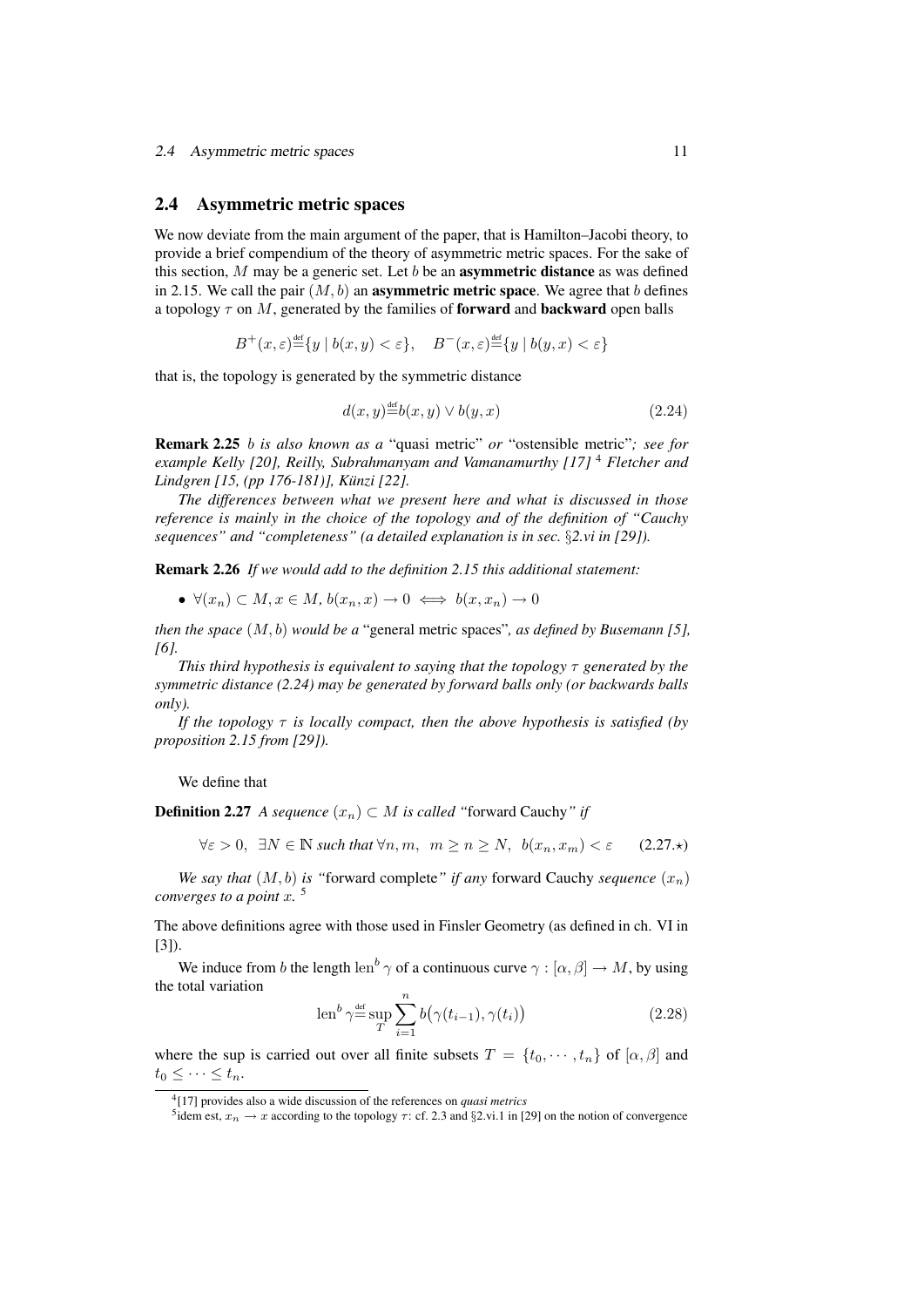#### 12 2 CONVEX HAMILTON-JACOBI EQUATION

We define  $b<sup>g</sup>$ 

$$
b^g(x, y) = \inf \operatorname{len}^b \gamma \tag{2.29}
$$

where the inf is taken in the class of all continuous curves  $\gamma$  connecting x to y. If the inf is a minimum, the curve providing the minimum is called a *geodesic*.

If the space  $(M, b)$  is Lipschitz-arcwise connected, then it is easily proved that  $b<sup>g</sup>$  is an asymmetric distance.

Definition 2.30 *We say that the (asymmetric) metric space* (M, b) *is a path-metric* space, or that **b** is **intrinsic**, if  $b = b^g$ .

We now state a Hopf–Rinow-like theorem:

Theorem 2.31 *Suppose that* (M, b) *is path-metric, and forward-locally compact (that is, for any* x *there exists*  $\varepsilon > 0$  *s.t.*  $\{y \mid b(x, y) \leq \varepsilon\}$  *is compact); then the following are equivalent*

- (M, b) *is forward complete*
- *forward-bounded and closed sets are compact*

*and both imply that* (M, b) *admits geodesics*

A similar statement holds for "backward" conditions (also cf. 2.35). This theorem is proved in 2.38 in [29]; with the stronger hypothesis that  $(M, b)$  be locally compact, it is proved in I.8 in [6].

Remark 2.32 *The* forward-local compactness *is called* weak local compactness *in [6]; on this hypothesis, see the notes at the end of section I of [6]; or page 7 in Zaustinsky's [39]; or Phadke's [34] – where though a* weak global compactness *is addressed.*

## 2.4.1 Finsler metric as asymmetric space

Lets now jump back to the definition of  $b$  as Finsler distance, that was given in §2.2.2. We recall 3.6 and 3.7 from [29]:

Proposition 2.33 *Assume* (Z) *from 1.10. Assume the strict subsolution* u *exists. Define* F *and* b *as in* §*2.2.2.*

- *1. The topology* τ *induced by* d *(cf. (2.24)) coincides with the topology of the manifold* M*; so the* asymmetric metric space (M, b) *that was defined in* §*2.2.2 was indeed locally compact. So* (M, b) *is also a* general metric space*, as defined by Busemann (see 2.26).*
- 2. *For any Lipschitz*  $\gamma$ , len<sup>L</sup>  $\gamma$  *(defined in eqn. (2.14)) coincides with* len<sup>b</sup>  $\gamma$  *(defined in eqn. (2.28)).*
- 3. consequently,  $(M, b)$  is path-metric, that is,  $b = b^g$ .
- *4. For any*  $x \in M$  *there exists a neighbourhood* U where,  $\forall y \in U$ *, there exists a minimal geodesic* γ *connecting* x *to* y *with*

$$
F(\xi(s), \dot{\xi}(s)) = 1 \quad \forall s. \tag{2.33.}\star
$$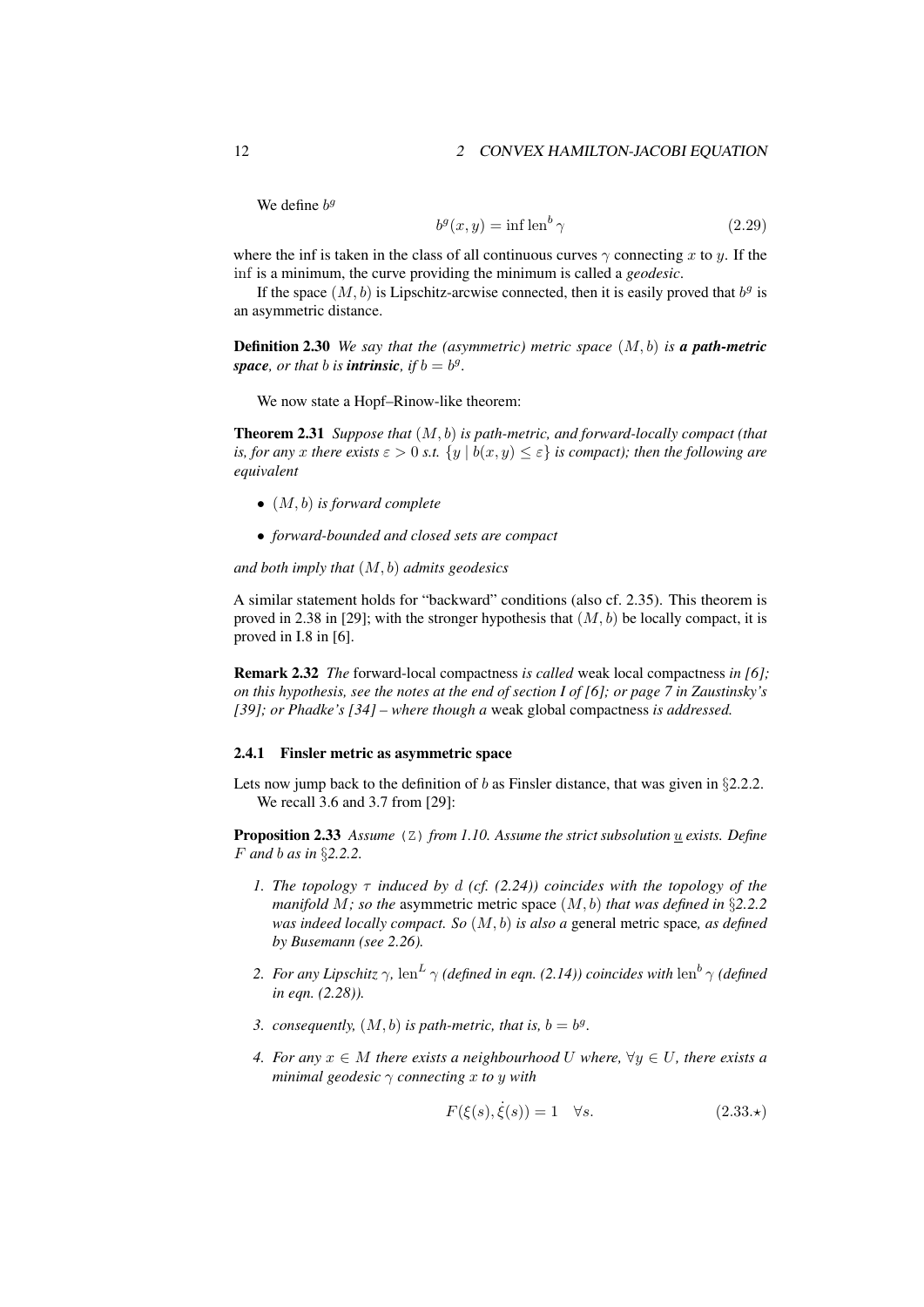#### 2.5 Tilting of asymmetric distances 13

#### 2.4.2 Hopf-Rinow for Hamilton-Jacobi

We now use the theory above to state this version of the *Hopf-Rinow* theorem that is adapted to Hamilton-Jacobi problems

Theorem 2.34 (Hopf-Rinow for Hamilton-Jacobi) *Assume all hypotheses* (Z) *from 1.10. Choose a strict subsolution* u*, and define* F *and* b *with it, as above. Then the conditions 1-4 here following are equivalent.*

- *1.* (M, b) *is backward-complete,*
- *2. backward bounded closed sets are compact,*
- *3.*

$$
\liminf_{y \to \infty} b(y, x) = \infty,\tag{2.34.}\star
$$

*4.*

$$
\liminf_{y \to \infty} S(y, x) + \underline{u}(y) = \infty \tag{1.13}
$$

*(that was already presented in (1.13)).*

*We remark that in eqn.* (2.34. $\star$ ), we did not write " $\forall x$ " or " $\exists x$ ", since both state*ments would be quivalent; and similarly for (1.13).*

*If the above conditions hold, then, for any fixed*  $x, y \in M$ *, there is a Lipschitz curve*  $\xi$  connecting them that minimizes the length  $\mathrm{len}^L \xi$  defined in (2.14), and that such that  $F(\xi, \dot{\xi})$  *is constant (cf. eqn.(2.33.\*)); this curve*  $\xi$  *is also a minimum for*  $S(x, y)$  *in (1.11).*

Theorem 3.44 will add two more conditions to the above.

*Proof.* The equivalence  $1 \iff 2$  of the first two statements, and the existence of geodesics, follows from the more general Hopf-Rinow theorem in 2.31. . The other equivalences are easy (and does not need any special hypotheses on  $(M, b)$ ) they may be proven using the triangular inequality and the definition of the topology. Moreover  $(1.13)$  is just a rewriting of  $(2.34.*)$ .  $\Box$ 

Remark 2.35 (Conjugate problems) *If we define a problem conjugate to (1.1) by* using the Hamiltonian  $\overline{H}(x,p)$   $\stackrel{\text{\tiny def}}{=}$   $H(x,-p)$ , then we may restate all above theorems by *using* forward *conditions, and using the conjugate distance*  $\overline{b}(x, y) = b(y, x)$  *and the conjugate*  $\overline{S}(x, y) = S(y, x)$ *.* 

## 2.5 Tilting of asymmetric distances

The realm of asymmetric distances admits a nice operation which is not allowed when dealing with symmetric metrics. Let  $b$  be an asymmetric distance on  $M$ , and let  $\varphi : M \to \mathbb{R}$  be a function; we define that

$$
\tilde{b}(x, y) = b(x, y) - \varphi(x) + \varphi(y)
$$
\n(2.36)

is a *tilted version* of b by means of  $\varphi$ .

It is readily seen that  $\tilde{b}$  satisfies the triangular inequality; if moreover  $\tilde{b}(x, y) \ge 0$ (with equality only for  $x = y$ ), then b is an asymmetric distance; we have then proved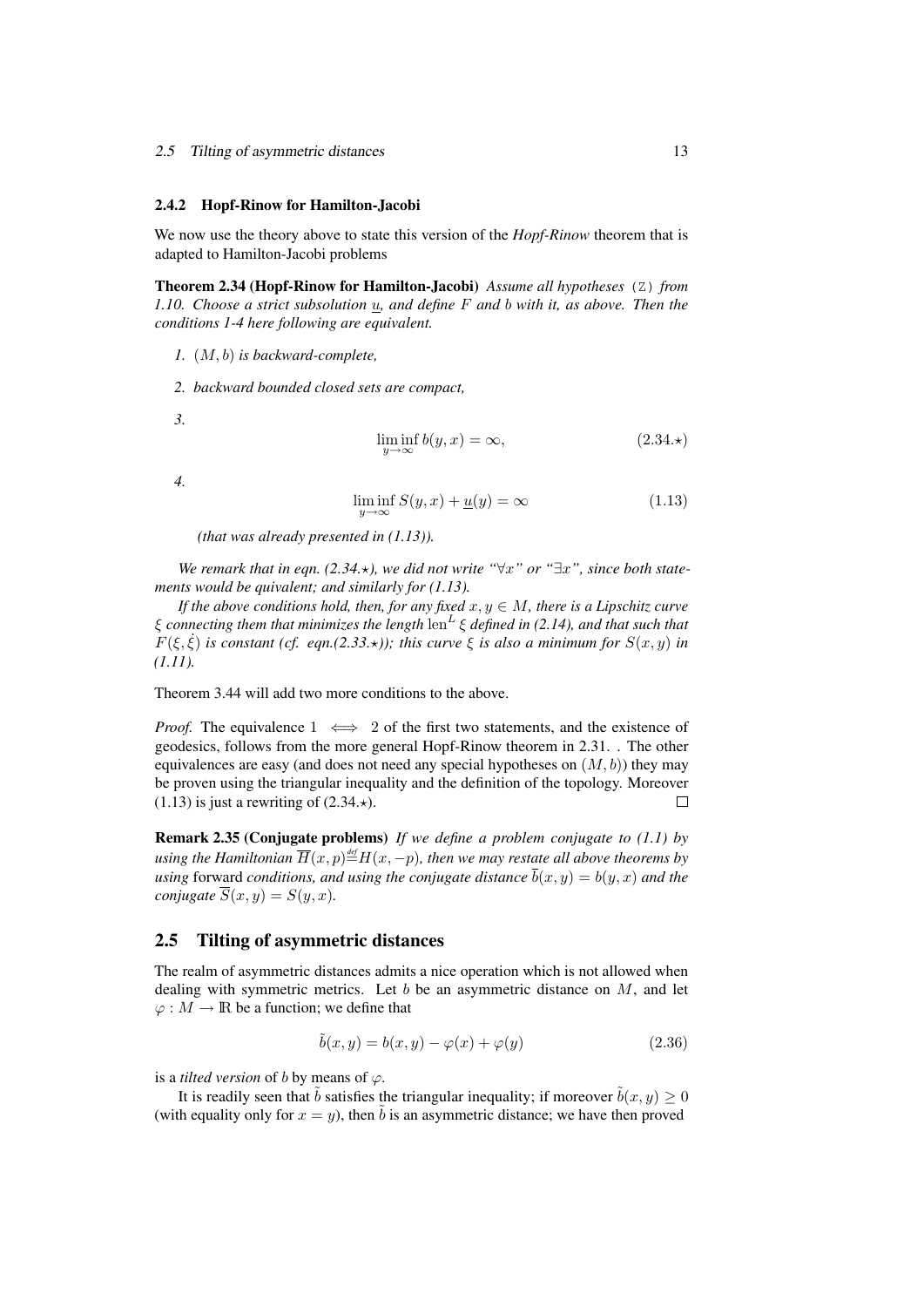**Proposition 2.37** *Suppose*  $\varphi$  *is strictly-1-Lipschitz with respect to b, that is,* 

$$
b(x, y) \ge \varphi(x) - \varphi(y) \quad \forall x, y, \text{ with equality only for } x = y \tag{2.37.}
$$

*then*

$$
\tilde{b}(x,y) \stackrel{\text{\tiny def}}{=} b(x,y) - \varphi(x) + \varphi(y)
$$

*is an asymmetric distance.*

Note that by  $(2.37 \star)$  follows that

$$
d(x, y) \ge |\varphi(x) - \varphi(y)|
$$
, with equality only for  $x = y$  (2.38)

that is,  $\varphi$  must be strictly-1-Lipschitz w.r.t. to d : then  $\varphi$  must be continuous.

The tilting relation is invertible: b is a *tilted version* of  $\tilde{b}$  by means of  $-\varphi$ .

The tilting relation is also transitive: if  $\tilde{b}$  is a *tilted version* of b by means of  $\varphi$  and  $\tilde{b}$ is a *tilted version* of  $\tilde{b}$  by means of  $\tilde{\varphi}$ , then  $\tilde{b}$  is a *tilted version* of b by means of  $\tilde{\varphi} + \varphi$ .

As aforementioned, the *tilting operation* is not useful in the realm of symmetric distances: if both b and b are symmetric distances, then  $\varphi$  must be constant, that is,  $b = b$ . It is instead possible to tilt a symmetric distance to obtain an asymmetric distance: for example, if b derives from a Riemannian geometry, then its tilted  $\tilde{b}$  would be a *Randers metric*. 6

#### 2.5.1 Tilting of  $S$  to  $b$

The equation

$$
S(x, y) = b(x, y) + \underline{u}(x) - \underline{u}(y)
$$
\n(2.17)

that we already saw in  $(2.17)$  says that b is obtained from S by a tilting operation.

This means that the family of all possible asymmetric metrics that we may associate to (1.1) using strict subsolutions, are equivalent up to tilting.

Unfortunately, tilted metrics are not equivalent w.r.t. completeness

**Example 2.39** *Consider*  $M = \mathbb{R}$  *and*  $b(x, y) = |x - y|$ *: then*  $(M, b)$  *is complete. Let* 

$$
\varphi(x) \stackrel{\text{\tiny def}}{=} \begin{cases} -x^2/(1+x) & \text{for } x > 0\\ 0 & \text{for } x \le 0 \end{cases}
$$

 $\varphi$  *satisfies* (2.37. $\star$ ) since  $-1 < \varphi' \leq 0$ . Define  $\ddot{b}$  as before:  $(M, \ddot{b})$  *is not forward complete since the sequence*  $x_n = n$  *is forward Cauchy.* 

(The example 5.8 shows the same phenomenon.)

So, we cannot state a notion of "completeness of  $S$ , up to tilting".

## 2.6 Comparison Theorem

This section is devoted to the proof of this result.

<sup>&</sup>lt;sup>6</sup>Randers metrics are a particular case of a Finsler metrics: they have the form  $F(x, v) = \sqrt{\alpha_{i,j}(x)v^iv^j} +$  $\beta_i(x)v^i$  where  $\alpha$  is a Riemannian metric and  $\beta$  is a 1-form; see §1.3C in [3]; if  $\beta$  is exact then the distance corresponding to F is a tilted version of the Riemannian distance induced by  $\alpha$ .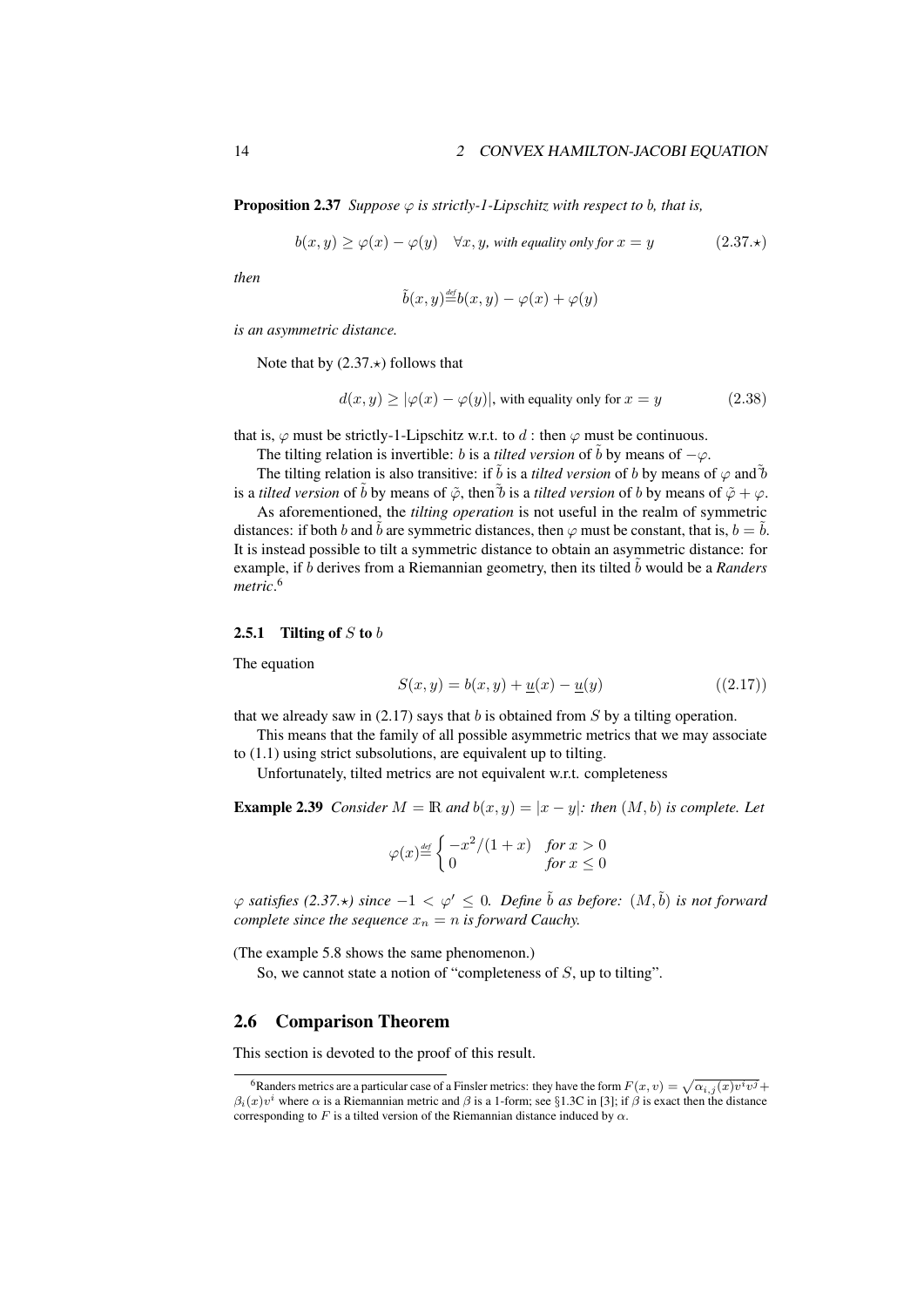Theorem 2.40 *Assume* (Z) *from 1.10; suppose that a choice of strict subsolution* u *exists so that the asymmetric metric space* (M, b) *is backward complete.*

*Suppose that* u *is a viscosity subsolution and* v *is a supersolution of*  $H(x, du(x)) =$ 0 *for*  $x \in M \setminus K$  *whereas*  $u \le v$  *on* K, and suppose that  $v \ge \underline{u} + c$  *for* a constant  $c \in \mathbb{R}$ : then  $u \leq v$ .

To prove the above theorem, we will use the following result from prop. 4.3 in Camilli and Siconolfi [7]<sup>7</sup>

**Proposition 2.41 (prop. 4.3 in [7])** *Let*  $\Omega \subset M$  *be open. For any*  $f : \Omega \to \mathbb{R}$  *continuous, we define the Clarke generalized differential as*

$$
\partial f(x) \stackrel{\text{def}}{=} \text{co}\{p \in T_x^*M \mid \exists (x_n) \subset \Omega, \exists df(x_n) \stackrel{\text{def}}{=} p_n, (x_n, p_n) \to (x, p) \text{ in } T^*M\}
$$

where  $co(A)$  is the convex envelope of a set  $A\subset T^*_xM.$  Consider a problem  $H(x,du(x))=0$ 0 such that 1.10 holds on  $Z \stackrel{\text{\tiny def}}{=} \{H \le 0\}.$ 

- v *is a supersolution of*  $H(x, dv(x)) = 0$  *in*  $\Omega$  *iff for any*  $x \in \Omega$  *and any Lipshitz continuous*  $\phi$  *which is subtangent to v at x there exists*  $p \in \partial \phi(x)$  *such that*  $H(x,p) \geq 0$
- *Any subsolution of*  $H(x, du(x)) = 0$  *is Lipshitz continuous, and for all*  $p \in \partial u(x)$ *we have*  $H(x, p) \leq 0$

Using this result we can simplify the proof in [27], and yet prove the general theorem 2.40 here proposed.

By means of the transformation in (3.8), we assume without loss of generality that  $u \equiv 0$ , and we replace the problem at hand with the problem (3.7). Let

$$
h(x,p) \stackrel{\text{\tiny def}}{=} \sqrt{\hat{H}(x,p)}
$$

in the following.

As in the work of Kružhkov [21], we consider the transformed functions  $\tilde{u} = -e^{-u}$ and  $\tilde{v} = -e^{-v}$ , which are respectively a viscosity subsolution and a supersolution of

$$
\begin{cases}\nh(x, dv) + v = 0 & \text{in } M \setminus K, \\
v = -e^{-u_0} & \text{on } K\n\end{cases}
$$
\n(2.42)

(see proposition 6 in [27]) moreover,  $0 > \tilde{v} \ge -e^{-\inf v} \ge -e^{-c}$  and  $\tilde{u} < 0$ .

We establish a comparison result for this last problem (2.42): this clearly implies the above theorem. We fix  $C = e^{-c}$ . We argue by contradiction, and suppose that  $\tilde{u}$  and  $\tilde{v}$  are resp. a subsolution and a supersolution of (2.42),  $0 > \tilde{v} > -C$ ,  $\tilde{u} < 0$ , and that at a point  $\bar{x}$  we have  $\tilde{u}(\bar{x}) = 2\varepsilon + \tilde{v}(\bar{x})$  with  $\varepsilon > 0$ .

We apply the Kružhkov transformation to above proposition 2.41 and state that

- for any  $x \in M \setminus K$  and any Lipshitz continuous  $\phi$  which is subtangent to  $\tilde{v}$  at x there exists  $p \in \partial \phi(x)$  such that  $h(x, p) + \tilde{v}(x) \geq 0$
- $\tilde{u}$  is locally Lipshitz continuous, and for any  $x \in M \setminus K$  and for all  $p \in \partial \tilde{u}(x)$ we have  $h(x, p) + \tilde{u}(x) \leq 0$

<sup>&</sup>lt;sup>7</sup>The proof in [7] is stated assuming that  $\Omega \subset \mathbb{R}^n$ , but the result can be generalized to manifolds, using local coordinates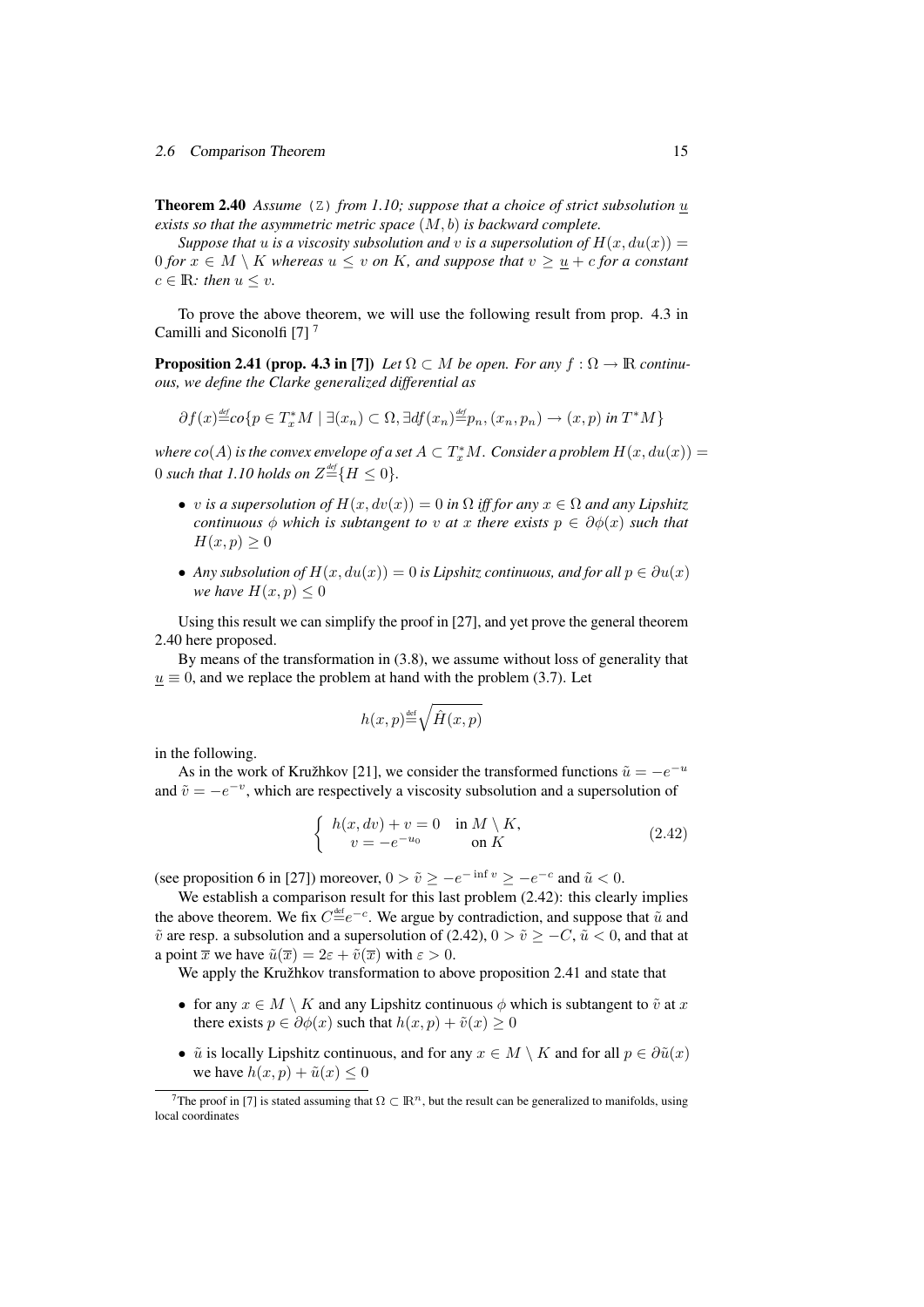Let  $B(x) \stackrel{\text{def}}{=} b(x, \overline{x})$ . By 2.19 and 2.35 we know that B is a viscosity solution of  $h(x, -p) - 1 = 0$  for  $x \neq \overline{x}$ : then for all  $x \in M$  and all  $p \in \partial B(x)$ ,  $h(x, -p) \leq 1$ . Let

$$
\Psi(x) = \tilde{u}(x) - \tilde{v}(x) - \varepsilon B(x)
$$

This function is bounded from above by C; moreover  $\Psi(\overline{x}) = 2\varepsilon$ : then sup  $\Psi$  will be positive, and realized in the region  $\{x \mid \varepsilon B(x) \leq C\}$  which is a backward closed ball. By the Hopf–Rinow–like theorem 2.34 since the metric space  $(M, b)$  is backward complete, then the backward closed balls are compact: so  $\Psi(x)$  has a positive maximum in a point  $\hat{x}$ . This means that the function  $\tilde{u}(x) - \varepsilon B(x)$  is a Lipschitz subtangent of  $\tilde{v}(x)$  at  $\hat{x}$ .

We know that  $\Psi(\hat{x}) \ge \Psi(\overline{x}) = 2\varepsilon$ , while  $\Psi(x) \le 0$  for all  $x \in K$ : then  $\hat{x} \notin K$ . Then by (the transformed version of) 2.41, there exists  $p \in \partial(\tilde{u}(x) - \varepsilon B(x))$  such that  $h(x, p) + \tilde{v}(x) \geq 0.$ 

At the same time  $p = p' + p''$  with  $p' \in \partial \tilde{u}(x)$  and  $p'' \in \partial (-\varepsilon B(x))$ : then (again by 2.41)  $h(\hat{x}, p') + \tilde{u}(\hat{x}) \leq 0$ ; at the same time, as noted above,  $h(\hat{x}, p''/\varepsilon) - 1 \leq 0$ that is  $h(\hat{x}, p'') \leq \varepsilon$ .

Since  $h(x, \cdot)$  is convex and 1-homogeneous, summing up we obtain

$$
h(\hat{x}, p) \le h(\hat{x}, p') + h(\hat{x}, p'') \le -\tilde{u}(\hat{x}) + \varepsilon
$$

while  $h(x, p) + \tilde{v}(x) \geq 0$ : this entails

$$
-\tilde{v}(x) \le h(x, p) \le -\tilde{u}(\hat{x}) + \varepsilon
$$

or

$$
\tilde{u}(\hat{x}) - \tilde{v}(\hat{x}) \le \varepsilon
$$

whereas

$$
\tilde{u}(\hat{x}) - \tilde{v}(\hat{x}) \ge \Psi(\hat{x}) \ge \Psi(\overline{x}) \ge 2\varepsilon
$$

achieving contradiction.

## 2.7 uniqueness and variationality

We summarize the results in previous sections in this theorem

**Theorem 2.43** Let  $Z \stackrel{\text{def}}{=} \{H \leq 0\}$ ; assume hypotheses (Z) from1.10; assume that  $\partial Z = \{H = 0\}$ . Assume that a choice of the strict subsolution <u>u'</u> exists so that <u>u'</u>  $\leq u_0$ *and*

$$
\liminf_{y \to \infty} S(y, x) + \underline{u}'(y) = \infty \tag{1.13}
$$

*We know from theorem 2.34 that eqn. (1.13) is a* completeness hypothesis*. We also assume* (2.23. $\star$ ) on  $u_0$ *, so*  $V = u_0$  on K.

(variationality) *For each* x*, the value problem (2.20) has a minimum, attained by a Lipschitz curve*  $\xi$  *such that*  $F(\xi, \xi)$  *is (almost everywhere) constant.* 

*In this case we say that the problem (1.1) is variational, since it comes from a variational problem that admits minimum. We symbolize this fact by the symbol* (∃ minV)*.*

*The proof follows from 2.34.*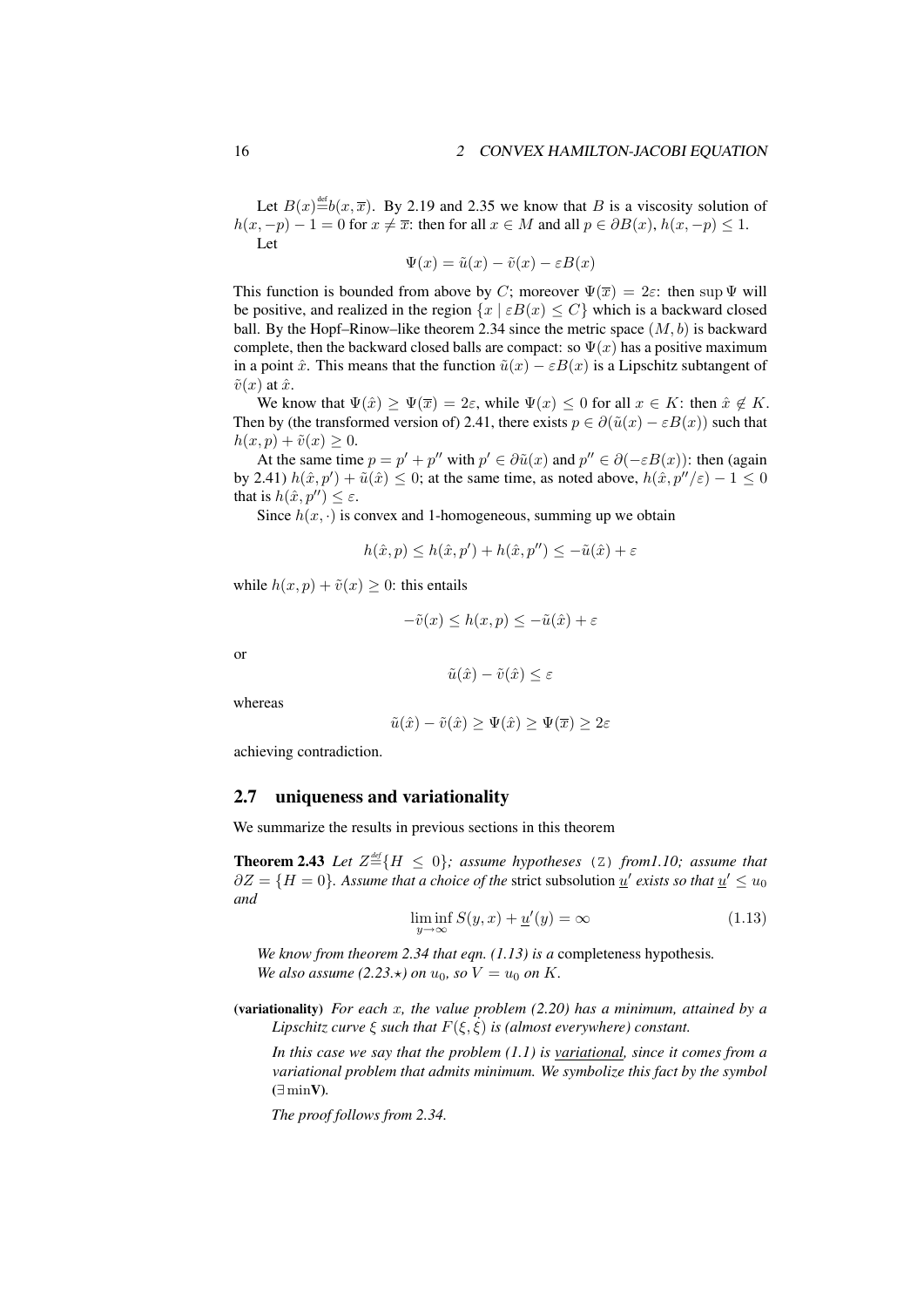(uniqueness) Let F be the class of all continuous functions  $f : M \to \mathbb{R}$  such that there *exists a* strict subsolution  $\underline{u}$  *with*  $\underline{u} \leq f$  *on M and satisfying (1.13).* 

*Then*  $V$  *is the unique viscosity solution to problem* (1.1), *in the class*  $\mathcal{F}$ *.* 

*The proof follows from the comparison theorem 2.40.*

**Remark 2.44** *Note that, since we supposed that exists a*  $\underline{u}' \le u_0$ *, satisfying (1.13),* then  $V \in \mathcal{F}$  (since, by thm. 2.40,  $V \geq \underline{u}'$ ). But it may be the case that there is no such  $\underline{u}'$ : see example 5.8, where V is not in F.

In §5.4 we will compare this theorem to other results in the literature.

There remain an open question: how to better characterize this class  $\mathcal{F}$ ? In the particular cases

- $\bullet$  when M is compact and a *strict subsolution*  $\underline{u}$  exists, then all continuous functions are in  $F$  (so this uniqueness theorem extends the result in [18]);
- if  $H(x, 0) < 0$ , and  $\liminf_{y\to\infty} S(y, x) = \infty$ , then all continuous lower bounded functions are in  $F$ . So, this theorem extends the uniqueness part in the Riemannian case thm. 1.6

(indeed in that case  $d^g \equiv S$ , so the condition  $\liminf_{y\to\infty} d(y, x) = \infty$  means that  $(M, g)$ is complete).

In general, we propose this

**Conjecture 2.45** *Suppose that a strict subsolution u exists; suppose*  $u_0$  *satisfies* (2.23. $\star$ ). *Then the class* F *contains all* f *such that*

$$
\liminf_{x \to \infty} f(x) + S(y, x) = \infty \tag{2.45.}
$$

*for any* y *(or equivalently for a fixed* y*).*

# 3 Strictly convex  $C^{1,1}$  Hamilton-Jacobi equation

In this section we add other hypotheses: we suppose that H is of class  $C^{1,1}$  in a neighborhood of  $\{H = 0\}$ ; and that each set  $Z_x$  is strictly convex.

## 3.1 Characteristics' flow

We consider  $T^*M$  as a symplectic manifold: we define the symplectic 2–form

$$
\omega\Big((\dot x,\dot p),~(\dot y,\dot q)\Big) {\stackrel{\text{def}}{=}} \sum_i \dot q_i \dot x_i - \sum_i \dot p_i \dot y_i
$$

and the duality  $\omega^{\#}$  between  $TT^{*}M$  and  $TTM$ , given by

$$
\omega^{\#}(\nu) \cdot \nu' = \omega(\nu, \nu') \quad \forall \nu' \in T^*M \quad . \tag{3.1}
$$

We define the *characteristics' flow*

$$
(X(\cdot,z,q),P(\cdot,z,q))
$$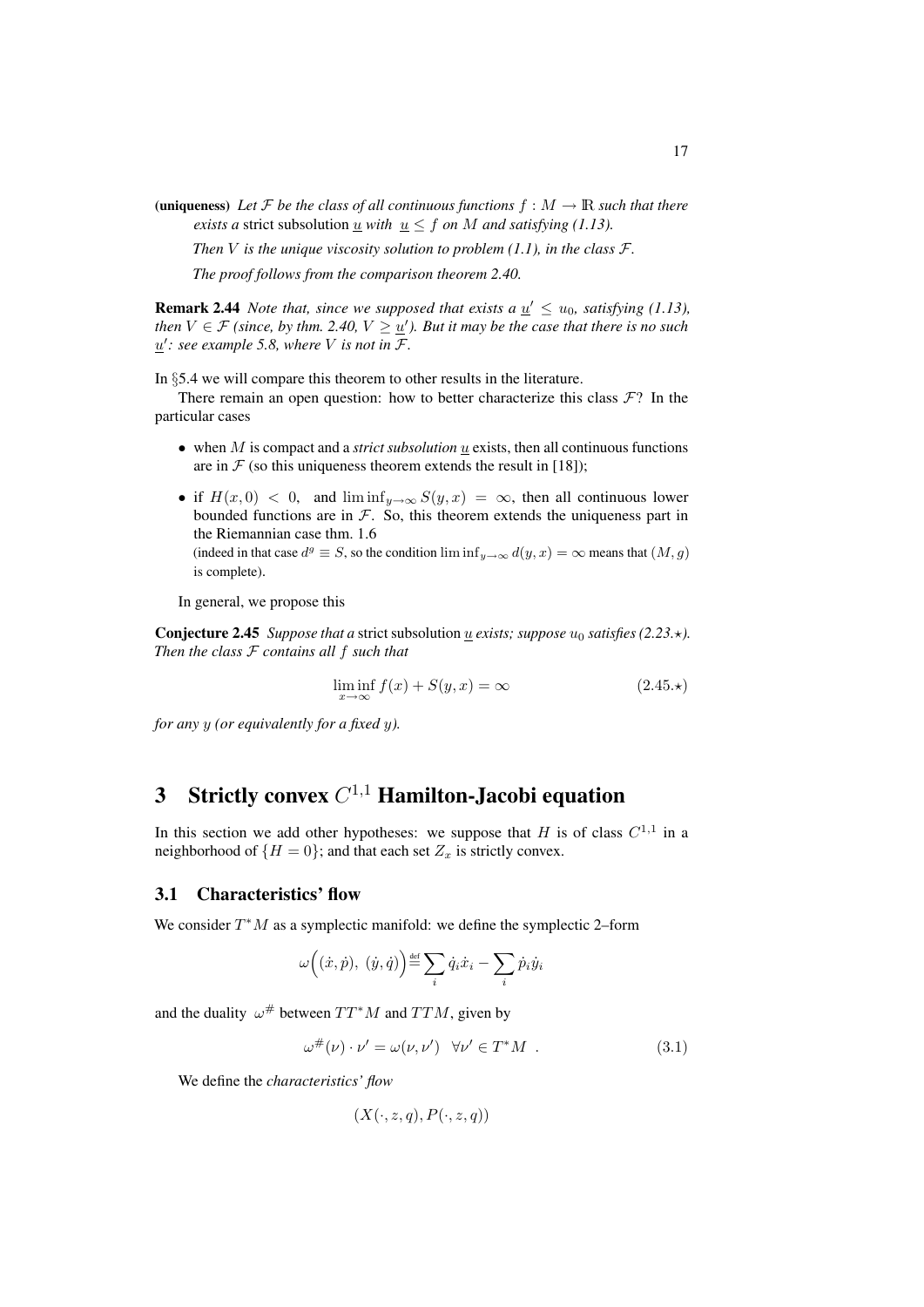as the solution of the system of ordinary differential equations

$$
\begin{cases}\n\dot{X}(s) = \frac{\partial H}{\partial p}(X(s), P(s)) \\
X(0) = z \\
\dot{P}(s) = -\frac{\partial H}{\partial x}(X(s), P(s)) \\
P(0) = q\n\end{cases}
$$
\n(3.2)

and we define  $U$  by

$$
\left\{\dot{U}(s) = P(s) \cdot \frac{\partial H}{\partial p}(X(s), P(s)), \quad U(0) = 0\right\}
$$

that is,  $(X, P)$  is the *Hamiltonian flow* for the symplectic manifold for  $(T^*M, \omega)$ .

If  $H(z, q) = 0$ , then  $H(X, P) = 0$  for all times, so the above O.D.E. is well defined: the solution  $(X, P)$  exists and is unique for small times.

We define the *maximal times* of (3.2) to be

$$
t^+(z,q) \stackrel{\text{def}}{=} \sup\{t > 0 \quad \text{such that the characteristic} \quad X(t,z,q), P(t,z,q) \text{ exist up to time } t\}
$$
 (3.3)

and

$$
t^-(z,q) \stackrel{\text{def}}{=} \inf\{t < 0 \quad \text{such that the characteristic}
$$
\n
$$
X(t,z,q), P(t,z,q) \text{ exist down to time } t\} \tag{3.4}
$$

note that  $t^+$  is l.s.c,  $t^-$  is u.s.c.

## 3.2 Characteristic–subsolution completeness

We assume  $(Z)$  from 1.10, and that there exists a subsolution u. We assume that (Hnd) (defined in 1.14 on p. 5) holds. In this case, the characteristic curves (3.2) are *non degenerate* (as explained in remark 2.4 ).

The hypothesis (Hnd) implies some regularity on the set  $Z$  (see 3.20); but (Hnd) does not imply that  $Z_x$  be convex and compact, so we will still need some of the hypotheses 1.10.

We will show that if we assume (Hnd) then the problem (1.1) induces a *weaker Finsler Geometry*  $(M, L)$ . We postpone the precise definition of what  $(M, L)$  is to section §3.6, to concentrate on Hamilton–Jacobi theory.

We propose these conditions

**(MCu),(MCu+),(MCu-)** Suppose (Hnd). The condition (MCu+) states that there exists a strict subsolution  $u$  such that

$$
\lim_{t \to t^+(z,q)} U(t,z,q) - \underline{u}(X(t,z,q)) = \infty
$$
\n(3.5)

while (MCu-) holds when

$$
\lim_{t \to t^-(z,q)} U(t,z,q) - \underline{u}(X(t,z,q)) = -\infty
$$

for all  $(z, q)$  such that for  $H(z, q) = 0$ ; if both conditions hold for the same  $u$ , we say that (MCu) holds.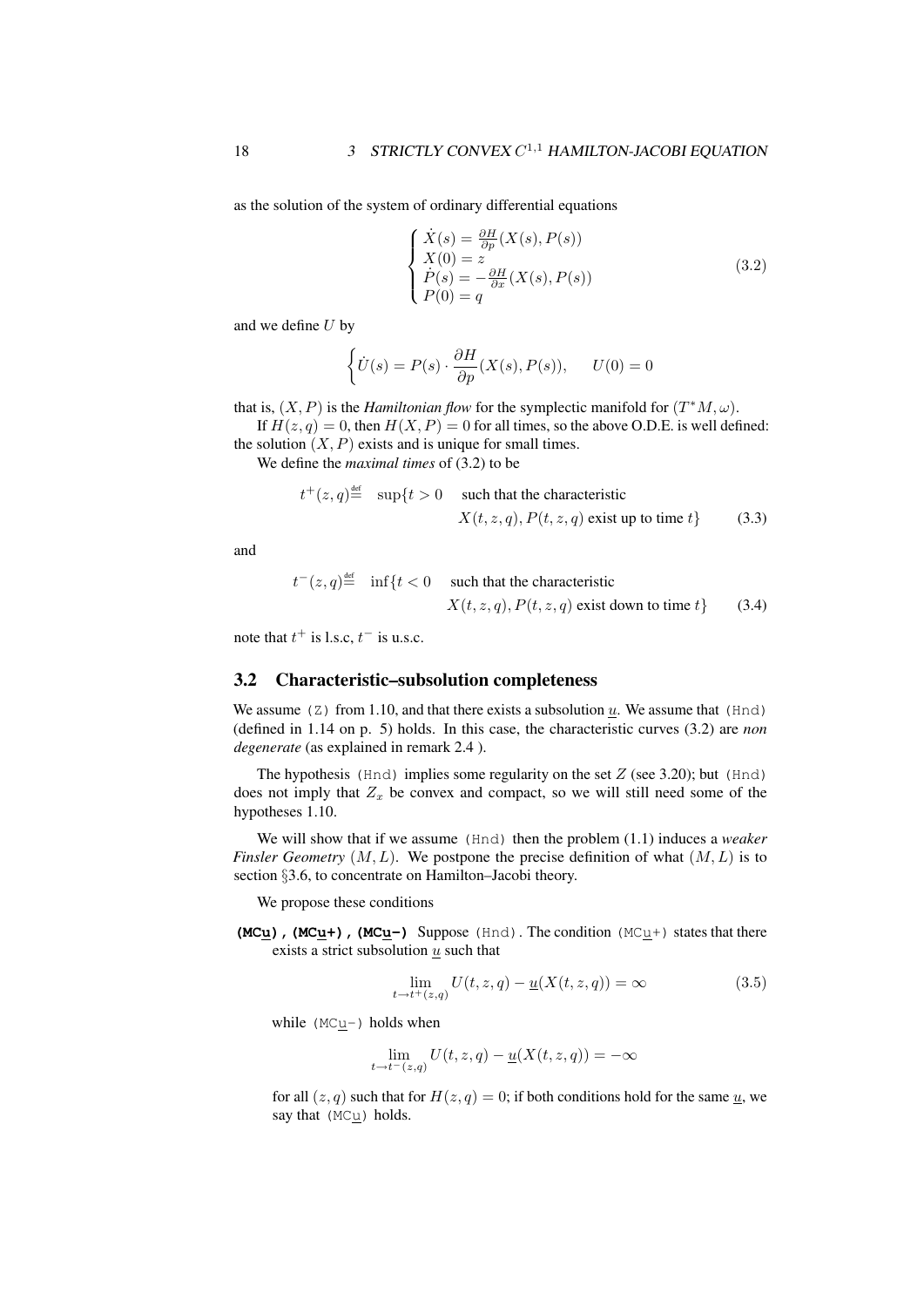Note that the conditions (MC $u$ ), (MC $u$ +), (MC $u$ -) are robust wrt a change of</u></u></u> dependent and independent variable.

Note also that, if H is  $C^{1,1}$  and any of (MC $\underline{u}$ +) or (MC $\underline{u}$ -) hold, then the non degeneracy condition  $(1.14.)$  must hold as well.

We refer to the above (MCu), (MCu+), (MCu-) as *bilateral/forward/backward characteristics–subsolution completeness*: the reason is in this theorem (that adds a fifth condition to 2.34):

**Theorem 3.6** *We assume* ( $Z$ ) *from 1.10, and* ( $Hnd$ )*. We suppose that*  $Z<sub>x</sub>$  *is strictly convex, for all* x*.*

For any choice of a strict subsolution  $\underline{u}$  (see defn. 1.12), we define the metric space (M, b)*: then*

- *1. the metric space* (M, b) *is backward-complete (resp. forward), if and only*
- *6. the condition* (MCu-) *(resp.* (MCu+)*) holds.*

The remanining part of this section 3 will develop all arguments needed fot the proof; the proof itself will be a consequence of 3.27, of 3.31 and of the Hopf-Rinow thm.3.44.

## 3.3 Reduction to a simpler problem

The main tool to prove the results is to reduce the model problem (1.1) to an equivalent simpler problem.

We assume that  $(\exists u)$  holds (see 1.12).

We substitute the problem (1.1) that we are studying, with the problem

$$
\begin{cases}\n\hat{H}(x, Du(x)) - 1 = 0 & \text{in } M \setminus K \\
u(x) = \hat{u_0}(x) & \text{when } x \in K.\n\end{cases}
$$
\n(3.7)

We then study how the conditions and hypotheses are affected. To this end, we construct  $\hat{H}$  in two steps:

1. We define

$$
\widetilde{H}(x,p) \stackrel{\text{def}}{=} H(x,p + d\underline{u}(x)) \quad , \quad \hat{u_0} \stackrel{\text{def}}{=} u_0 - \underline{u} \quad . \tag{3.8}
$$

As shown in 3.16, if V is the value of 1.1,  $\tilde{V} = V - \underline{u}$  is the value solution of

$$
\begin{cases} \widetilde{H}(x, D\widetilde{u}(x)) = 0 & \text{in } M \setminus K \\ \widetilde{u}(x) = \widetilde{u_0}(x) & \text{when } x \in K. \end{cases}
$$

and similarly for viscosity solutions.

The above transformation implies that  $H(x, 0) < 0$ , and basilarly say that we can assume that  $u = 0$  in our proofs, with no loss of generality.

2. Assume (Z) from 1.10. We now define

$$
\tilde{Z}_x {\, \stackrel{\text{\tiny def}}{=}\, } \Big\{ p \mid \tilde{H}\left(x, p\right) \leq 0 \Big\}
$$

 $\tilde{Z}_x$  is a convex set; we define then the gauge function  $j_z$  of  $\tilde{Z}_x$  as

$$
j_x(p) \stackrel{\text{def}}{=} \inf \left\{ t > 0 \mid p/t \in \tilde{Z}_x \right\}
$$

and eventually we define

$$
\hat{H}(x,p) \stackrel{\text{def}}{=} (j_x(p))^2
$$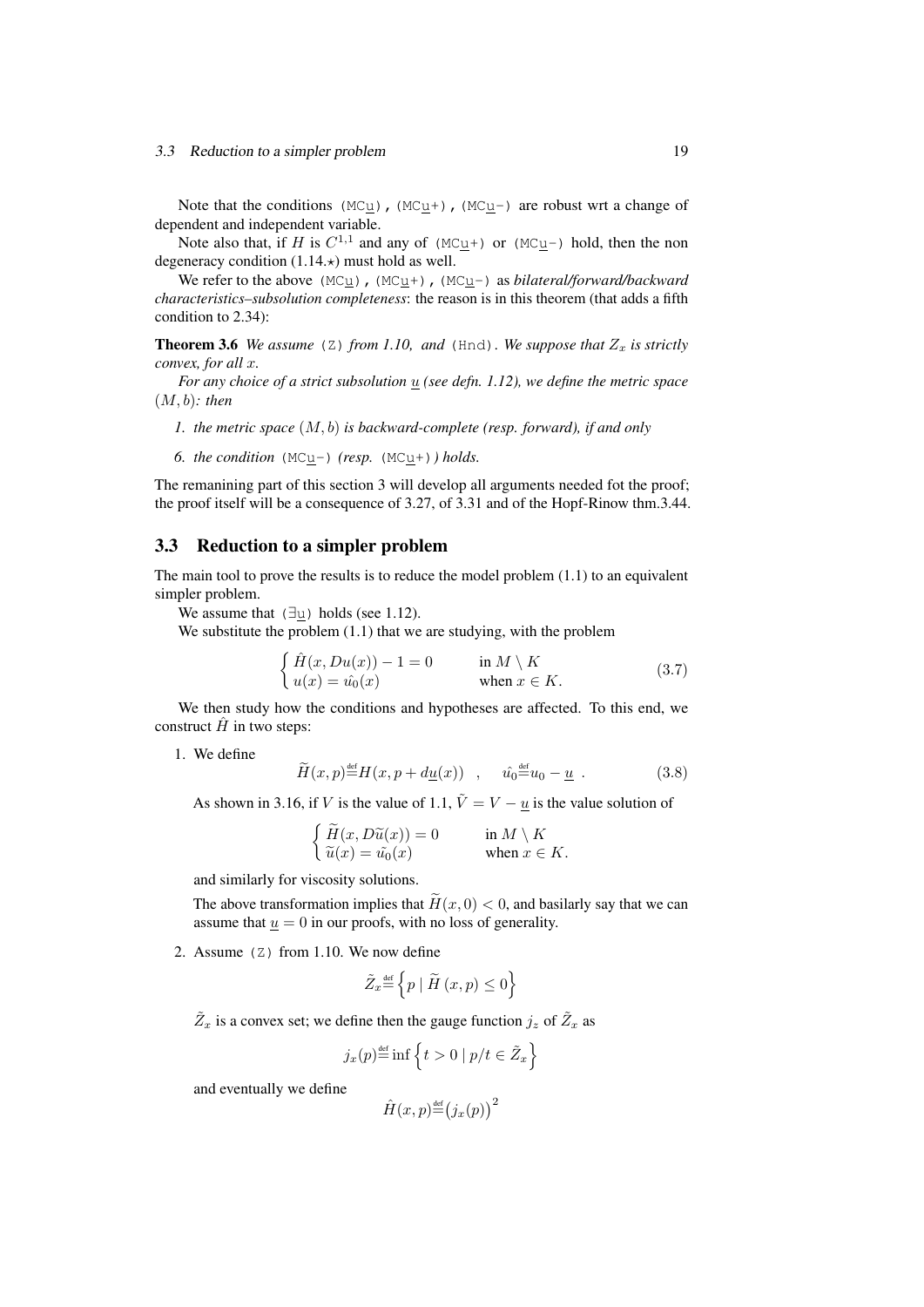Summarizing,  $\hat{H}$  is built from H (or from Z) by

$$
\hat{H}(x,p) \stackrel{\text{def}}{=} \inf \left\{ t^2 \mid t > 0 \text{ s.t. } H\left(x, \frac{p}{t} + d\underline{u}(x)\right) \le 0 \right\} =
$$
\n
$$
= \inf \left\{ t^2 \mid t > 0 \text{ s.t. } \left(\frac{p}{t} + d\underline{u}(x)\right) \in Z_x \right\} \tag{3.9}
$$

We call  $\hat{H}$  the gauge Hamiltonian.

By the definition,  $\hat{H}$  is positively 2-homogeneous, ie

$$
\forall \lambda \ge 0 \qquad \hat{H}(x, \lambda p) = \lambda^2 \hat{H}(x, p) \tag{3.10}
$$

It is easily proved (by the definition of  $\hat{H}$ ) that  $(\hat{H}(x, p) - 1)$  has the same sign of  $\tilde{H}(x, p)$ : then, u is a viscosity solution for  $\hat{H}$  iff it is a viscosity solution for  $\tilde{H}$ .

Suppose that  $H \in C^{1,1}$  in a neighbourhood of  $\{H = 0\}$ , and  $\hat{H}$  as well. We do not know a priori if the characteristics curves of H and the characteristics curves of  $\hat{H}$  are related: the idea being that, they are related if  $(Hnd)$  holds for  $H$ . We explore this idea in sections 3.4 and 3.5.

**Remark 3.11** *We easily see that, if*  $p \neq 0$ *, there is only one value of t such that* 

$$
\tilde{H}\left(x,\frac{p}{t}\right) = 0 \quad ,
$$

*and it is*  $t = \sqrt{\hat{H}(x, p)}$ .

## 3.4 Equivalent problems

We remarked in 2.1 that the viscosity solution does not depend on the values of  $H$ , but only on its sign. We now need to find a relationship between characteristics curves of equivalent problems:

Lemma 3.12 *Suppose that*

$$
\tilde{H}(x,p) = \tilde{\rho}(x,p)H(x,p) \tag{3.12.}\star
$$

where  $\tilde{\rho}: T^*M \to \mathbb{R}$  *is a positive function; suppose that*  $\rho$  *is locally Lipschitz in a* neighbourhood of  $\{H = 0\}$ , and  $\tilde{H}(x, p)$  is  $C_{loc}^{1,1}$  in a neighbourhood of  $\{H = 0\}$ .

*The value function*  $\tilde{V}$  *of* 

$$
\begin{cases} \tilde{H}(x, d\tilde{u}(x)) = 0 & \text{on } M \\ \tilde{u} = u_0 & \text{on } K \end{cases}
$$
\n(3.12.  $\star \star$ )

*coincides with the value function V of (1.1); the same holds also (since*  $\tilde{\rho} > 0$ *, see remark 2.1) for viscosity solutions.*

We indeed note that the characteristics  $\tilde{X}, \tilde{P}, \tilde{U}$  of  $\tilde{H}$  are related to the charac*teristics*  $X, P, U$  *of*  $H$  *through a reparameterization of the t variable: fix*  $y = (z, q)$ *s.t.*  $H(z, q) = 0$ , and let  $a, b, \tilde{a}, \tilde{b} > 0$  be such that  $(-a, b)$  is the maximal interval of *definition for*  $X, P, U$ , and  $\left(-\tilde{a}, \tilde{b}\right)$  is the maximal interval of definition for  $\tilde{X}, \tilde{P}, \tilde{U}$ ; *then there is a diffeomorphism*  $\varphi_y$  :  $(-\tilde{a}, \tilde{b}) \rightarrow (-a, b)$  *s.t.* 

$$
(\tilde{X}(t,y), \tilde{P}(t,y), \tilde{U}(t,y)) = (X(\varphi_y(t), y), P(\varphi_y(t), y), U(\varphi_y(t), y)) \quad (3.12. \diamond)
$$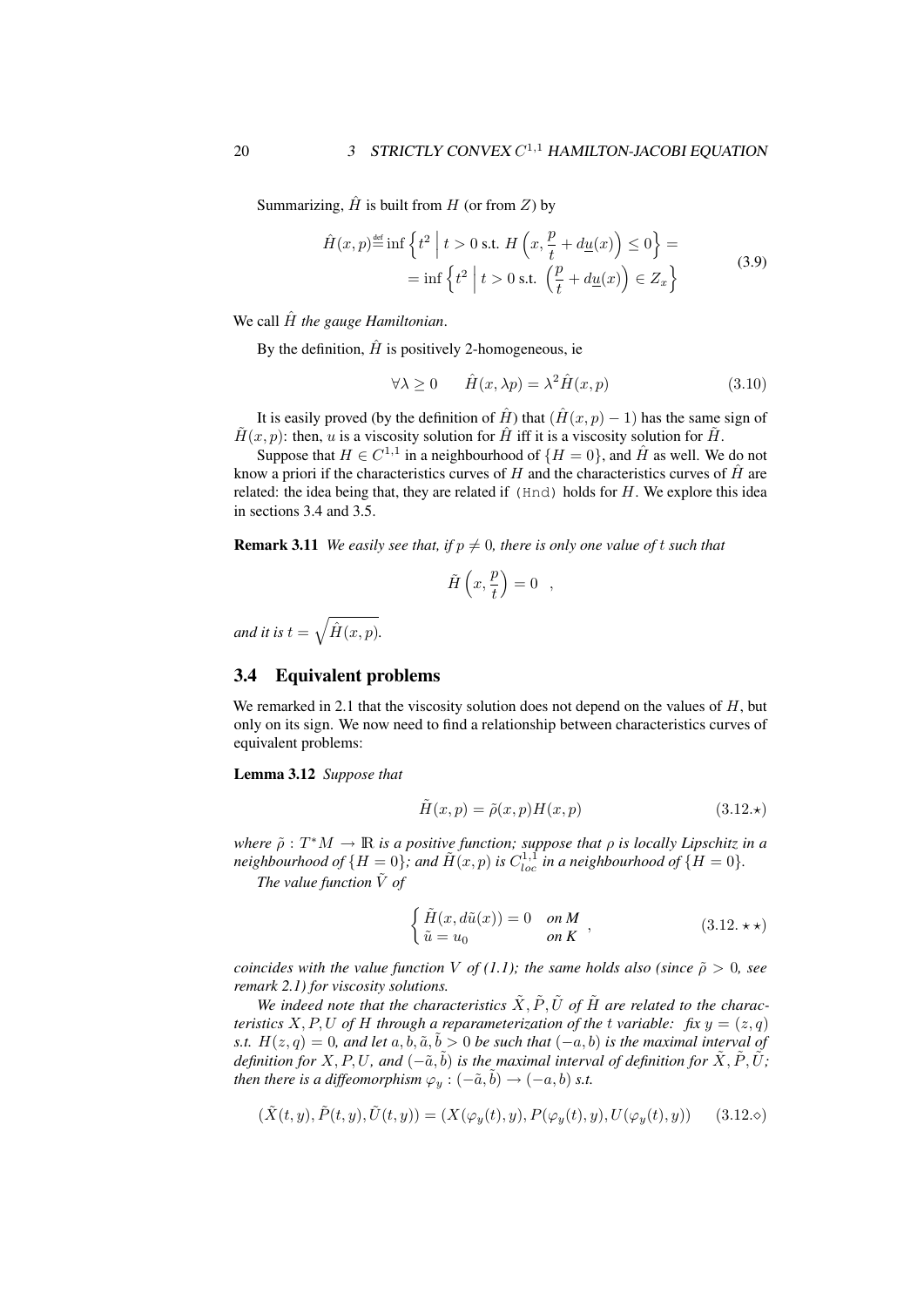#### 3.4 Equivalent problems 21

*that is defined by*

$$
\varphi_y(t) = \int_0^t \tilde{\rho}(\tilde{X}(s, y), \tilde{P}(s, y)) ds =
$$
\n
$$
= \int_0^t \tilde{\rho}(X(\varphi_y(s), y), P(\varphi_y(s), y)) ds
$$
\n(3.12.00)

A similar result is found in lemma 3.1 in §3.5 in [28].

**Remark 3.13** *Suppose that*  $\tilde{H}$  *satisfies* (Hnd) *(in p. 5) and similarly for*  $\tilde{H}$ *, and suppose that*  $H, \tilde{\tilde{H}} \in C^{1,1}$ *, and* 

$$
signH(x, p) = sign\tilde{H}(x, p) \quad \forall x, p \in T^*M
$$

*Then there exists a*  $\tilde{\rho} > 0$  *locally Lipschitz such that (3.12.\*) holds. So, in a sense,*  $(3.12.*)$  is the most general change of equation that preserves the viscosity solutions *and the characteristics flow.,*

Every time we will be able to transform the problem (1.1) in another problem  $(3.12.\star\star)$ , so that the solutions are related by a simple algebraic relationship, we will say that the two problems are *equivalent*.

Definition 3.14 (Invariant conditions) *Consider a condition* P *on a problem such as (1.1); suppose that (1.1) satisfies*  $P$  *iff (3.12.* $\star\star$ ) satisfies  $P$ *: then we say that this condition* P *is* invariant *under the equivalence of the two problems.*

**Proposition 3.15** *The conditions*  $(\exists u)$ ,  $(MCu)$ ,  $(MCu)$ ,  $and$   $(\exists minV)$  *are invariant: indeed, the variable* t *does not play an explicit role in them, so that by (3.12.) we just need to change the time variable with*  $\varphi_y(t)$  *in the definitions.* 

**Lemma 3.16 (calibration)** *If*  $\psi$  *is any regular function on M*, we can define

$$
\widetilde{H}(x,p) \stackrel{\text{\tiny def}}{=} H(x,p + d\psi(x)) \quad , \quad \tilde{u_0} \stackrel{\text{\tiny def}}{=} u_0 - \psi \ ;
$$

*then, if V is the value solution of 1.1,*  $\widetilde{V} = V - \psi$  *is the value solution of* 

$$
\begin{cases}\n\widetilde{H}(x, D\widetilde{u}(x)) = 0 & \text{in } M \setminus K \\
\widetilde{u}(x) = \widetilde{u_0}(x) & \text{when } x \in K.\n\end{cases}
$$
\n(3.16.\*)

*to prove this, it is sufficient to note that the characteristics of*  $\tilde{H}$  *are related to the characteristics* X, P, U *of* H *through the relation*

$$
(\tilde{X}, \tilde{P}, \tilde{U}) = (X, P - D\psi(X), U - \psi(X) + \psi(X(0))) ;
$$

*and a similar statement holds for viscosity solutions and* min *solutions.*

**Proposition 3.17** *If we relate a strict subsolution*  $\underline{u}$  *of* (1.1) to a strict subsolution  $\tilde{u}$  of (3.16. $\star$ ) using the formula  $\tilde{u} = u - \psi$ , then ( $\exists u$ ), (MCu $\pm$ ) are invariant, by *construction.*

Another way to relate two problems is in proposition 2.10 in [27].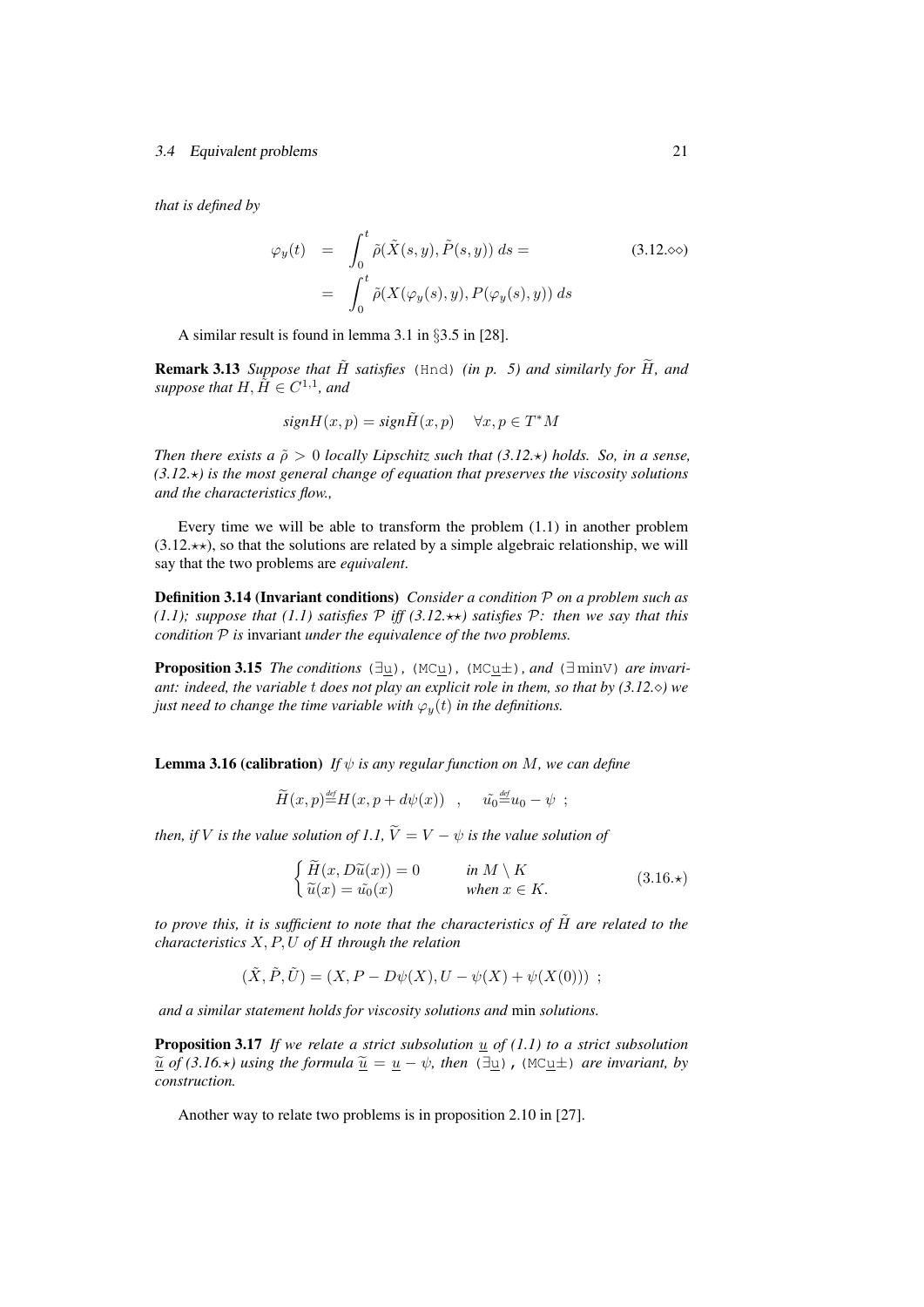## 3.5 Equivalence of characteristics of  $\hat{H}$  and  $H$

We again define

$$
\tilde{Z}^{\text{def}}\{(x,p) \mid \tilde{H} \le 0\} = \{(x,p) \mid \hat{H} \le 1\}
$$
\n(3.18)

Note that  $Z$  and  $\tilde{Z}$  are easily related by

$$
Z_x = \tilde{Z}_x + d\underline{u}(x) \tag{3.19}
$$

As aforementioned, the hypothesis (Hnd) (that was defined in  $(1.14.*)$ ) directly implies some of the hypotheses were used previously (e.g. in theorem 2.43):

**Proposition 3.20** *Assume* (Hnd)*. Then*  $\partial Z = \{H = 0\}$ *; moreover*  $\{H = 0\}$  *is a regular*  $C^{1,1}$  submanifold of  $T^*M$ ; and  $Z_x = \overline{A_x}$ , where  $A = \mathring{Z}$ . Assume moreover *that*  $Z_x$  *is convex, choose a strict subsulution*  $\underline{u}$  *(cf. 1.12), and define*  $\hat{H}$ *: then*  $\hat{H}$  *is of class*  $C^{1,1}$  *on*  $T^*M \cap \{p \neq 0\}.$ 

The proof is by implicit function theorem.

Since the functions  $\tilde{H}$  and  $\hat{H}$  − 1 have the same zero set  $\partial \tilde{Z}$ , their derivatives  $D\tilde{H}(x, p)$  and  $D\hat{H}(x, p)$  are parallel when  $(x, p) \in \partial \tilde{Z}$ ; it is easily proved, (by using homogeneity, see (3.24. $\star\star$ )), that  $D\hat{H} \neq 0$  on  $\partial \tilde{Z}$ ; then the function

$$
\tilde{\rho}(x,p) \stackrel{\text{def}}{=} \frac{\tilde{H}(x,p)}{\hat{H}(x,p) - 1}
$$

is positive and locally Lipschitz in a neighborhood of  $\partial \tilde{Z}$ : applying the lemma 3.12 we are sure that the problem  $(3.7)$  and the problem  $(1.1)$  are equivalent, that is, they share the same properties and the same solutions.

Using the canonical coordinates of  $T^*M$ , we can define the Hamiltonian flow  $(\hat{X}, \hat{P}) : \mathbb{R} \times T^*M \to T^*M$  of  $\hat{H}$ , as the solution of the *system of characteristics* 

$$
\begin{cases}\n\dot{\hat{X}}_i(s) = \frac{\partial \hat{H}}{\partial p_i}(\hat{X}(s), \hat{P}(s)) \\
\dot{\hat{P}}_i(s) = -\frac{\partial \hat{H}}{\partial x_i}(\hat{X}(s), \hat{P}(s))\n\end{cases}
$$
\n(3.21)

with initial conditions

$$
\begin{cases}\n\hat{X}(0) = z \\
\hat{P}(0) = q\n\end{cases} (3.22)
$$

Lets call  $\hat{U}$  the solution of

$$
\begin{cases}\n\dot{\hat{U}}(s) = \hat{P}(s) \cdot \frac{\partial \hat{H}}{\partial p}(\hat{X}(s), \hat{P}(s)), \quad \hat{U}(0) = 0\n\end{cases}
$$

Lemma 3.23 *Suppose that* H *satisfies* (Hnd) *and* Z *satisfies 1.10. If we want to compute the reparameterization*  $\varphi_u$  *between the characteristics of*  $\tilde{H}$  *and the characteristics of*  $\hat{H}$ , then by the lemma 3.12, we only need the value of  $\tilde{\rho}$  where  $\tilde{H}(x, p) = 0$ ; there, by  $H\ddot{o}pital's$  *theorem,* 

$$
\tilde{\rho}(x,p) = \frac{\nu \cdot D\tilde{H}(x,p)}{\nu \cdot D\hat{H}(x,p)}
$$

*for almost any*  $\nu \in TT^*M$ *; in particular,* 

$$
\tilde{\rho}(x,p) = \frac{p \cdot \frac{\partial}{\partial p} \tilde{H}(x,p)}{p \cdot \frac{\partial}{\partial p} \tilde{H}(x,p)} = \frac{1}{2}p \cdot \frac{\partial}{\partial p} \tilde{H}(x,p) \tag{3.23.}\star
$$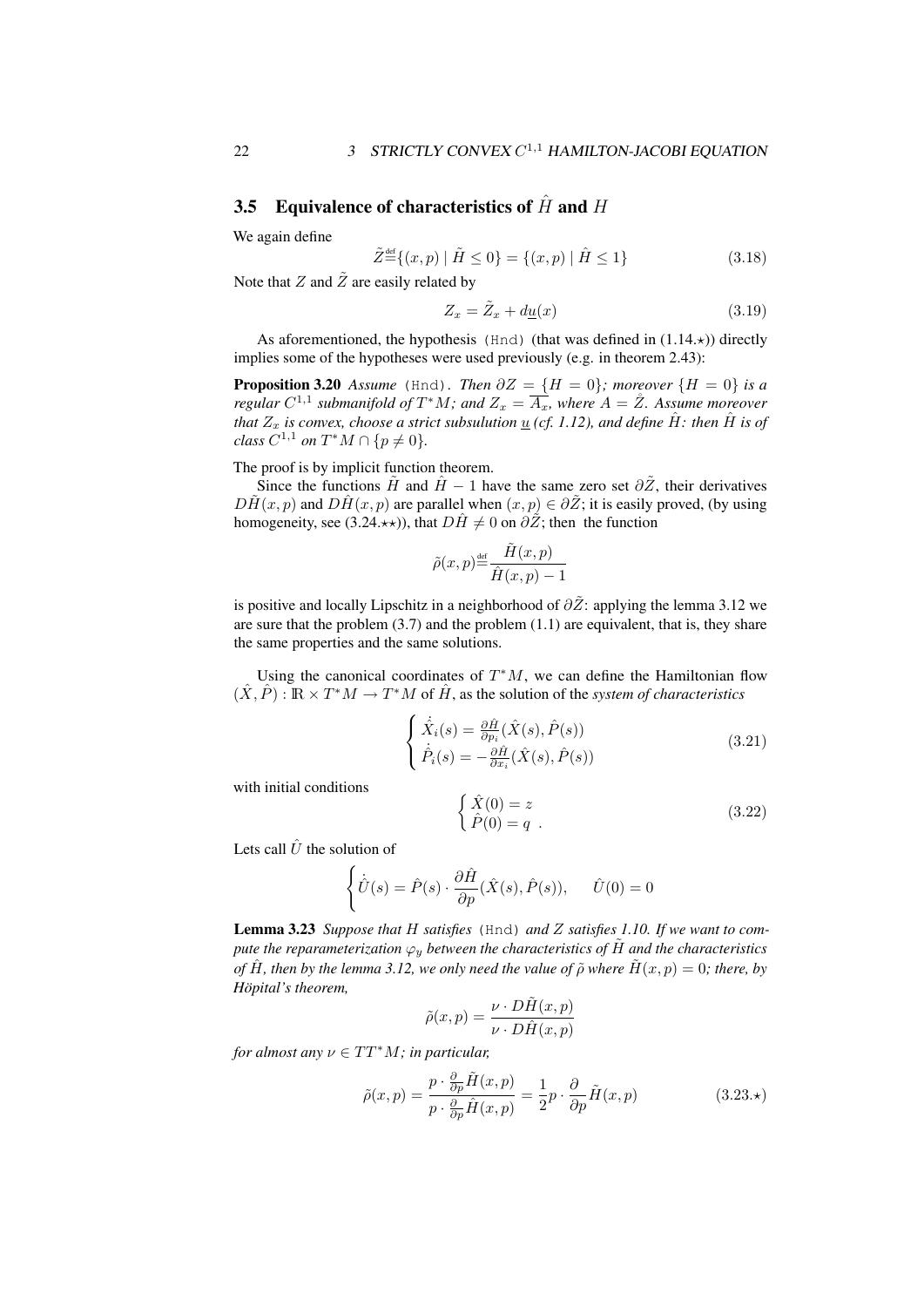#### 3.6 Towards a weaker Finsler Geometry 23

Using the above reduction we can easily prove that

**Proposition 3.24** *let*  $y = (z, q) \in T^*M$  *then* 

$$
\frac{d}{dt}\hat{U}(t,y) = 2\hat{H}(y)
$$
\n(3.24.\*)

*Proof.* By deriving (3.10) wrt  $\lambda$ , we get the Euler identity

$$
2\hat{H}(x,p) = \frac{\partial \hat{H}}{\partial p}(x,p) \cdot p \qquad (3.24. \star \star)
$$

since  $\hat{H}(\hat{X}(t, y), \hat{P}(t, y))$  is constantly equal to  $\hat{H}(y)$ , we get

$$
2\hat{H}(y) = \frac{\partial \hat{H}}{\partial p}(\hat{X}, \hat{P}) \cdot \hat{P} = \frac{d}{dt}\hat{U}(t, y)
$$

## 3.6 Towards a weaker Finsler Geometry

Suppose Z satisfies 1.10. Choose a strict subsolution  $u$ . Let  $\hat{H}$  be as in (3.9).

Let  $(M, b)$  be the asymmetric metric space associated to  $(1.1)$  in sec. 2.2. Because of the relation (3.19) between  $\{H \le 0\}$  and  $\{\hat{H} \le 0\}$ , we associate  $(M, b)$  to  $\hat{H}$  as well.

To prove thm. 3.6 we need to prove that:  $(M, \hat{H})$  is "*characteristically backward complete*" (resp.forward) iff the metric space  $(M, b)$  associated to it is backward complete (resp. forward). This suggests that we need a kind of Geometry, and a Hopf-Rinow theorem.

To this end, we define  $L: TM \rightarrow [0, \infty)$  using the Legendre-Fenchel transform,

**Definition 3.25** *the Legendre–Fenchel transform*  $L$  *of*  $\hat{H}$  *is* 

$$
L(x,v) \stackrel{\text{def}}{=} \max_{p \in T_x^* M} \left( p \cdot v - \hat{H}(x,p) \right) \tag{3.25.}
$$

*which can be inverted by the dual formula*

$$
\hat{H}(x,p) \stackrel{\text{def}}{=} \max_{v \in T_x M} (p \cdot v - L(x,v)) \tag{3.25. \star \star}
$$

Remark 3.26 *Note by homogeneity, we may use the Legendre–Fenchel formulas*

$$
L(x,v) \stackrel{\text{def}}{=} \max_{p \neq 0} \frac{(p \cdot v)^2}{4\hat{H}(x,p)} = \max_{p \text{ s.t. } \hat{H}(x,p) \leq 1} \frac{(p \cdot v)^2}{4} \tag{3.26.}
$$

$$
\hat{H}(x,p) \stackrel{\text{def}}{=} \max_{v \neq 0} \frac{(p \cdot v)^2}{4L(x,v)} = \max_{v \text{ s.t. } L(x,v) \le 1} \frac{(p \cdot v)^2}{4}
$$
\n(3.26. **\*\***)

which show that  $4L = F^2$ , where F is the support function of  $\{p \mid \hat{H}(x,p) \leq 1\}$ ; but *then, by eqn.(3.18) and eqn.(3.19),* F *coincides with what was defined in (2.11).*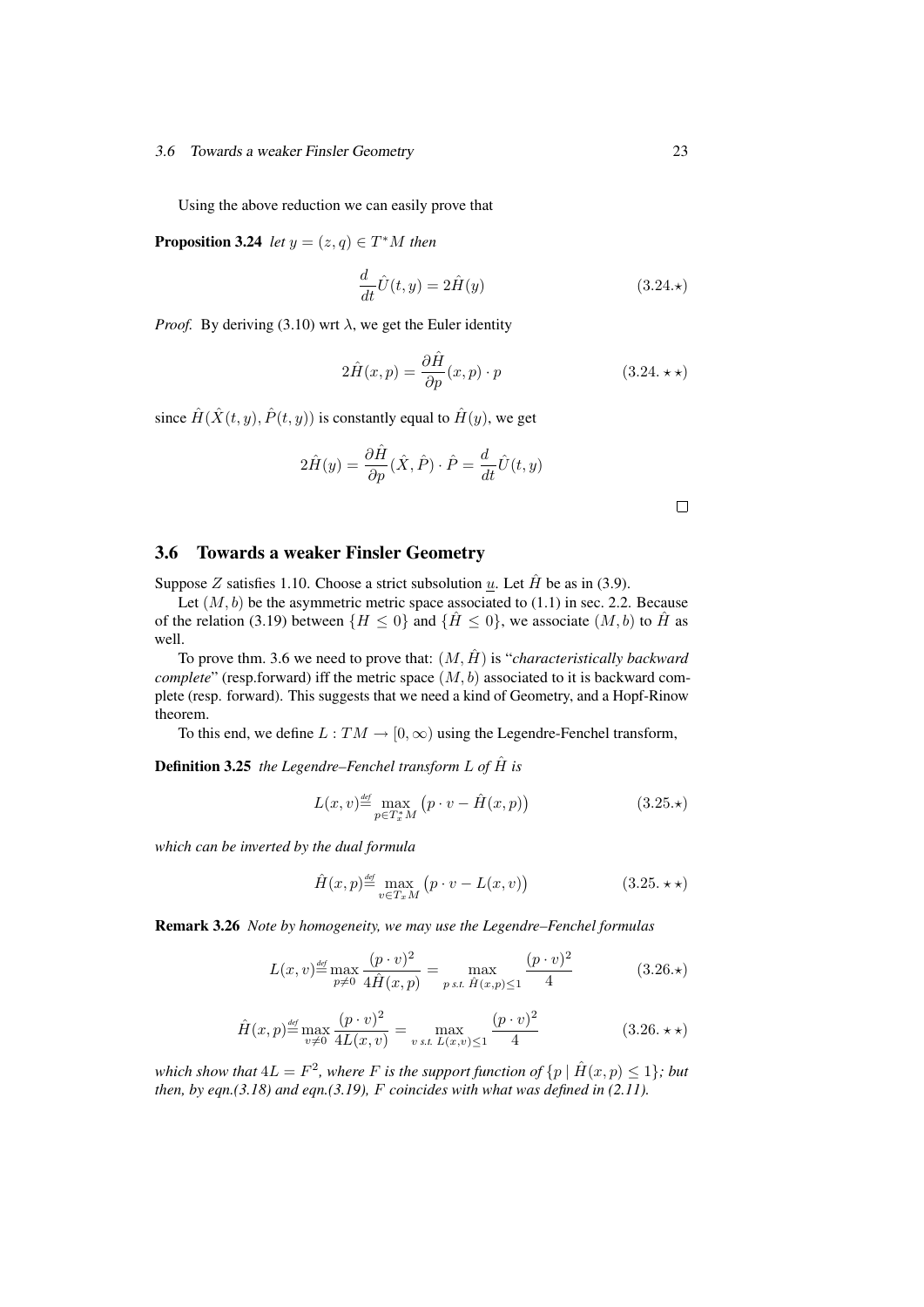Remark 3.27 *By the discussion in* § *3.4, the original problem (1.1) satisfies* (MCu) *if and only if the problem (3.7) satisfies* (MCu)*. We have just seen in prop.3.24 that, for any*  $(z, q)$  *with*  $H(z, q) = 1$ *, we have* 

 $\hat{U}(t, z, a) = 2t$ 

*this means that, for the problem (3.7), the condition* (MCu) *is simply saying that*  $(M, \hat{H})$  *is "characteristically complete"*<sup>8</sup>: that is, the characteristics  $(\hat{X}, \hat{P})$  of  $\hat{H}$  can *be evolved for all times.*

*We will show in the following that we can view* (M, L) *as "weak Finsler space", with an exponential map (see* §*3.8), and a Hopf–Rinow theorem (see* §*3.9); since characteristics of*  $\hat{H}$  *are geodesics of*  $(M, L)$ *, then the condition*  $(MCL)$  *is equivalent to saying that* (M, L) *is "*geodesically complete*".*

*A similar statement holds for forward-only and backward-only completeness.*

Example 3.28 *In the case of the eikonal equation (1.5) on a Riemannian Manifold, we have that*  $H(x,p) = |p|^2 - 1$ ,  $\hat{H}(x,p) = |p|^2$ ,  $L(x,v) = |v|^2/4$  and  $F(x,v) = |v|$ ; *and* b(x, y) *is the Riemannian distance.*

Remark 3.29 *We remark that* "EL-geodesic" *of Riemannian manifolds (that we have defined in 1.8) have*  $|\dot{\gamma}(t)|_q$  *constant.* 

*In the case of characteristic of (1.1), instead, the discussion above suggests that*

 $U(t, z, q) - u(X(t, z, q))$ 

*is a* natural choice of time parameter *(a sort of "arc parameter").*

We would like to view (3.7) as the *eikonal problem* for the Geometry  $(M, L)$ ; but, in the general case that we consider here,  $(M, L)$  is not a regular Finsler Geometry. We collect a reasonable set of hypotheses

**Hypotheses 3.30** ( $\hat{H}$ **1)**  $\hat{H}(x, p)$  is locally a  $C^{1,1}$  map on  $T^*M \cap \{p \neq 0\}$ .

**(** $\hat{H}$ **3!)** *the* figuratrix *set of*  $\hat{H}$ 

$$
\{p \in T_x^*M \mid \hat{H}(x,p) \le 1\}
$$

*is compact and strictly convex, or equivalently,*  $\hat{H}$  *is strictly convex in p;* 

( $\hat{H}$ **4**)  $\hat{H}(x, \cdot)$  *is positively 2-homogeneous, that is,*  $\hat{H}(x, lp) = l^2 \hat{H}(x, p)$  *for*  $l \ge 0$ *.* 

This proposition is the link between the theorem 3.6, that we still need to prove, and the Hopf–Rinow theorem 3.44:

**Proposition 3.31** *Suppose that* H *satisfies* (Hnd), Z *satisfies* 1.10 and  $Z_x$  *is strictly convex. Then*  $\hat{H}$  *satisfies all these properties 3.30.* 

*Proof.* Since  $Z_x$  is strictly convex, then  $\hat{H}$  is strictly convex in p: this is property ( $\hat{H}$ 3!) in 3.30. By 3.20,  $\hat{H}$  is  $C^{1,1}$  when  $p \neq 0$ : this is property ( $\hat{H}$ 1) in 3.30. By its own definition (3.9),  $\hat{H}$  is positively 2-homogeneus in p: this is property ( $\hat{H}$ 4) in 3.30.  $\Box$ 

This means that  $\hat{H}$  induces a *weaker Finsler Geometry*  $(M, L)$ .

We will indeed prove that in this case  $L \in C^1$  but in general  $L \notin C^2$  (see 3.36 and 3.37). We will be able nonetheless to define an exponential map  $(M, L)$ , and use it to formulate an Hopf–Rinow theorem, in §3.9.

<sup>&</sup>lt;sup>8</sup>that is condition (MC) in page 35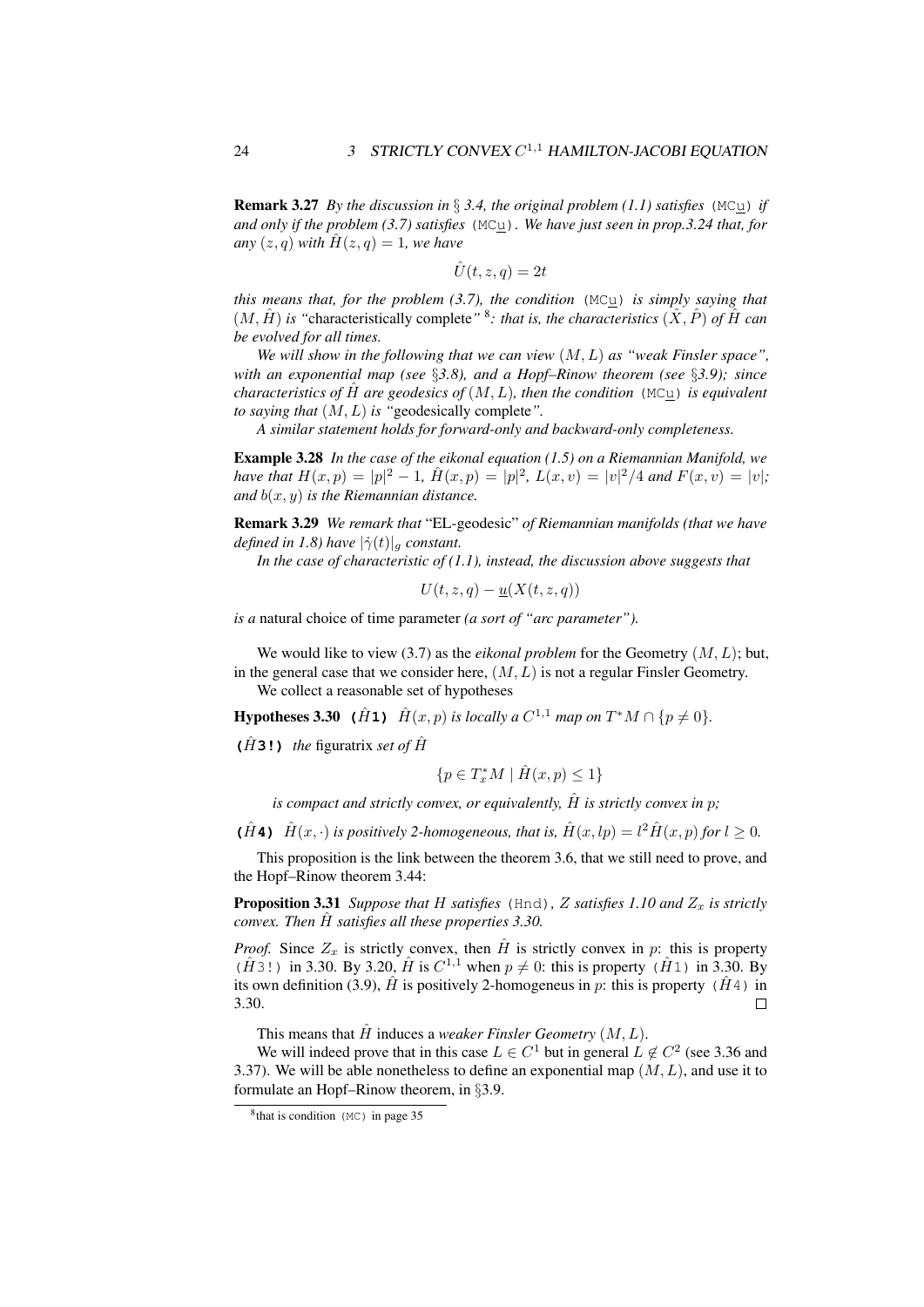## 3.7 On the Legendre-Fenchel transform

When we assume hypotheses 3.30 on  $\hat{H}$ , and then compute the Legendre-Fenchel transform, we need to understand the regularity and properties of  $L$ ; this case is not covered in the most common books about the so we outline how some basic facts do hold true.

This subsection is more of a comment on Calculus of Variations than on Finsler spaces: so  $\hat{H}$  will not be necessarily homogeneous in p; we will though suppose, for convenience, that  $\hat{H}(x, \cdot)$  is *superlinear*, that is,

$$
\lim_{p \to \infty} \frac{\hat{H}(x, p)}{|p|} = \infty
$$
\n(3.32)

where  $|p|$  is any chosen norm on  $T_x^*M$ ; we know indeed that  $\hat{H}(x, \cdot)$  is *superlinear* iff L is defined on the whole TM, and proper on each  $T_xM$  (see thm. 1.4.11 in [10]).

We define *L* using the Legendre–Fenchel transform 3.25

**Proposition 3.33** *Since*  $\hat{H}(x, \cdot)$  *is*  $C^1$  *and strictly convex, then, by duality,*  $v \mapsto L(x, v)$ is  $C^1$  and strictly convex; then the points  $p^0$  and  $v^0$ , where the above maxima are *realized, are related by the Legendre reciprocity formula*

$$
p^{0} = \frac{\partial L}{\partial v}(x, v^{0}), \quad v^{0} = \frac{\partial \hat{H}}{\partial p}(x, p^{0})
$$
\n(3.33.\*)

Remark 3.34 *The relationship (3.33.*?*) is obviously a homeomorphism.*

This would bring to the classical approach  $9$ :

**Proposition 3.35** *if*  $\hat{H}$  *is*  $C^2$  *and strongly convex in p, then L is*  $C^2$  *and strongly convex in* v, and viceversa; and in this case  $\hat{H}$  is  $C<sup>r</sup>$  iff L is  $C<sup>r</sup>$  ( $r \ge 2$ ), and the relation  $(3.33.*)$  is a diffeomorphism for any fixed x.

If  $\hat{H}$  is only strictly convex, then, in general, we cannot expect that L be regular:

**Example 3.36** *if we take*  $M = \mathbb{R}$ *,*  $H(x, p) = p^{2n}/2n$ *, then*  $L(x, v) = \frac{2n+1}{2n}v^{\frac{2n}{2n-1}}$ *: so, if we just say that* H ∈ C<sup>∞</sup> *and strictly convex in* p*, we don't have any bound on the Hölder exponent of*  $\frac{\partial}{\partial v} L$ *.* 

Moreover the relation  $(3.33.)$  is *not* in general a diffeomorphism for fixed x; but we show in the following that we may use all the common methods in Calculus of Variations nonetheless.

**Proposition 3.37** If  $\hat{H}(x, p)$  is locally a  $C^{1,1}$  map on  $T^*M$ , strictly convex in p, then *it is easily proved that*  $L \in C^1$  *as a function on*  $TM$ 

*Proof.* We have noted that  $v \mapsto L(x, v)$  is, by duality,  $C^1$ . We will prove that  $x \mapsto L(x, p)$  is derivable and that

$$
\frac{\partial L}{\partial x}(x^0, v^0) = \frac{\partial \hat{H}}{\partial x}(x^0, p^0)
$$
\n(3.37.\*)

<sup>9</sup> see §1.8 in [14], or §2.3 in [10].... and many other text in Calculus of Variations, or Hamilton–Jacobi problems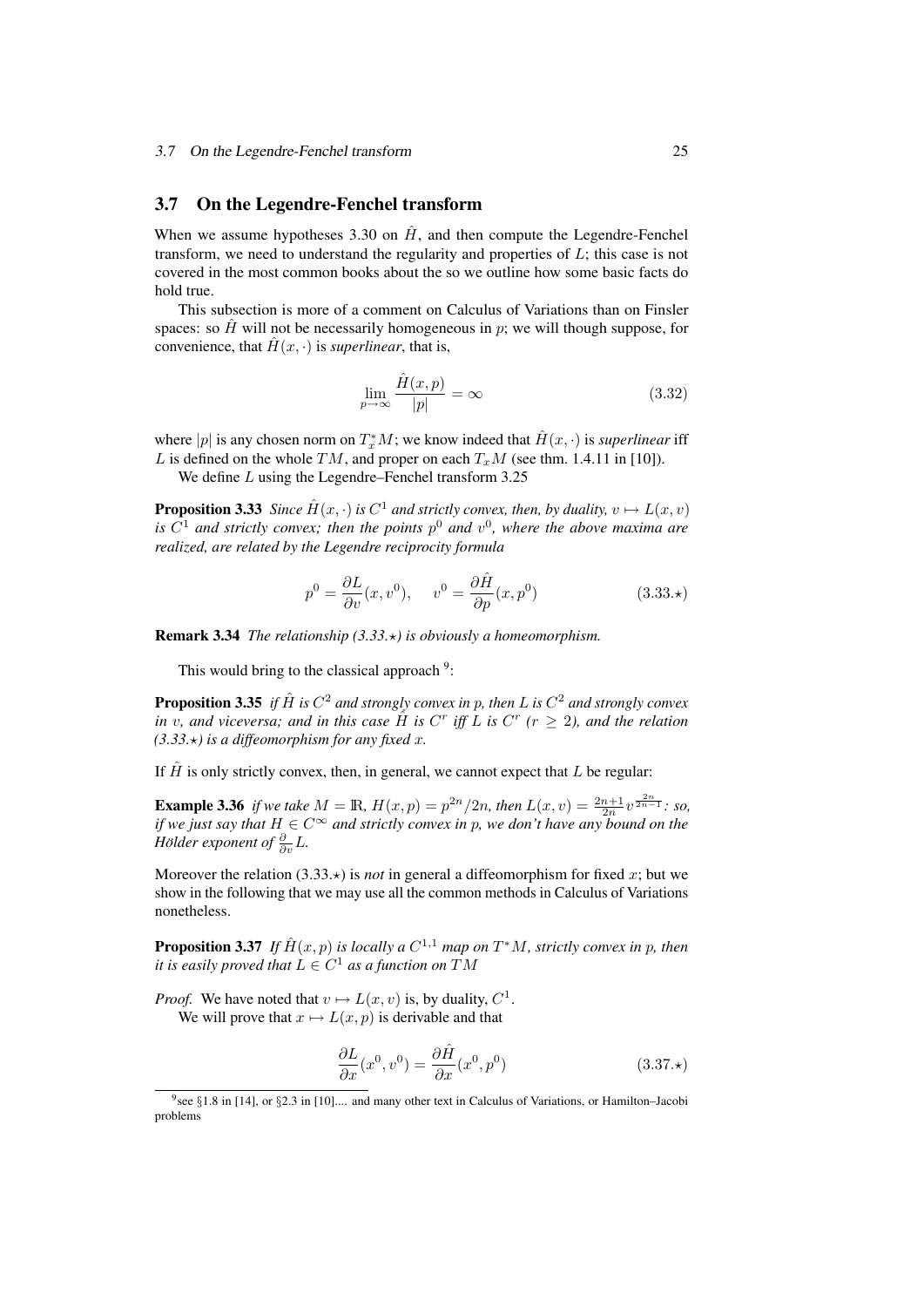(where  $x^0, v^0, p^0$  are related by (3.33. $\star$ )). We can assume without loss of generality that M is substituted by an open subset of  $\mathbb{R}^n$ , and  $\frac{d}{dx,p}\hat{H}(0,0) = 0$ ,  $\hat{H}(x,0) = 0$ ,  $x^0 = 0, v^0 = 0, p^0 = 0$ , so that  $L(0, 0) = 0$ : we will then prove that

$$
\frac{L(x,0)}{|x|} = \frac{\max_{p} - \hat{H}(x,p)}{|x|} \xrightarrow[x \to 0]{} 0
$$

that is, that  $\frac{\partial}{\partial x}L(0,0) = 0$ . Obviously

$$
0 \le \frac{\max_p - \hat{H}(x, p)}{|x|}
$$

Lets call  $p^* = p^*(x)$  the point where the maximum is attained; then, by (3.32),  $p^*(x)$  is bounded; and by strict convexity,  $p^*(x)$  is continuous, and  $p^*(x) \to 0$  for  $x \rightarrow 0$ ; then

$$
\max_{p} - \hat{H}(x, p) = -\hat{H}(x, p^*(x)) \le \frac{d}{dp}\hat{H}(x, 0) \cdot p^*(x) \le C|x||p^*(x)|
$$

**Proposition 3.38** Suppose again that  $\hat{H}(x, p)$  is locally a  $C^{1,1}$  map on  $T^*M$ , strictly *convex in* p*.*

*Suppose that* ξ *is a critical curve of the* energy functional *(or,* action functional*)*

$$
E(\xi) \stackrel{\text{def}}{=} \int_0^1 L(\xi(s), \dot{\xi}(s)) \, ds \tag{3.38.}\star
$$

*then, by associating*

$$
p(s) \stackrel{\text{def}}{=} \frac{\partial L}{\partial v}(\xi(s), \dot{\xi}(s)) \tag{3.38. \star \star}
$$

we obtain that  $(\xi(s), p(s))$  is a solution of the Cauchy problem (3.21); and then  $\xi$  is  $C^1$ *in the* s *variable.*

*This shows that an extremal is determined uniquely (and continuously) by the inital values*  $(\xi(0), \dot{\xi}(0))$ *, even if L is not*  $C^{1,1}$ *.* 

*Proof.* Suppose that  $\xi$  is an extremal of (3.38. $\star$ ): then  $\xi$  satisfies the Euler condition (in integral form)

$$
\frac{\partial L}{\partial v}(\xi(t), \dot{\xi}(t)) = \int_0^t \frac{\partial L}{\partial x}(\xi(s), \dot{\xi}(s)) ds + c
$$

By what we proved above, we substitute

$$
p(s) \stackrel{\text{\tiny def}}{=} \frac{\partial L}{\partial v}(\xi(s), \dot{\xi}(s))
$$

and then, by the above proposition, the Euler condition becomes

$$
p(s) = \int_0^t \frac{\partial H}{\partial x}(\xi(s), p(s)) \, ds + c
$$

then  $\xi(s)$ ,  $p(s)$  is a solution of the Cauchy problem (3.2); and then it is  $C^1$  in the s variable. $\Box$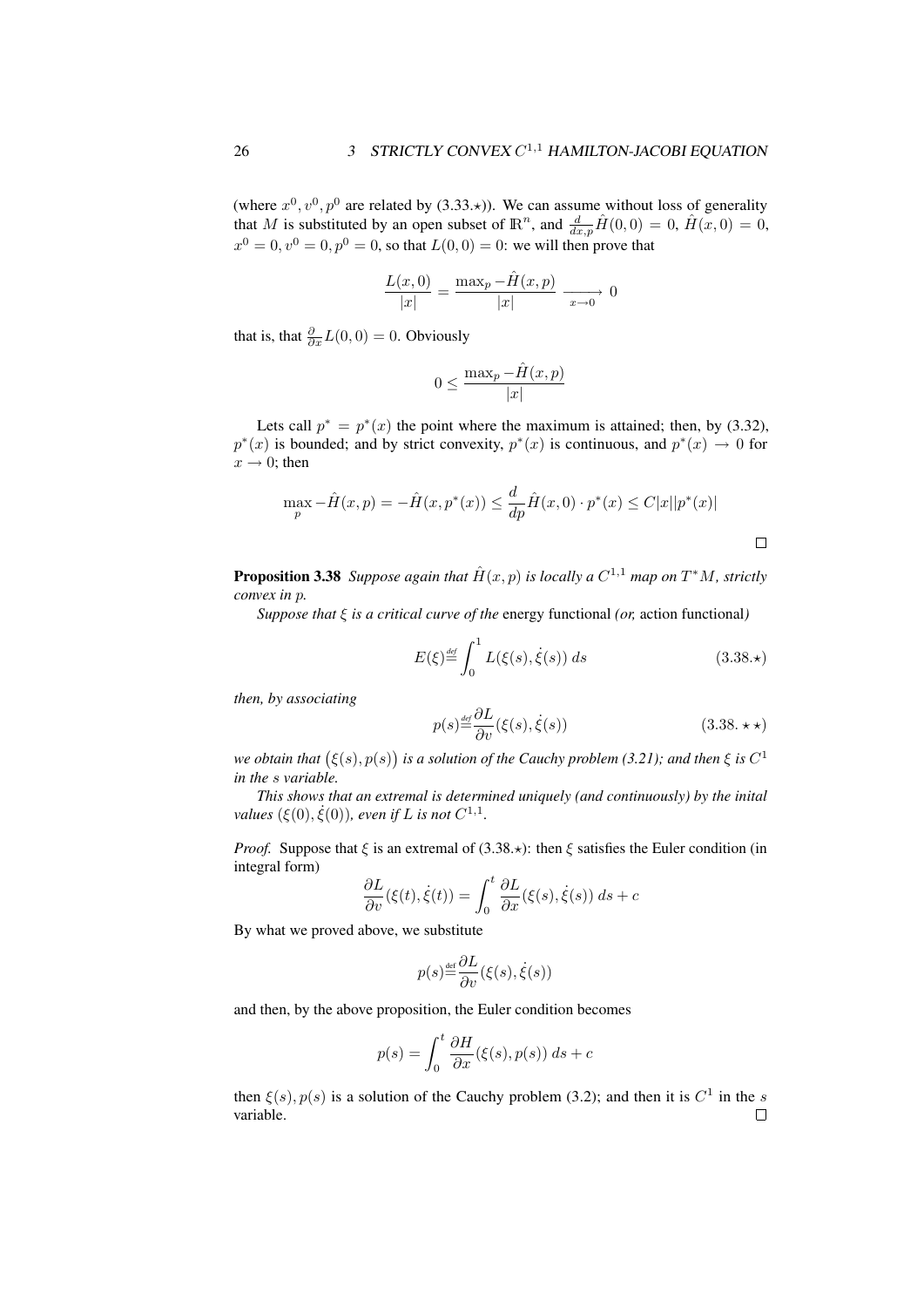## 3.8 Exponential map

We briefly review how we define the *exponential map* in our weaker Finsler geometry; we cannot use the common definition, since  $L \notin C^2$  in general.

We now jump back to the setting in §3.5. We suppose that  $\hat{H}$  satisfies all of 3.30.

The (weaker) Finsler structure  $(M, L)$  is related to  $\hat{H}$  as shown in the previous section; in this case, moreover,  $v \mapsto L(x, v)$  and  $p \mapsto \hat{H}(x, p)$  are positively 2homogeneous.

We then define

**Definition 3.39 (Forward exponential map)** *For fixed x we define the* forward exponential map <sup>10</sup>

$$
\exp_x: T_xM \to M
$$

*as*

$$
\exp_x(v) \stackrel{\text{def}}{=} \hat{X}\left(1, x, \frac{\partial L}{\partial v}(x, v)\right)
$$

and we will prove that

$$
\hat{X}(t, x, p) = \hat{X}(1, x, tp) = \exp_x(tv)
$$
\n(3.40)

when p, v are related by the Legendre relation  $(3.33.*)$ .

From this we obtain that

$$
L(x,v) = v \cdot p - \hat{H}(x,p) = \frac{\partial \hat{H}}{\partial p}(x,p) \cdot p - \hat{H}(x,p) = \hat{H}(x,p) \quad (3.41)
$$

whenever  $x, v, p$  are related by the duality (3.33. $\star$ ). Moreover

**Proposition 3.42** *If*  $\xi$  *is an extremal, then*  $L(\xi, \dot{\xi}) = const$ ; *indeed,* 

$$
L(\xi, \dot{\xi}) - \dot{\xi} \cdot \frac{\partial L}{\partial v}(\xi, \dot{\xi}) = constant
$$

*(by direct derivation and the Euler equation, see [16, pag. 76]); but,*

$$
v \cdot \frac{\partial L}{\partial v}(x,v) = 2L(x,v) .
$$

To conclude the proof of (3.40), we then need this simple lemma

**Lemma 3.43** *for any*  $\lambda \geq 0$  *we have* 

$$
X(t\lambda, z, q) = X(t, z, \lambda q),
$$
  
\n
$$
\lambda P(t\lambda, z, q) = P(t, z, \lambda q)
$$
  
\n(3.43.\*)

*The proof follows from deriving both sides of the equation.*

 $10$ We will in the following drop the attribute of "forward" from the definition, for simplicity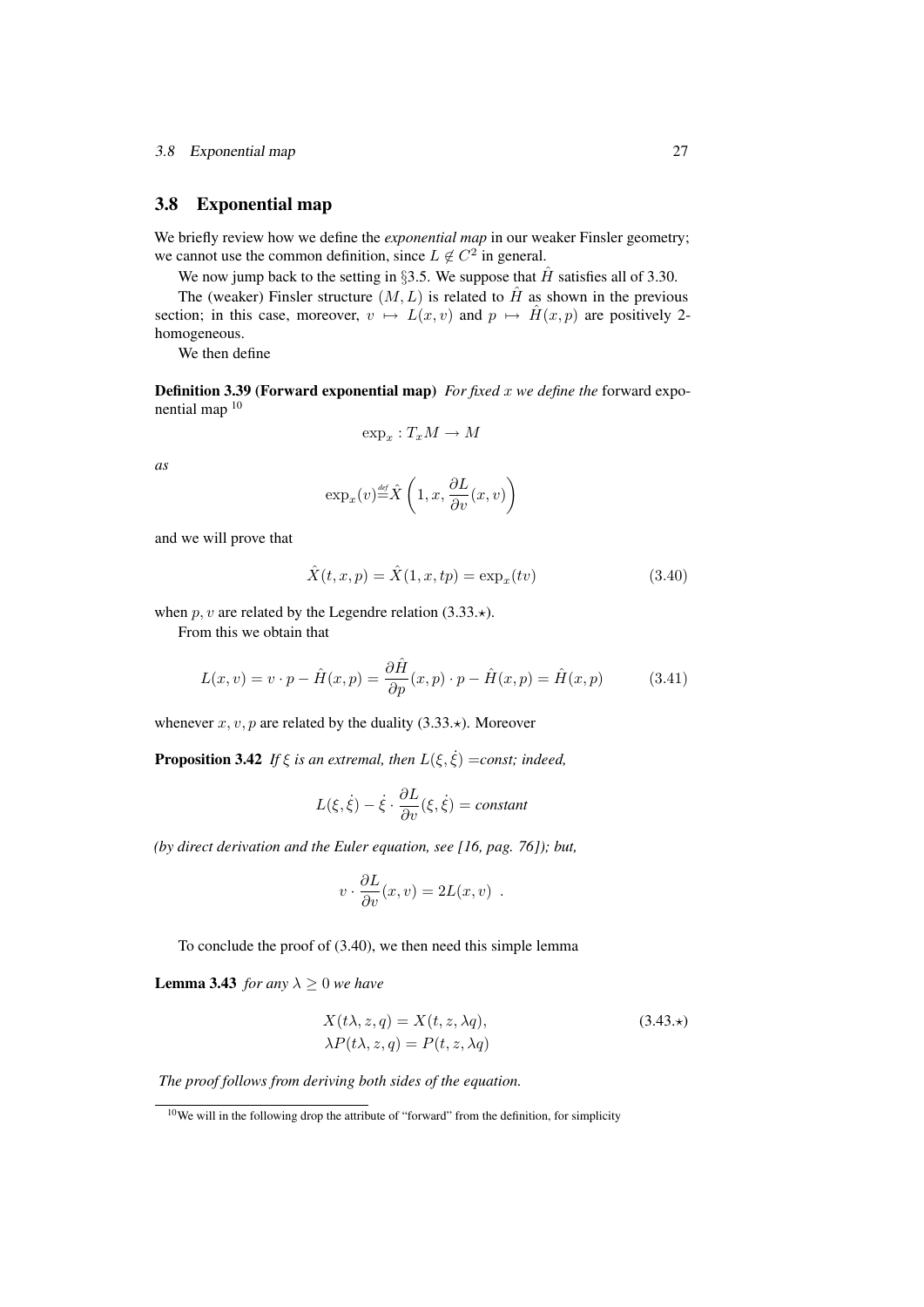## 3.9 Hopf–Rinow theorem in weaker Finsler space

Suppose Z satisfies 1.10. Choose a strict subsolution u. Let  $\hat{H}$  be as in (3.9).

We can prove this addition to the previous (purely metric) Hopf-Rinow theorem 2.31

Theorem 3.44 *The following assertions are equivalent:*

- *1.* (M, b) *is* forward-complete
- 5. *for a certain x, the forward exponential map*  $\exp_x(v)$  *is defined for all*  $v \in T_xM$ *(in this case we say that* (M, L) *is* forward geodesically complete*); or equivalently for all* x*;*
- 6. *for a certain* x, the forward exponential map is defined on all  $T_xM$  and is  $s$ *urjective, that is,*  $\exp_x(T_x M)$  *covers*  $M$ *; or equivalently for all x;*

Using the purely-metric Hopf-Rinow theorem 2.31 the proof to this theorem just needs simple extra arguments that are identical to those used for the Hopf–Rinow theorem in [9], or in [3].

We recall that, following the discussion in 3.27 and in §3.6, (M, L) is "*forward geodesically complete*" iff the original problem (1.1) satisfies (MCu+) (from eq. (3.5)): so the above Theorem immediatly proves 3.6.

# 4 Strongly convex  $C^2$  Hamilton-Jacobi equation

Assume (Hnd) and moreover that

**(H2)**  $H \in C^2$  and H is strongly convex in the p variable (cf. 1.4) in a neighbourhood of  $\{H = 0\}$ ,

(this condition (H2) was used in paper [31]); then  $Z_x$  is always strongly convex, and  $\partial Z_x$  is a  $C^2$  submanifold of  $T_x^*M$ ; note that this implies most of the hypotheses in 1.10.

Suppose K is an embedded submanifold in M and suppose  $K, u_0 \in \mathbb{C}^r, r \geq 2$ . We recollect some definitions from [31]. Let

$$
O^{\text{def}}_{-}\{(x,p) \in T^*M \mid x \in K, \quad H(x,p) = 0, \quad \forall v \in T_xK, p \cdot v = du_0(x) \cdot v \} .
$$

If  $K, u_0 \in C^r, H \in C^{r-1}$  then O is a  $(n-1)$ -dim. embedded submanifold of  $T^*M$  of class  $C^{r-1}$ .

Let

 $\epsilon$ 

$$
\Sigma_u \stackrel{\text{def}}{=} \{ x \in M : \nexists Du(x) \}
$$

be the set of singular points; let  $\Sigma$  be the set of x such that the minimization problem in eqn.(2.22) defining  $V(x)$  has two different minima  $z, z' \in K^{11}$ ; and let

$$
\Gamma \stackrel{\text{def}}{=} \left\{ x \in \Omega \mid \qquad \exists s \ge 0, \exists y = (z, q) \in O, \ x = X(s, y), u(x) = U(s, y) + u_0(z), \frac{\partial X}{\partial (s, y)}(s, y) \text{ has not rank } n \right\}
$$
 (4.1)

be the set of conjugate points (as defined in 4.2 in [31]).

Assume moreover that a strict subsolution  $u$  does exist: in these hypotheses

 $11$ compare the defition in 4.1 in [31]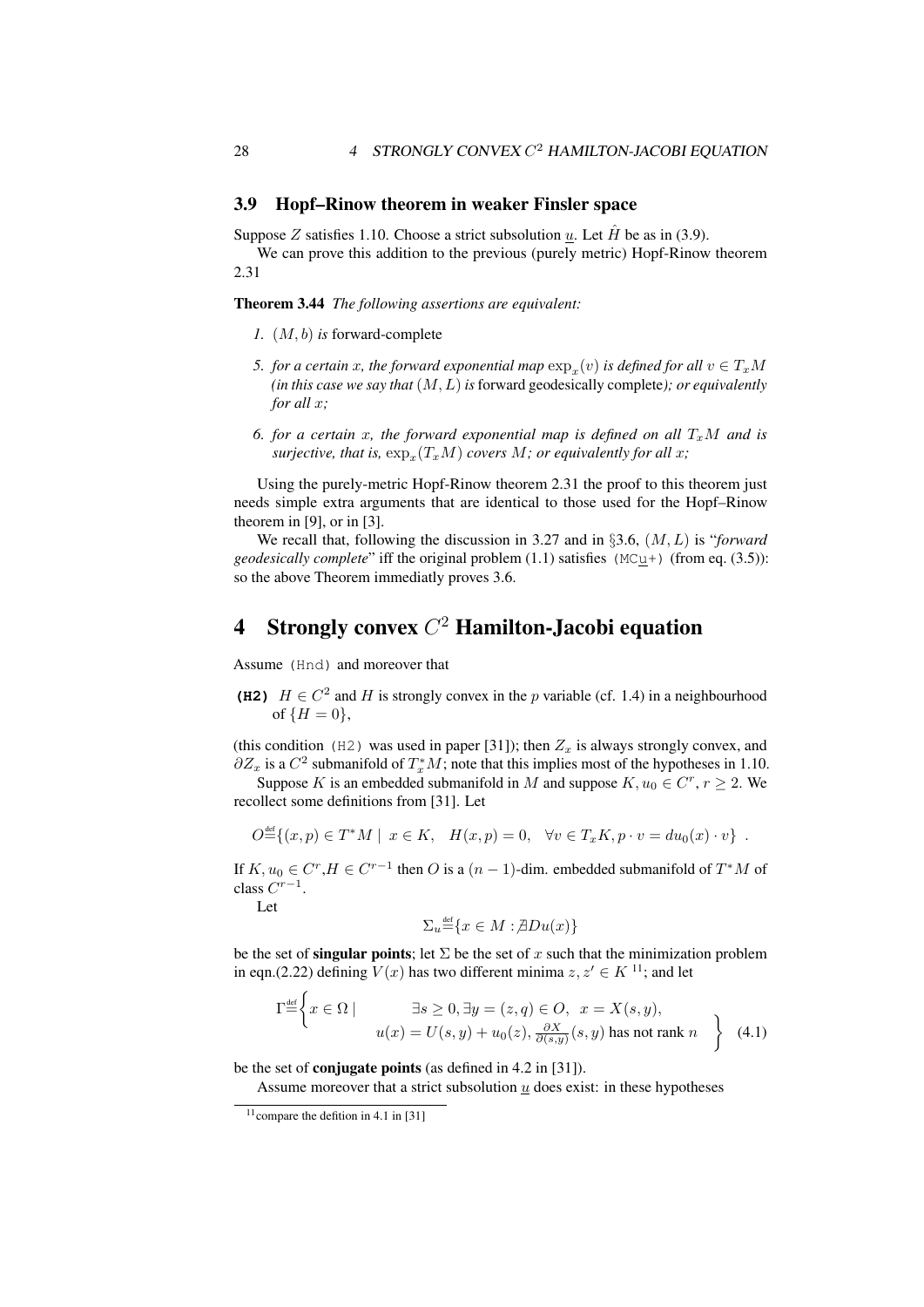Theorem 4.2 *The geometry* (M, L) *defined before is a regular Finsler Geometry, and*

- *1. V is locally semiconcave in*  $M \setminus K$  *(this means that around any point*  $x \in M \setminus K$ *there is a neighbourhood* U *and a smooth*  $\phi$  *on* U *s.t.*  $V + \phi$  *is concave*);
- 2.  $\Sigma = \Sigma_u$
- *3. the closure of*  $\Sigma_u$  *coincides with*  $\Sigma_u \cup \Gamma$ *;*
- *Proof.* 1. the proof uses the theorem 5.3 in [25], by expressing the PDE (3.7) in local coordinates (it is the same as the proof of prop. 8 in [27]);
	- 2. this is a known consequence of semiconcavity;
	- 3. it is enough to prove that there are no conjugate points  $x \in \Gamma$  outside of  $\overline{\Sigma}$ . If B is any open set containing no points of  $\Sigma$ , V is  $C^1$  in B, by the semiconcavity of  $V$  (see prop. 5,9 and 10 in [27]), and the flow is a local homeomorphism. If there would be a neighbourhood B of  $x \in \Gamma$  containing no points of  $\Sigma$ , then, then there would a point  $y \in B$  and an optimal geodesic  $\xi$  for  $V(y)$  that would pass through  $x$ ; the initial segment of this geodesic would be the optimal curve for  $V(x)$ : but this is impossible, since a geodesic ceases to be minimal after it meets a conjugate point; see the first statement in prop. 14 in [27] for details.

 $\Box$ 

"Semiconcavity of V" implies some interesting properties of  $\Sigma$ , like:

- the set  $\Sigma$  may be covered by a countable number of  $C^2$  manifolds (see [1])
- moreover the singularities of du (i.e. the set  $\Sigma$ ) propagate in a way that is related to the shape of  $\partial^+u(x)$ . See [2].

## 5 Some remarks

#### 5.1 the Problem environment

We have stated the problem  $(1.1)$  in a quite general environment: Hamilton–Jacobi equations commonly have  $\mathbb{R}^n$  (with the usual norm  $|\cdot|$ ) as the ambient space M. We simbolically represent this common setting as

$$
((\mathbb{R}^n, |\cdot|), H, K, u_0) \tag{5.1}
$$

Suppose, for example, that we may generalize: the Euclidean space  $(\mathbb{R}^n, |\cdot|)$  is substituted by a Riemannian manifold  $(M, g)$ ; we may then reasonably think that the class of problems

$$
((M,g), H, K, u_0) \tag{5.2}
$$

share all the properties and results of the common problems (5.1).

If we wish to further generalize the problem (5.2), we are faced by an obstacle: most results that are found in common literature regarding the problem (1.1) are stated using the distance and the distance–related properties of  $M$ ; that is, they use some geometrical structure of the manifold M.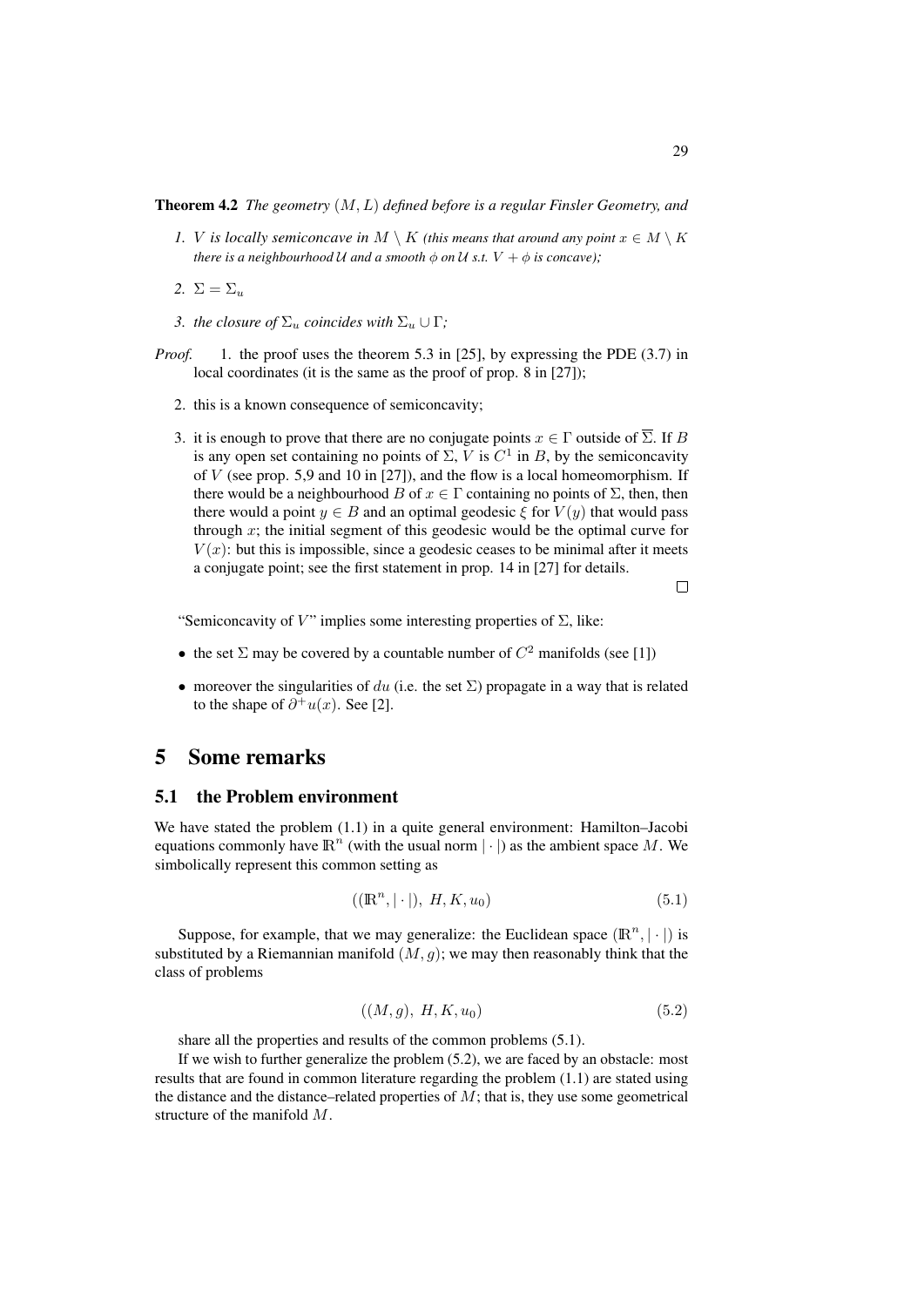This comment is reversable: isn't it possible that most results are strongly influenced by the geometrical structure lying under them? that is, *what can be said of the problem (1.1), "as is"?*

We also noted that in the equation (1.1) we may perform independent and dependent change of variables: compare prop. 2.1, or §3.4, or §2 in [27]. By those changes, we obtain equivalent problems. It is then reasonable to ask that all hypotheses that are formulated in theorems on (1.1) should be robust w.r.t a change to an equivalent problem.

We saw (in particular in §3.4) that we obtained that goal.

## 5.2 on the hypothesis **(**∃**u)**

We comment on the hypothesis (∃u) of existence of a strict subsolution (see defn. 1.12). For any choice of  $c \in \mathbb{R}$ , consider the problem

$$
\{H(x, du(x)) = c \mid x \in M \tag{5.3}
$$

These family of problems has been studied in many papers; the result most relevant to our current interest is

**Theorem 5.4 (Weak KAM)** *Suppose that*  $H \in C^2$  *and*  $H(x, \cdot)$  *is strongly convex (cf. 1.4); suppose that there is a reference Riemannian Geometry such that*  $\forall k \in \mathbb{R} \exists a \in \mathbb{R}$ 

$$
H(x,p) \ge k|p| - a, \quad \forall x, p \tag{5.4.}\star
$$

*and*  $\forall r \in \mathbb{R}$ 

$$
\sup\{H(x,p) \mid |p| \le r\} < \infty \tag{5.4.}\star\star\}
$$

*Then there exists*  $c(H) \in \mathbb{R}$ *, such that the Hamilton-Jacobi equation above admits a global viscosity solution*  $u : M \to \mathbb{R}$  *for*  $c = c(H)$  *and does not admit any such solution for*  $c \neq c(H)$ *.*  $c(H)$  *is called* the critical value.

In the case where M is the n-dimensional torus  $T<sup>n</sup>$ , this theorem is due to P.L. Lions, G. Papanicolaou & S.R.S. Varadhan [35]; for M an arbitrary compact connected manifold it is due to A. Fathi [11]. A more complete discussion of history and applications of this result may be found in [12].

Remark 5.5 *It may be interesting also to study whether the hypotheses (5.4.*?*) and (5.4.*??*) may be replaced by more intrinsic hypotheses: indeed they imply that the Finsler metric spaces associated to (5.3) when*  $c > c|h|$  *are complete; so, maybe, it should be enough to assume directly that those Finsler metric spaces are backward complete, without resorting to an auxiliary Riemannian structure.*

More recently, in the case where M is the n-dimensional torus  $T<sup>n</sup>$ , some results on the regularity of critical solutions have appeared in [13]

**Theorem 5.6 (6.2 in [13])** *Suppose*  $M = T<sup>n</sup>$ *. Suppose that* H *is continuous, and for*  $all x \in T^n, a \in \mathbb{R},$ 

- ${p \mid H(x,p) \leq a}$  *is convex*
- •

$$
\liminf_{p \to \infty} H(x, p) = \infty
$$

*uniformly in* x *(see also 1.3 and*  $(5.12, \star)$ *)*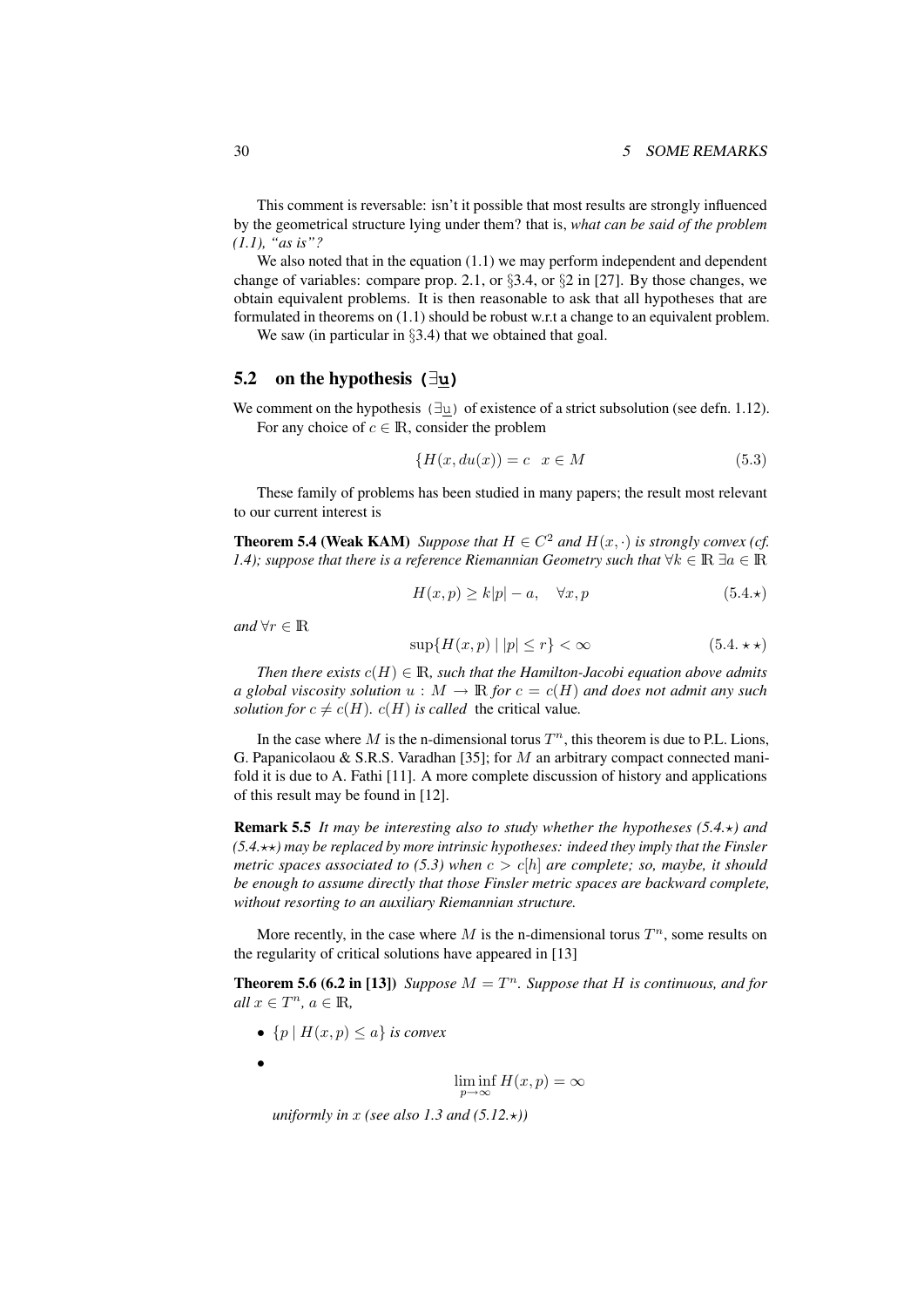#### 5.3 Examples 31

•  $\partial \{p \mid H(x,p) \leq a\} = \{p \mid H(x,p) = a\}^{12}$ 

*Let* A *be the generalized projected Aubry set.*

*There exists a*  $C^1$  critical subsolution, which is strict in every open subset whose *closure is disjoint from* A*.*

Concluding, when  $M$  is compact, by the methods in [10], it is possible to prove that if  $c(H) < 0$  then the strict smooth subsolution u (from hyp.1.12) will exists; whereas if  $c(H) > 0$ , then the strict subsolution will not exists.

Note that the hypotheses in above theorems are quite stringent; since our problem (1.1) is obtained from (5.3) fixing  $c = 0$ , we are asking hypotheses (such as 1.10) only on Z, or on H in a neighbourhood of  $\{H = 0\}$ : this allows for much generalized hypotheses.

#### 5.2.1 Boundary value problems

Let  $\Omega$  be an open subset of a differentiable manifold. Consider the problem

$$
\begin{cases}\nH(x, Du(x)) = 0 & \text{in } \Omega \\
u(x) = u_0(x) & \text{when } x \in \partial\Omega.\n\end{cases}
$$
\n(5.7)

The theory in this paper does not directly include boundary value problems. To include it, we may set  $M = \overline{\Omega}$ ,  $K = \partial \Omega$  and consider M to be a manifold with boundary. This needs many adjustments in the hypotheses.

## 5.3 Examples

The other uniqueness results that we know of do not explicitely state a "completeness" hypothesis; <sup>13</sup> we now provide some examples where this hypothesis is relevant.

**Example 5.8**  $M = \mathbb{R}^2$ ,  $H(x, p) = |p|^2 - 1$ ,  $K = \{x \mid x_1 = -x_2^2/4\}$ ,  $u_0(x) = x_1$ .

*This example satisfies condition* ( $\exists$ <u>u</u>), and we may choose  $\underline{u}(x) = -\sqrt{|x|^2 + 1}$ (as in (3.8) in [31]), but there is no strict subsolution u such that  $u \leq u_0$  on K, and *which satisfies* (MCu-)*. This problem has two viscosity solutions:*

$$
u^*(x) \stackrel{\text{def}}{=} \qquad x_1
$$
  

$$
u^{**}(x) \stackrel{\text{def}}{=} \max \{x_1, \left(1 - \sqrt{x_2^2 + (x_1 + 1)^2}\right)\}
$$

*the second solution is the value function* V, *it is a patchwork of a cone and a plane*, *which intersect in the parabola*  $\{(x_1, x_2, x_3) | x_1 = x_3 = -x_2^2/4\}$ *. See fig. 2 on the following page.*

#### 5.3.1 Asymmetric eikonal example

Let  $M = \mathbb{R}$ , let

$$
\hat{H}(x,p) = \begin{cases} p^2 e^{-2x} & \text{if } p \ge 0\\ p^2 e^{2x} & \text{if } p < 0 \end{cases}
$$

<sup>&</sup>lt;sup>12</sup>this last hypothesis is equivalent to the hypothesis  $\{p \mid H(x, p) \leq a\} = \{p \mid H(x, p) < a\}$ ; this is as asking  $Z_x = \overline{A_x}$  (that was required in 1.10) for all problems  $H - a = 0$ .

<sup>&</sup>lt;sup>13</sup> sometimes the "backward completeness" is implicitely assumed: this is the case when the ambient space  $M$  is compact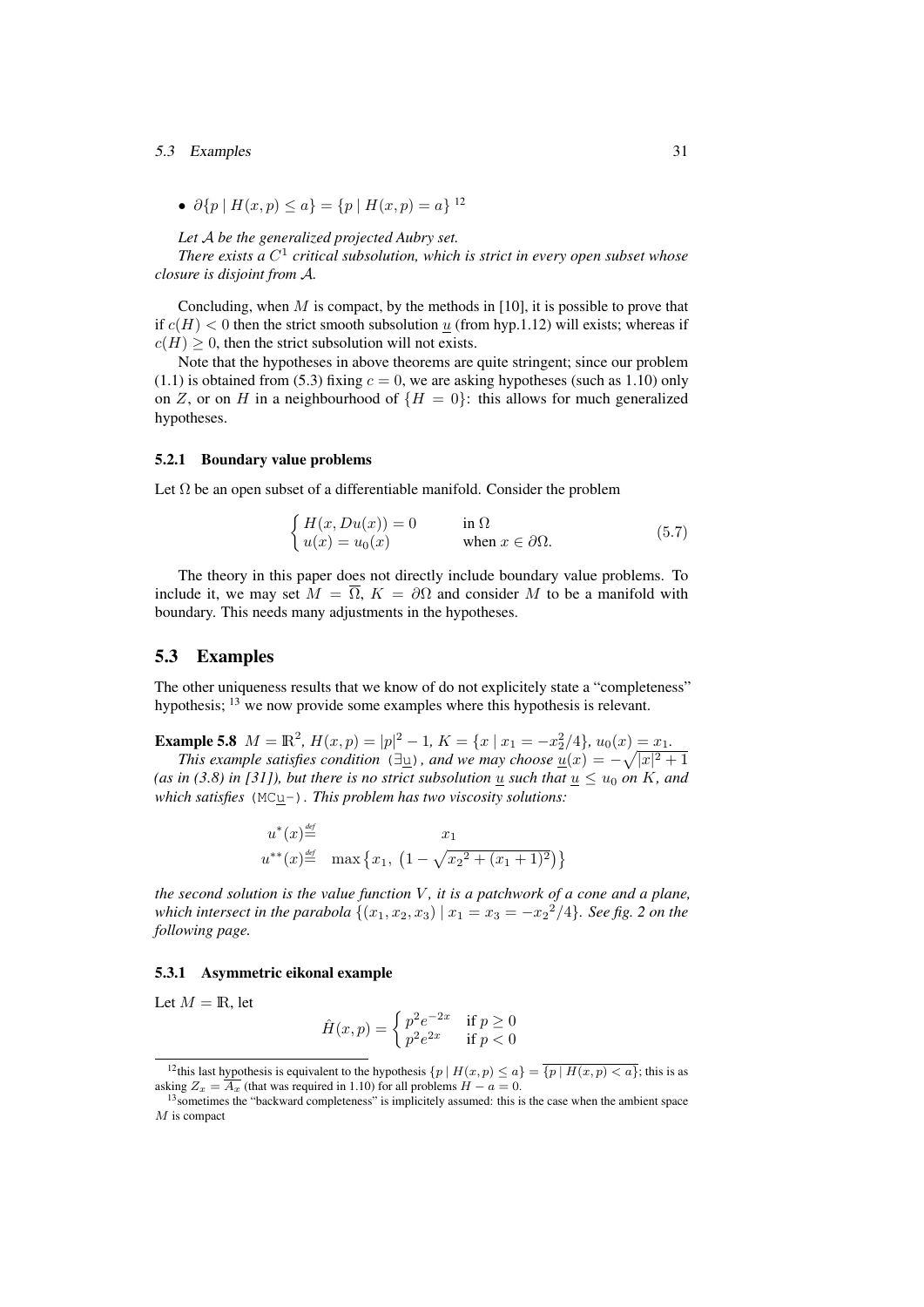

Figure 2:  $u^{**}(x)$  in example 5.8

We formulate the Hamilton-Jacobi eikonal problem

$$
\begin{cases}\n\hat{H}(x, Du(x)) - 1 = 0 & \text{for } x \neq 0 \\
u(0) = 1\n\end{cases}
$$
\n(5.9)

The above has two regular solutions,

$$
u_1(x) = e^x
$$
,  $u_2(x) = e^{-x}$ 

We set  $\underline{u} = 0$ .

We can easily solve for the characteristic functions (3.2) satisfying  $\hat{H}(X, P) = 1$ : for the case  $P(0) = q > 0$  we define  $z = \log q$ ,  $X(0) = z$ 

 $X(t) = \log(q + 2t), P(t) = q + 2t, U(t) = 2t$ 

that is defined for  $t \in (t^-, t^+)$  with  $t^- = -q/2$ ,  $t^+ = \infty$ . Similarly if  $P(0) = q < 0$ , we define  $z = -\log(-q)$ ,  $X(0) = z$ , then

$$
X(t) = -\log(-q + 2t), \ P(t) = q - 2t, \ U(t) = 2t
$$

that is defined for  $t \in (t^-, t^+)$  with  $t^- = q/2$ ,  $t^+ = \infty$ . Let  $\hat{L}$  be a Lagrange dual to  $\hat{H}$ , as per 3.25:

$$
\hat{L}(x,p) = \begin{cases} \frac{1}{4}v^2e^{2x} & \text{if } v \ge 0\\ \frac{1}{4}v^2e^{-2x} & \text{if } v < 0 \end{cases}
$$

and  $(\mathbb{R}, \hat{L})$  is a Finsler Geometry. We then define the Finsler distance  $b(x, y)$  as in (2.16); in this specific case,

$$
2b(x,y) = \begin{cases} e^y - e^x & \text{if } y > x \\ e^{-y} - e^{-x} & \text{if } y < x \end{cases}
$$
 (5.10)

From the above equations and theorem 3.6, we derive that the space  $(\mathbb{R}, \hat{L})$  is forward complete, but not backward complete; and indeed there are 4 viscosity solutions that are bounded from below, namely

$$
u_1, \quad u_2, \quad u_1 \wedge u_2, \quad u_1 \vee u_2
$$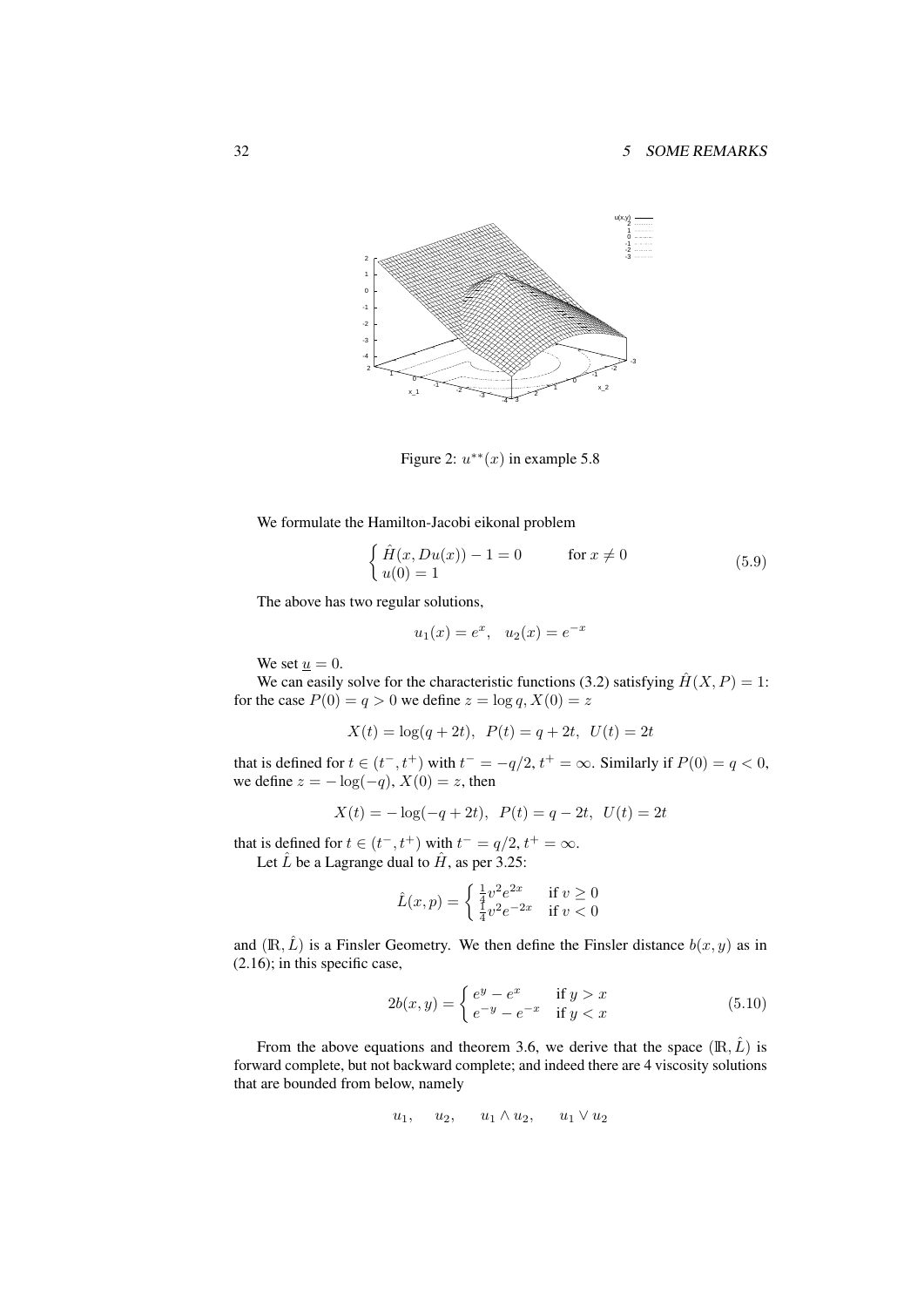#### 5.4 Comparison with previous results 33

We reformulate  $(5.9)$  with different conditions

$$
\begin{cases}\n\hat{H}(x, Du(x)) - 1 = 0 & \text{for } x \notin \mathbb{N} \\
u(x) = u_0(x) \stackrel{\text{def}}{=} 2e^{-x} & \text{for } x \in \mathbb{N}\n\end{cases}
$$
\n(5.11)

In this case, the problem

$$
V(x) = \inf_{z \in \mathbb{N}} u_0(z) + 2b(z, x)
$$

has no minimum: indeed

$$
V(0) = \inf_{y \in \mathbb{N}} e^{-y} + 1
$$

## 5.4 Comparison with previous results

#### 5.4.1 Comparison with [38]

We compare our approach to Hamilton-Jacobi problems with this result, found as Proposition 3.1 in Siconolfi's [38]

**Proposition 5.12** Let  $M = \mathbb{R}^n$ . <sup>14</sup> Suppose that  $H(x, 0) < 0$ . <sup>15</sup> Suppose H is *continuous, and*

$$
\partial(\mathring{Z}_x) = \{ p \mid H(x, p) = 0 \} \quad \forall x
$$

*and*

$$
\liminf_{|p| \to \infty} H(x, p) > 0 \tag{5.12.}\star
$$

*locally uniformly in* x*.*

*Then*  $Z_x$  *is compact (uniformly w.r.t x), and*  $F$  *is locally bounded (by (5.12.\*)). Moreover the maps*  $x \mapsto Z_x$  *and*  $x \mapsto \partial Z_x$  *are Hausdorff–continuous. Consequently* F *is continuous.* <sup>16</sup>

the above theorem may be compared then to theorem 2.23.

We point out that [38] addresses also the case when  $Z<sub>x</sub>$  is not convex: it then builds a solution of (1.1) by a sup-inf formula, which provides a viscosity solution of the convexified of (1.1). We do not address the case where  $Z_x$  is not convex in this paper.

Again, in the case  $M = \mathbb{R}^n$ , Proposition 2.2 in [38] proves that

**Theorem 5.13** *Suppose*  $M = \mathbb{R}^n$ *. Suppose that*  $H(x, 0) < 0$ *. Suppose that*  $H$  *is continuous and (5.12.* $\star$ *) and*  $Z_x$  *is convex and* 

$$
\partial(\mathring{Z}_x) = \{ p \mid H(x, p) = 0 \} \ \forall x
$$

*Assume the condition 2.9 in [38], namely there exist*  $a, b > 0$ 

$$
H(x, p) < 0 \ \forall x, p \ with \ |p| < \frac{a}{|x| + b} \tag{5.13.}
$$

*Then*

$$
u(x) \stackrel{\text{\tiny def}}{=} S(a,x)
$$

<sup>&</sup>lt;sup>14</sup>The original proposition assumes  $M = \mathbb{R}^n$ ; but the adaptation to having M a manifold would be straightforward.

<sup>&</sup>lt;sup>15</sup>We may generalize the condition  $H(x, 0) < 0$  to defn. 1.12, by using 3.16

<sup>&</sup>lt;sup>16</sup>Since  $Z_x$  is compact (uniformly w.r.t x) then  $x \mapsto Z_x$  is Hausdorff–continuous iff it is Kuratowski– continuous.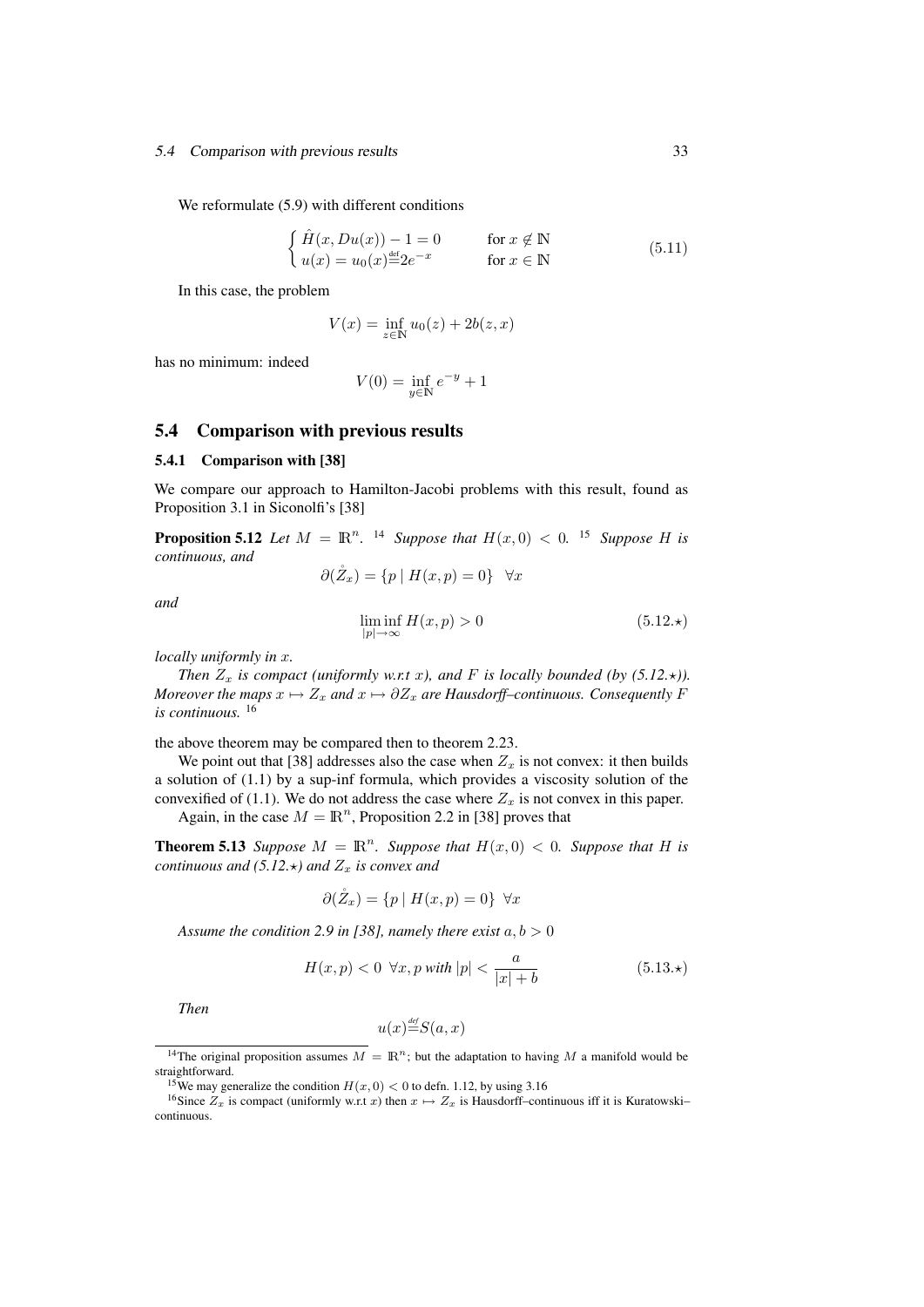*is the unique viscosity solution of*  $H(x, du(x)) = 0$  *(for*  $x \neq 0$ *) in the class of continuous functions*  $v : M \to \mathbb{R}$  *such that* 

$$
\liminf_{|x| \to \infty} v(x) = \infty \tag{5.13. \star \star}
$$

*and*  $v(0) = 0$ *.* 

We now understand that  $(5.13.*)$  is a "completeness condition", since it implies that the space  $(M, b)$  (defined with  $u = 0$ ) is complete. Indeed the condition (5.13. $\star$ ) is equivalent to: there exist  $a, b > 0$ 

$$
L(x,v) \ge \frac{a|v|}{|x|+b} \tag{5.14}
$$

(that is the condition 1.7 in [38]).

In this paper we have shown that, indeed, a completeness assumption is fundamental to achieve uniqueness of solution; we have also remarked that, due to the asymmetry of the equation and of the metric, we may distinguish a backward and a forward completeness hypothesis, and that the correct one is the "backward completeness assumption". So our theorem 2.43 clearly generalizes the above theorem.

## 5.4.2 Relation to [31].

We use the variational theorem 2.43 to reconnect to the theory developed in [31].

For convenience of the reader, we redefine some quantities from [31].

Suppose  $(u_0K1)$  holds, namely

( $\mathbf{u}_0$ **K1**) K is a  $C^1$ -regular closed embedded submanifold of M of dimension k with  $0 \le k \le \dim(M) - 1$ , and  $u_0$  is a  $C^1$  real function defined on K. (from 3.1).

We define the set  $O$  as

$$
O^{\text{def}} T K^{\perp u_0} \cap \{H = 0\} =
$$
  
={(x, p) \in T^\* M | x \in K, H(x, p) = 0, \forall v \in T\_x K, p \cdot v = du\_0(x) \cdot v}

(from (3.3)).

We assume that O is a submanifold of  $T^*M$  (see 3.7). We define the *reachable set*

$$
\Omega^{\text{def}} \{ x \in M \mid x = X(s, z, q) \text{ for } s \ge 0, (z, q) \in O \}
$$

(from (3.4)).

We define the *min* solution  $u : \Omega \to \mathbb{R}$  by using the method of characteristics

$$
u(x) \stackrel{\text{def}}{=} \inf_{\begin{cases} t \ge 0, (z,q) \in O \\ \text{s.t. } X(t,z,q) = x \end{cases}} U(t,z,q) + u_0(z) \tag{5.15}
$$

(from (3.5)).

**Proposition 5.16** *Suppose 1.10 and*  $Z_x$  *is strictly convex; suppose there exists a strict subsolution such that*  $u < u_0$  *and* (MCu-) *holds* (*or any other equivalent condition from 2.34 and 3.6). Then*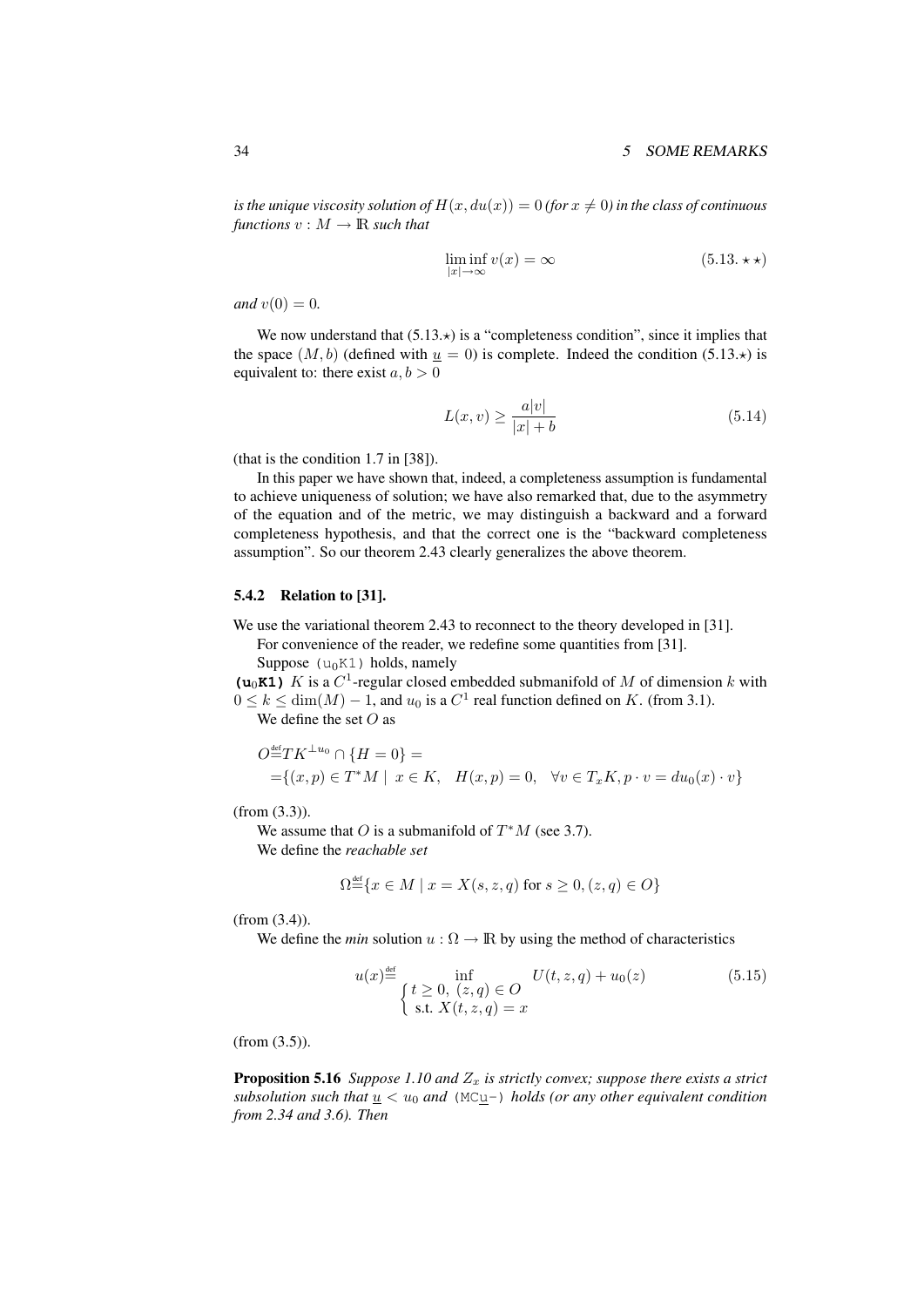- 5.4 Comparison with previous results 35
	- *the reachable set*  $\Omega$  *covers all*  $M$ *; that is, given*  $x \in M$ *, there always exists a characteristic* X *such that*  $x = X(t, z, q)$  *and*  $(z, q) \in O$
	- *the value function* V *coincides with the* min *solution* u
	- *this condition (from (3.7)) holds:*

**(OXUp)** if C is a compact subset of M,  $a \in \mathbb{R}$ , then

$$
\{(t, y) \in \mathbb{R}^+ \times O \mid X(t, y) \in C, (U(t, y) + u_0(z)) \le a\} \text{ is compact. (5.16.})
$$

*Then the infimum in (5.15) is a minimum.*

#### 5.4.3 Comparison with [30]

We show how this paper naturally follows and generalizes the paper [30]. We assume (Hnd) and 1.10, and that  $Z<sub>x</sub>$  is strictly convex for all x.

Consider the conditions that were introduced in [30]:

- **(MC)**  $((M, H)$  *is characteristically complete*) we can solve (3.2) for all times, that is, we have a flow  $(X, P) : \mathbb{R} \times T^*M \to T^*M$  whenever the initial conditions  $X(0) = z, P(0) = q$  satisfy  $H(z, q) = 0$ .
- (G<u>u</u>) there exists a strict subsolution <u>u</u> and constants  $c' > c > 0$  such that

$$
c' \ge \frac{d}{dt}U - \frac{d}{dt}(\underline{u}(X)) \ge c
$$

for any characteristic  $(X, P, U)$  (such that  $H(X, P) = 0$ ), that is,

$$
c' \geq (p - d\underline{u}(x)) \cdot \frac{\partial}{\partial p} H(x, p) \geq c
$$

for all  $(x, p) \in T^*M$  such that  $H(x, p) = 0$ .

These conditions were used in [30], were it was proven that they imply existence and uniqueness of the viscosity solution.

We show a sequence of simple implications that involve these conditions.

**Proposition 5.17** • *suppose that*  $Z_x$  *is strictly convex; take any*  $x \in M$ *, and* p *in the border of*  $Z_x$ *, that is,*  $H(x,p) = 0$ *; let*  $T_p Z_x \subset T_x^* M$  *be the hyperplane tangent to*  $Z_x$  *in the point p: this hyperplane intersects*  $Z_x$  *only in the boundary,* and it is perpendicular to  $\frac{\partial}{\partial p}H(x,p)$  *(see fig. 3); whereas the point*  $(x,d\underline{u}(x))$  is *contained in the internal part of*  $Z_x$ *; then, we obtain that* 

$$
(p - d\underline{u}(x)) \cdot \frac{\partial}{\partial p} H(x, p) > 0 \tag{5.17.}\star
$$

*The above reasoning shows that, if* M *is compact and if*  $Z<sub>x</sub>$  *is strictly convex and*  $C^1$ , we obtain that any strict subsolution  $\underline{u}$  satisfies (G<u>u</u>)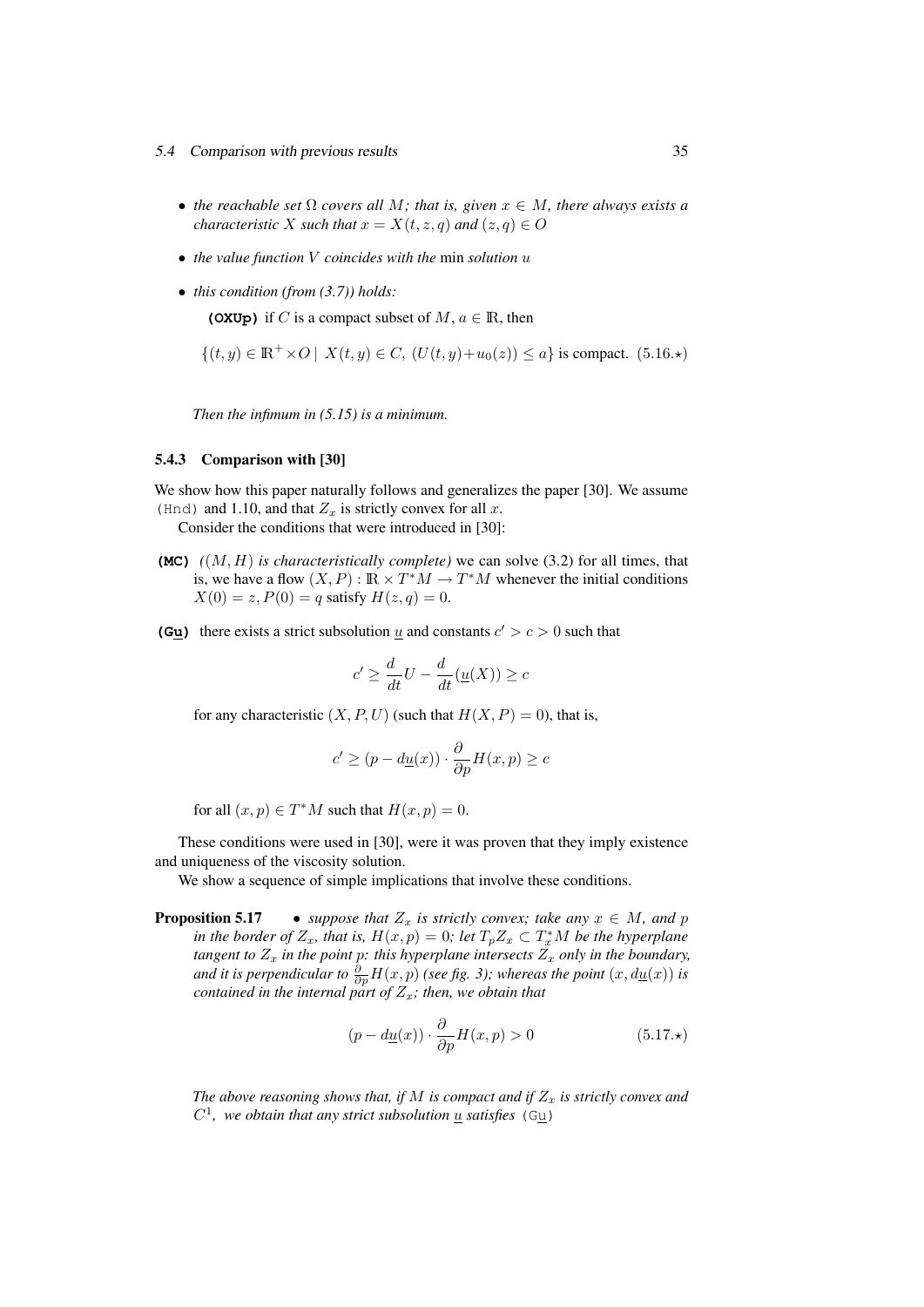#### 36 A KURATOWSKI CONVERGENCE



Figure 3: condition  $(Gu)$ 

• *the conditions* (G<sub>U</sub>, MC) *readily imply* (MC<sub>U</sub>): *indeed,* (MC) *says that*  $t^+$  =  $\infty, t^- = -\infty$ *, and* (Gu) *implies*,

$$
c't \ge U(t, z, q) - \underline{u}(X(t, z, q)) - (U(0, z, q) - \underline{u}(X(0, z, q))) =
$$
  
= 
$$
\int_0^t (P(t, z, q) - d\underline{u}(X(t, z, q))) \cdot \frac{\partial}{\partial p} H(X, P) \ge ct
$$

*so that*

$$
c't \ge U(t, z, q) - \underline{u}(X(t, z, q)) \ge ct
$$

The last point shows that the hypotheses (MCu) generalizes the conditions (Gu, MC): then the results in this paper generalize the results in [30].

# A Kuratowski convergence

We review definition and results regarding the Kuratowski convergence, for convenience of the reader. We will use many concepts of general topology, as defined in Kelley [19]. Let in the following Y be a Hausdorff<sup>17</sup> topological space.

**Definition A.1 (Kuratowski convergence [23])** *Let*  $(A_n)_{n\in\mathbb{N}}$  *be a sequence of subsets of* Y. We define the *lower Kuratowski limit* lim  $\inf_{n\to\infty} A_n$  of  $(A_n)_n$ 

- $\liminf_{n\to\infty} A_n$  *is the set of*  $y \in Y$  *such that any neighborhood of y meets eventually all of the*  $A_n$ *.*
- *(If the topology of* Y *is characterized by converging sequences:*<sup>18</sup>*) Equivalently* lim inf $_{n\to\infty}$   $A_n$  *is the set of all possible limits of sequences*  $y_n$  *with*  $y_n \in A_n$ *.*
- *(If*  $(Y, d')$  *is a metric space:) Equivalently* lim  $\inf_{n\to\infty} A_n$  *is*

$$
\liminf_{n \to \infty} A_n \stackrel{\text{\tiny def}}{=} \bigcap_{\delta > 0} \bigcup_{m \in \mathbb{N}} \bigcap_{n \ge m} (A_n^{\delta})
$$

*where*

$$
A_n^{\delta} \stackrel{\text{\tiny def}}{=} \{ x \mid d'(x, A) < \delta \}
$$

*is the fattened of*  $A_n$ *.* 

<sup>17</sup>also known as *"T2"* or *"separated"* space; see [19], ch. 2

<sup>18</sup>such is the case when Y satisfies *"the first countability axiom"*: see [19], ch. 2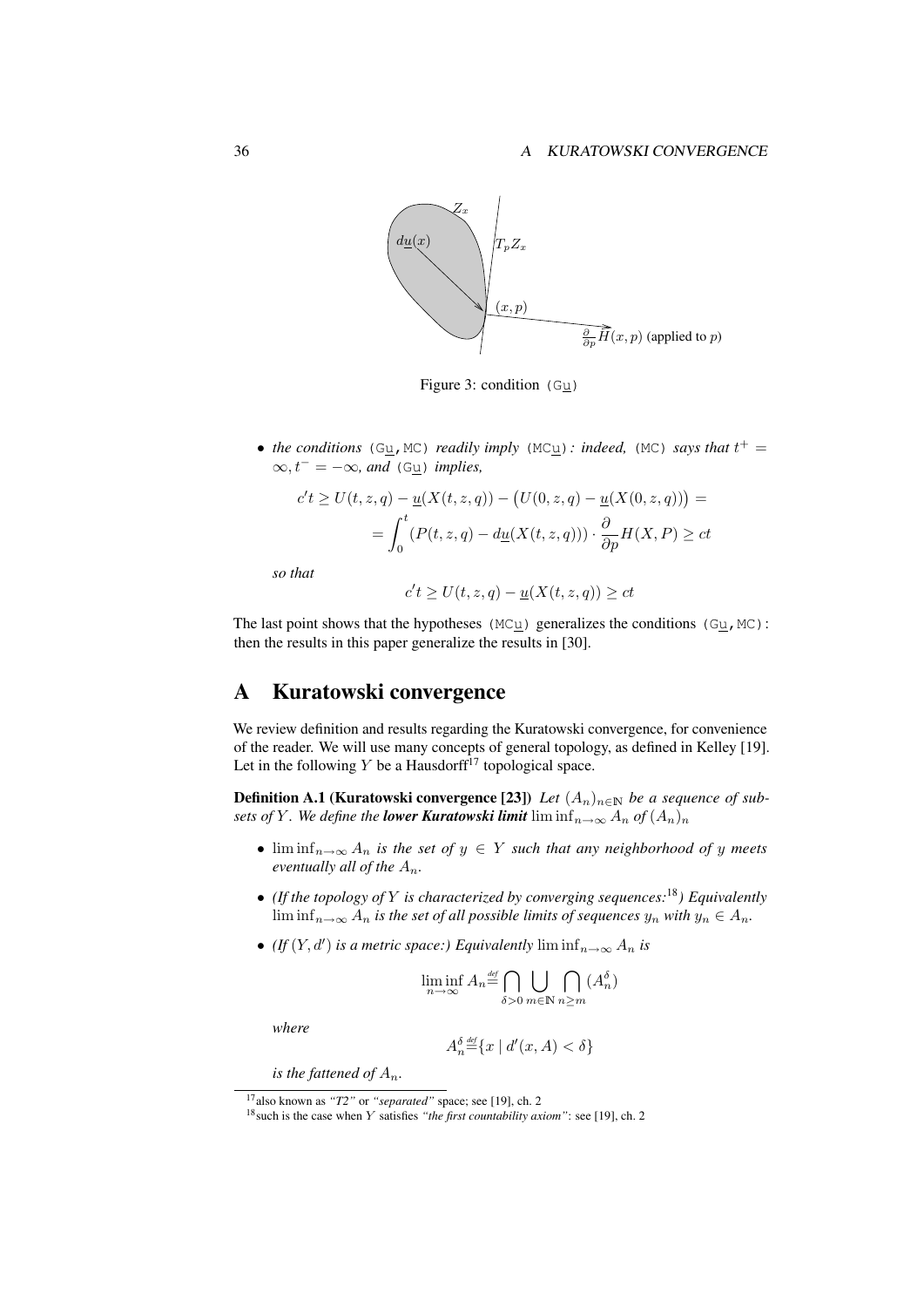*If*  $(Y, |\cdot|)$  *is a normed vector space, then in particular* 

$$
A_n^{\delta} = A_n + B_{\delta} \stackrel{\text{def}}{=} \{ y + z \mid y \in A_n, z \in B_{\delta} \} = \{ x \mid \exists y \in A_n, |x - y| < \delta \}
$$

*where*  $B_{\delta} \equiv \{z \mid |z| < \delta\}$  *is the ball centered in 0 of radious*  $\delta > 0$ *. The upper Kuratowski limit*  $\limsup_{n\to\infty} A_n$  *of*  $(A_n)_n$  *is* 

- *the set of all points* y ∈ Y *such that any neighborhood of* y *meets frequently all of the*  $A_n$ .
- *Equivalently it is the set of all possible limits of sequences*  $y_m$  *with*  $y_m \in A_n$  *for some*  $n \geq m$ *.*
- *Equivalently it is*

$$
\limsup_{n \to \infty} A_n \stackrel{\text{\tiny def}}{=} \bigcap_{\delta > 0} \bigcap_{m \in \mathbb{N}} \bigcup_{n \ge m} (A_n^{\delta})
$$

*In general,*

$$
\liminf_{n \to \infty} A_n \subset \limsup_{n \to \infty} A_n
$$

*We will say that*  $\lim_{n\to\infty} A_n = A$  *in the Kuratowski sense if* 

$$
\liminf_{n \to \infty} A_n = \limsup_{n \to \infty} A_n = A
$$

Other equivalent conditions for the case when  $Y = \mathbb{R}^n$  may be found in ch. 4 in Rockafellar-Wets's [36].

The Kuratowski convergence enjoys many useful properties

## **Proposition A.2** *Let*  $A, A_n \subset Y$ *.*

- $\liminf_{n\to\infty} A_n$  *and*  $\limsup_{n\to\infty} A_n$  *are closed.*
- *(Locality). For any*  $V \subset Y$  *open, we have*

$$
V \cap \limsup_{n \to \infty} (A_n \cap V) = V \cap (\limsup_{n \to \infty} A_n)
$$
  
\n
$$
V \cap \liminf_{n \to \infty} (A_n \cap V) = V \cap (\liminf_{n \to \infty} A_n)
$$
  
\n
$$
(A.2.*)
$$

• *(Convexity). If* Y *is a topological vector space and all* A<sup>n</sup> *are convex, then* lim inf A<sup>n</sup> *is convex.*

We moreover prove

Proposition A.3 (Equicompactness.) *Suppose that* Y *is connected. Choose a sequence*  $A_n \subset Y$ *. Suppose all*  $A_n$  *are connected,*  $\liminf_{n\to\infty} A_n$  *is non-empty, and* 

$$
A^{\text{def}}_{=}\limsup_{n\to\infty}A_n
$$

*is compact.*

*Then*  $(A_n)_n$  *is* eventually equicompact: for any  $K \subset Y$  *compact such that*  $A \subset K$ ,  $(K$  *is the internal part of*  $K$ *) then*  $A_n \subset K$  *eventually in*  $n$ <sup>19</sup>

<sup>&</sup>lt;sup>19</sup>that is, there exists  $N \in \mathbb{N}$ , such that  $A_n \subset K \forall n > N$ .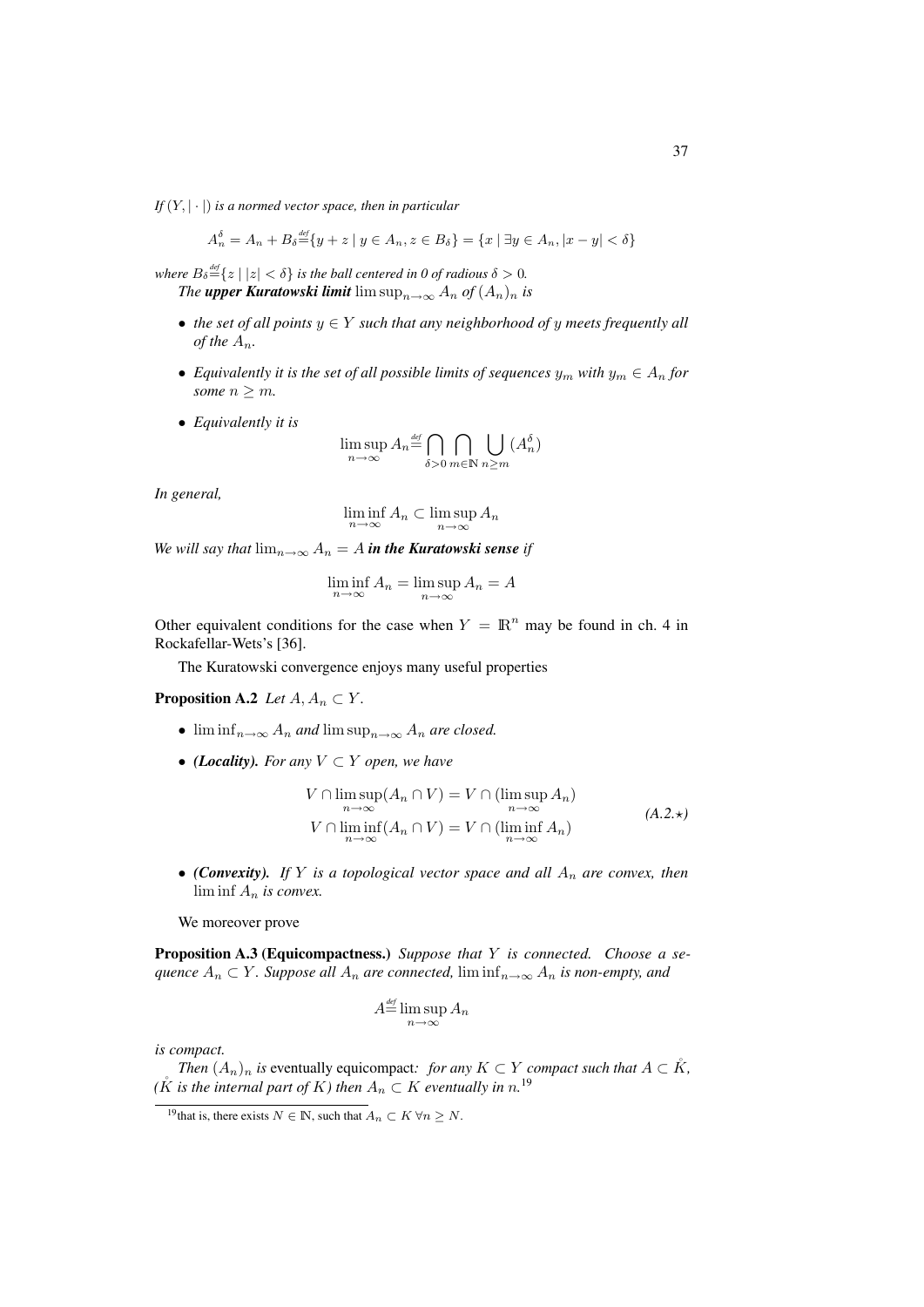*Proof.* A proof may be found in prop. 3 in Salinetti–Wets [37], for the case when Y is a finite dimensional normed vector space. The general proof is similar.  $\Box$ 

Remark A.4 *The above proposition is tricky*20*: it is easy to mistakenly state it using wrong hypotheses. For example, it is not possible to replace the condition* "lim  $\inf_{n\to\infty} A_n$ is non-empty" *by the condition* "lim  $\sup_{n\to\infty} A_n$  is non-empty", (as is done in cor. 4.12 *in [36]). This is clearly shown by this example: let*  $A_n \subset \mathbb{R}$  *be defined by* 

$$
A_n \stackrel{\text{\tiny def}}{=} \begin{cases} \{0\} & \text{for } n \text{ even} \\ \{n\} & \text{for } n \text{ odd} \end{cases}
$$

*then each*  $A_n$  *is connected,*  $\liminf_{n\to\infty} A_n = \emptyset$  *while*  $\limsup_{n\to\infty} A_n = \{0\}$  *is nonempty and compact; but the sequence*  $A_n$  *is not equicompact. (This is a very important remark: basilar proofs in this paper depend on the above proposition.)*

We will moreover need to relate the Kuratowski convergence to the convergence of support functions; we state a well known result

**Proposition A.5** *Suppose* Y *is a finite dimensional normed vector space and*  $A, A_n \subset$ *Y* are convex and A is compact and non-empty; let  $F_A: Y^* \to \overline{\mathbb{R}}$ ,

$$
F_A(v) \stackrel{\text{\tiny def}}{=} \sup\{p \cdot v \mid p \in A\}
$$

be the support function of  $A$ , and similarly  $F_{A_n}$  of  $A_n$ ; then the following are equivalent

- *i.*  $A_n \to A$  *in the Kuratowski sense*
- *ii.*  $F_{A_n} \to F_A$  *locally uniformly*
- *iii.*  $F_{A_n} \to F_A$  *pointwise.*<sup>21</sup>

*The proof is based on adapting Theorem. 3.1 in Mosco [33] (that is stated in a generical reflexive Banach space) to a finite dimensional case.*

In this paper, things will be slightly more complicated, since we will use *fiberwise support functions*; we discuss the result in in the following section, where we will moreover split the above in a l.s.c. statement A.15 and a u.s.c. statement A.16.

The compactness hypothesis in the above is important: we present a counterexample (derived from the similar example  $5.2$  in Löhne–Zălinescu  $[26]$ )

**Example A.6** Let  $A : \mathbb{R} \to \mathcal{P} \mathbb{R}^2$  be defined by

$$
A_{\theta} \stackrel{\text{\tiny def}}{=} \{ (x_1, x_2) \in \mathbb{R}^2 \mid x_1 \cos \theta = x_2 \sin \theta \}
$$

*(*A<sup>θ</sup> *is a line passing through 0 with angle* θ *w.r.t the vertical axis). Then for the support function we have*

$$
F_{A_{\theta}}(v_1, v_2) \stackrel{\text{\tiny def}}{=} \begin{cases} 0 & \text{if } v_2 \cos \theta = -v_1 \sin \theta \\ +\infty & \text{if not} \end{cases}
$$

*The function*

$$
(\theta, v_1, v_2) \mapsto F_{A_{\theta}}(v_1, v_2)
$$

*is l.s.c.* in  $\mathbb{R}^3$  but is not continuous.

<sup>&</sup>lt;sup>20</sup>and indeed it fouled the author in a preliminary draft version of this paper

<sup>&</sup>lt;sup>21</sup> pointwise convergence of support functions is known as *scalar convergence* of  $A_n$  to  $A$ .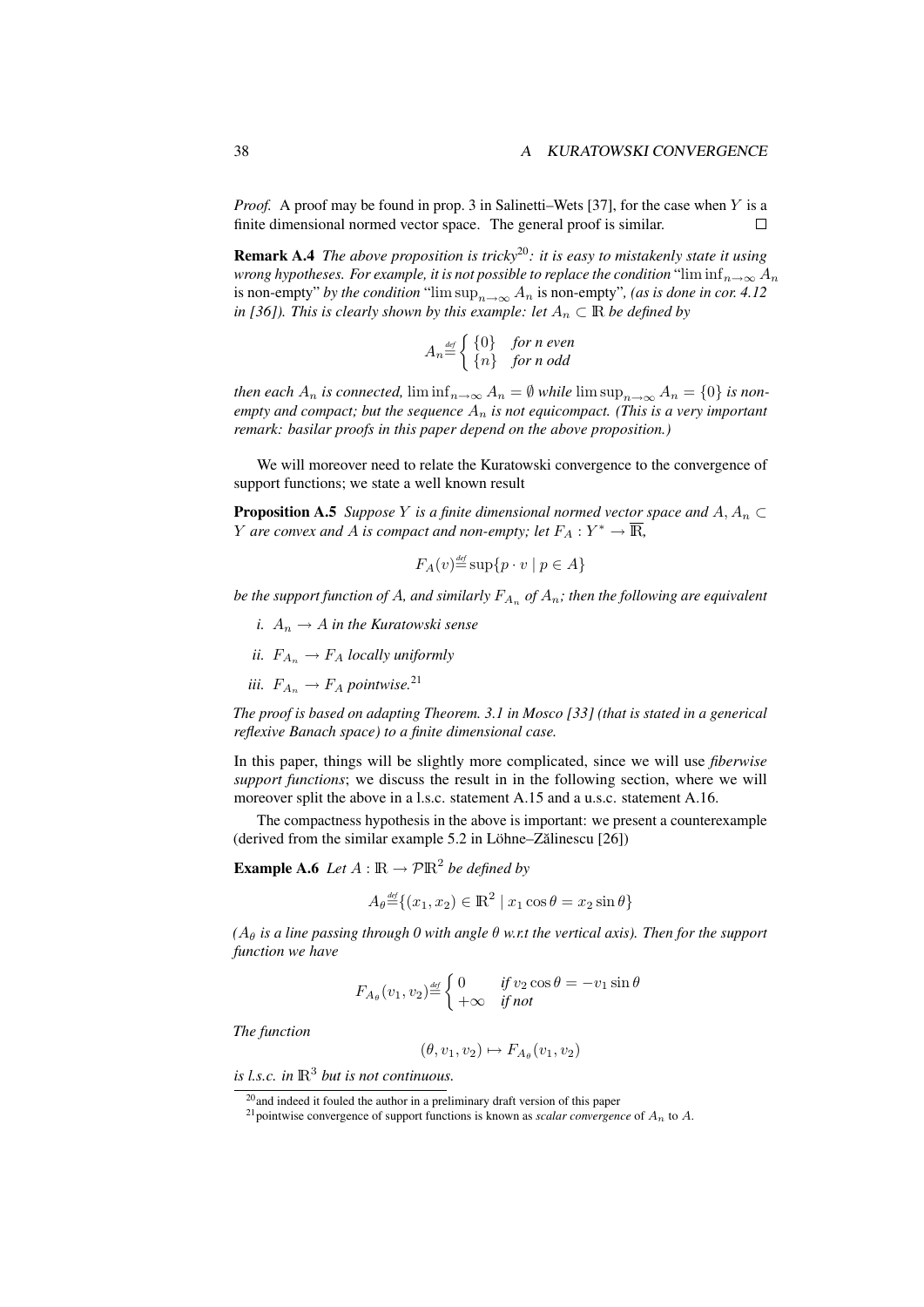$\S A.i$  ... on maps 39

## $\delta$ A.i .. on maps

Let then  $X$  be a Hausdorff topological space; we extend the above notions to maps  $A: X \rightarrow \mathcal{P}Y$ :

**Definition A.7** *We define the lower Kuratowski limit* lim  $\inf_{x\to\overline{x}} A_x$  *as the set of*  $y \in Y$ *such that*

$$
\forall V \ni y, \exists U \ni \overline{x}, \forall x \in U, x \neq \overline{x}, A_x \cap V \neq \emptyset,
$$

*where*  $V \subset Y$  *and*  $U \subset X$  *are open. We define the upper Kuratowski limit lim sup<sub>x→* $\overline{x}$  $A_x$ </sub> *as the set of*  $y \in Y$  *such that* 

$$
\forall V \ni y, \forall U \ni \overline{x}, \exists x \in U, x \neq \overline{x}, A_x \cap V \neq \emptyset,
$$

*We define lower-semi-continuous (and u.s.c.) maps in the Kuratowski sense when the lower Kuratowski limit* lim  $\inf_{x\to\overline{x}} A_x$  *contains*  $A_{\overline{x}}$  *(resp. if* lim  $\sup_{x\to\overline{x}} A_x \subset A_{\overline{x}}$ *); as usual.*

In the following section we further extend the above notion to fiber bundles.

Proposition A.8 *If the topology of* X *and* Y *are characterized by converging sequences (cf. note 18), then equivalently we say that the map*  $A: X \rightarrow PY$  *is lower-semicontinuous in the Kuratowski sense if, for any sequence*  $(x_n)_n \subset X$  *with*  $x_n \neq x$  *and*  $x_n \to x$ , for any  $y \in A$ , there is a sequence  $y_n \in A_{x_n}$  s.t.  $y_n \to y$ ; resp. **upper-semi***continuous in the Kuratowski sense if for any sequence*  $(x_n)_n \subset X$  *with*  $x_n \neq x$  *and*  $x_n \to x$ , for any converging sequence  $y_n \in A_{x_n}$  s.t.  $y_n \to y$ , we have  $y \in A$ .

Remark A.9 *The above is different from the definition presented in [36], where it is not assumed that*  $x_n \neq x$ *; using the definition in [36], it would always hold that* 

$$
\limsup_{x \to \overline{x}} A_x \supset A_{\overline{x}}
$$

*and then some following results would have a different statement.*

## §A.ii .. on fiber bundles

We assume, for sake of ease, that X satisfies *"the first countability axiom"*. Suppose that  $Y$  is a finite dimensional normable vector space; suppose that  $N$  is a fiber bundle with fiber Y, and  $\pi : N \to X$  be the projection; let  $N_x = \pi^{-1}(x)$  be the fiber. N is equipped with an atlas of *fiberwise* local coordinates that are defined, for any  $x \in U$ , by a small open  $U \subset X$  containing x, and by an homeomorphism

$$
\phi: U \times Y \to \pi^{-1}(U) \tag{A.10}
$$

such that (for all  $x \in U$ )  $\phi(x, \cdot)$  is a linear isomorphism between  $\{x\} \times Y$  and  $N_{\phi(x)}$ .

We extend the above definitions on Kuratowski limits, to maps into the fiber bundle N, using these local coordinates (this is OK in view of  $(A.2, \star)$ ).

Definition A.11 (Slicing & graph) *If* B *is a subset of* N*, we will slice it to define the map*

$$
x\mapsto B_x{\overset{\text{\tiny def}}{=}} N_x\cap B
$$

*Conversely, if we consider* fiberwise maps  $x \mapsto A_x$  *such that*  $A_x \subset N_x$  *is not empty*; *we associate to any such map its graph*

$$
A^{\text{def}}_{x} \bigcup_{x} A_{x}
$$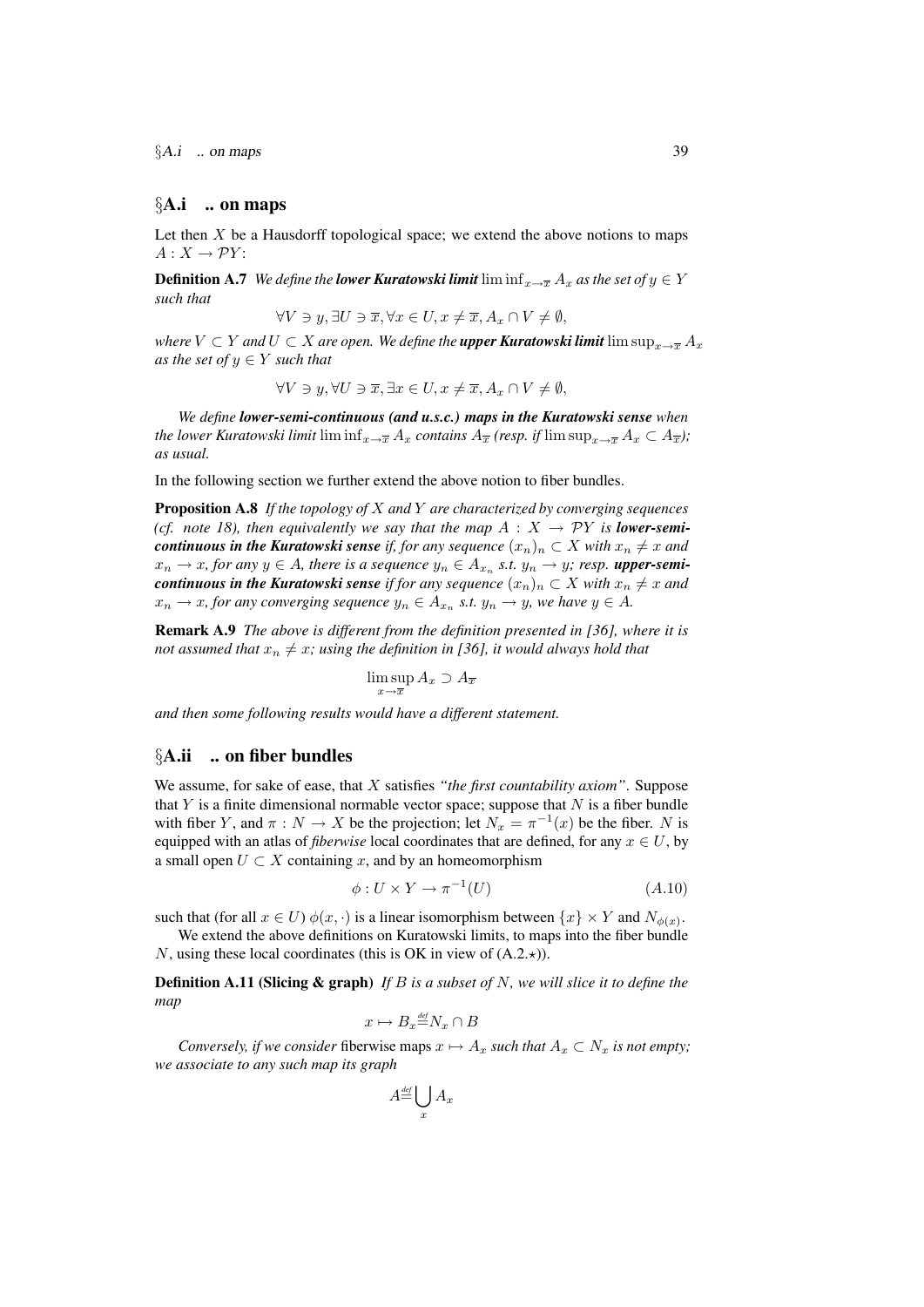For example in section 2.2, we considered maps  $x \mapsto A_x$  from M to  $N = T^*M$ , with  $A_x \,\subset T_x^*M$ , then we will for simplicity define the graph as

$$
A^{\text{def}} \{(x, p) \in T^*M \mid p \in A_x \}.
$$

**Lemma A.12** *Choose*  $A \subset N$ *, let*  $A_x$  *be the slicing of* A*. If* A *is closed, then*  $x \mapsto A_x$ *is upper-semi-continuous. Viceversa if every slice*  $A_x$  *is closed, and the map*  $x \mapsto A_x$  *is upper-semi-continuous in the Kuratowski sense, then* A *is closed.*

*Proof.* Fix  $x \in X$ . Pull back  $x \mapsto A_x$  to a map  $U \to Y$  (using local coordinates  $\phi$ around x), that we call  $\tilde{A}_x$ .

Choose  $x_n \to x$  in X. Choose any  $y \in \limsup_{n \to \infty} \tilde{A}_{x_n}$ : then there is a sequence  $y_n$  with  $y_n \in \tilde{A}_{x_{m(n)}}$  for some  $m(n) \geq n$ , such that  $y_n \to y$ . From  $\phi(x_{m(n)}, y_n) \in A$ then  $\phi(x, y) \in A$ : so  $y \in \tilde{A}_x$ .

Viceversa, let  $z_n$  be a sequence in A converging to a  $z \in N$ ; we write it in local coordinates as  $(x_n, y_n) \rightarrow (x, y)$ ; if  $x_n = x$  eventually, we use the fact that  $A_x$  is closed; otherwise by  $x_n \to x$  we know that  $y \in \limsup_{n \to \infty} \tilde{A}_{x_n} \subset \tilde{A}_x$ , that is,  $z \in A$ .  $\Box$ 

**Lemma A.13** *Suppose*  $A \subset N$  *is open; let*  $A_x$  *be the slicing of*  $A$ *: then the map*  $x \mapsto A_x$  *is lower-semi-continuous in the Kuratowski sense.* 

*Proof.* Fix  $x \in X$ . Pull back  $x \mapsto A_x$  to a map  $U \to Y$  (using local coordinates  $\phi$ around x), that we call  $\tilde{A}_x$ . Choose  $y \in \tilde{A}_x$ . Choose any  $x_n \to x$ : then eventually  $\phi(x_n, y) \in A$ , that is  $y \in \tilde{A}_{x_n}$ . Then  $y \in \liminf_{n \to \infty} \tilde{A}_{x_n}$ .

(Note that there is no "viceversa" part in this lemma — as simple examples can show).

## §A.iii Dual of a set map

Suppose moreover that  $N^*$  is the dual bundle of N, that is,  $\pi^* : N^* \to X$  and  $N_x^* \equiv (\pi^*)^{-1}(\lbrace x \rbrace)$  is isomorphic to  $Y^*$ .

We consider *fiberwise maps*  $x \mapsto A_x$  with  $A_x \subset N_x^*$ ; we suppose that any  $A_x$  is non empty. We define the *fiberwise support function*

$$
F: N \to (-\infty, \infty]
$$

so that  $F(x, \cdot)$  is the support function of the set  $A_x$ : in local coordinates,

$$
F(x, v) \stackrel{\text{def}}{=} \sup \{ p \cdot v \mid p \in A_x \} . \tag{A.14}
$$

**Lemma A.15** If the map  $x \mapsto A_x$  is lower-semi-continuous in the Kuratowski sense, *then* F *is lower-semi-continuous.*

*Proof.* Fix  $x \in X$ . Pull back  $x \mapsto A_x$  to a map  $U \to Y^*$  (using fiberwise local coordinates  $\phi$  in a neighbourhood U around x). Similarly, pull back F in local coordinates.

Fix x, v, and choose any  $r < F(x, v)$ . Choose sequences such that  $v_n \to v$  and  $x_n \to x$ . Choose p such that  $p \in A_x$  and  $r < p \cdot v \leq F(x, v)$ .

Since  $x \mapsto A_x$  is l.s.c., there is a sequence  $p_n \in A_{x_n}$  such that  $p_n \to p$ . So

$$
F(x_n, v_n) \ge p_n \cdot v_n \to p \cdot v \ge r
$$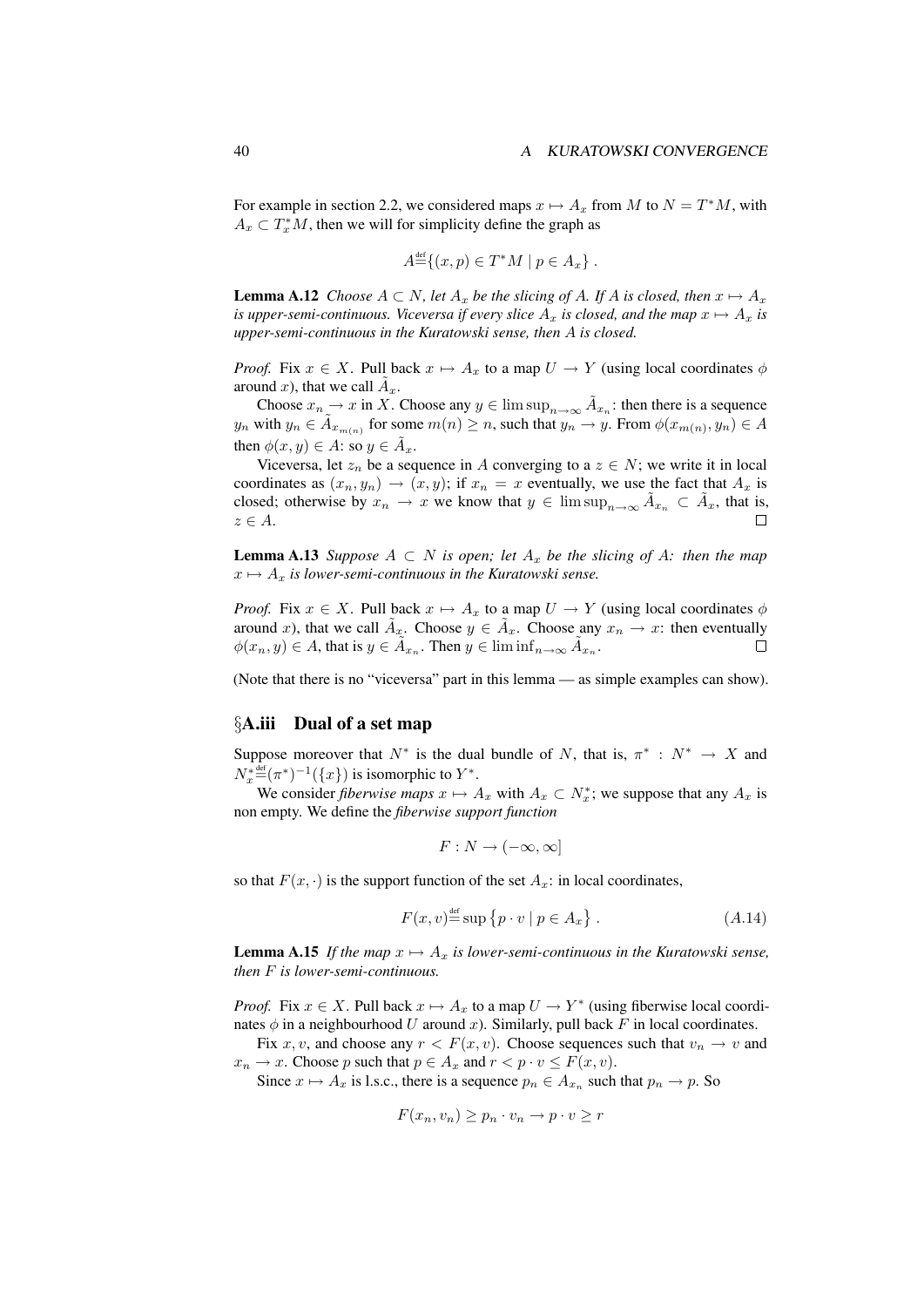#### CONTENTS 41

and then

$$
\liminf_{n \to \infty} F(x_n, v_n) \ge F(x, v)
$$

by arbitrariness of r.

**Lemma A.16** *Fix*  $\overline{x} \in X$ *. If the map*  $x \mapsto A_x$  *is upper-semi-continuous in the Kuratowski sense at*  $\overline{x}$ *, any*  $A_x$  *is connected,* lim inf $x \rightarrow \overline{x}$   $A_x$  *is non-empty, and*  $A_{\overline{x}}$  *is compact, then for any fixed*  $\overline{z}$  *with*  $\pi^*(\overline{z}) = \overline{x}$ , *F is locally bounded and upper-semi-continuous at* z*.*

*Proof.* We again work in local coordinates. Suppose  $A_{\overline{x}}$  is compact: by A.3 there is a neighbourhood U of  $\overline{x}$  and a K compact such that  $A_x \subset K$  for all  $x \in U$ . Fix  $\overline{v}$ , and V a compact neighbourhood of  $\overline{v}$  in Y: then  $|F(x, v)|$  is bounded in a neighbourhood  $U \times V$  of  $\overline{z} = (\overline{x}, \overline{v})$  (by  $\sup\{|p \cdot v|, p \in K, v \in V\}$ ).

Choose sequences in V and U, such that  $v_n \to \overline{v}$  and  $x_n \to \overline{x}$ , and suppose, without loss of generality, that the sequence  $F(x_n, v_n)$  is increasing.

Choose  $p_n \in A_{x_n}$  such that

$$
\lim_n F(x_n, v_n) = \lim_n p_n \cdot v_n
$$

On the other hand,  $p_n \in K$  so we may extract a subsequence  $p_{n_m}$  converging to a limit point q: we have that  $q \in \limsup_m A_{n_m} \subset A_x$  and then

$$
F(x, v) \ge q \cdot v = \lim_{m} p_{n_m} \cdot v_{n_m} = \lim_{n} F(x_n, v_n)
$$

$$
\qquad \qquad \Box
$$

## **Contents**

| 1 |               | <b>Introduction</b>                                                              | 1              |
|---|---------------|----------------------------------------------------------------------------------|----------------|
|   | 1.1           |                                                                                  | $\mathfrak{D}$ |
|   | $1.2^{\circ}$ | The eikonal equation as a general model                                          | $\mathfrak{D}$ |
|   |               | the eikonal equation $\ldots \ldots \ldots \ldots \ldots \ldots \ldots$<br>1.2.1 | $\mathfrak{D}$ |
|   |               | 1.2.2                                                                            | $\overline{4}$ |
| 2 |               | <b>Convex Hamilton-Jacobi equation</b>                                           | 5              |
|   | 2.1           | Viscosity solutions on manifolds $\dots \dots \dots \dots \dots \dots \dots$     | 6              |
|   | 2.2           |                                                                                  | 7              |
|   |               | 2.2.1                                                                            | 8              |
|   |               | Asymmetric distance from Z and $\underline{u}$<br>2.2.2                          | 9              |
|   | 2.3           |                                                                                  | 10             |
|   | 2.4           |                                                                                  | 11             |
|   |               | Finsler metric as asymmetric space<br>2.4.1                                      | 12             |
|   |               | Hopf-Rinow for Hamilton-Jacobi<br>2.4.2                                          | 13             |
|   | $2.5^{\circ}$ |                                                                                  | 13             |
|   |               | 2.5.1                                                                            | 14             |
|   | 2.6           |                                                                                  | 14             |
|   | 2.7           |                                                                                  | 16             |

 $\Box$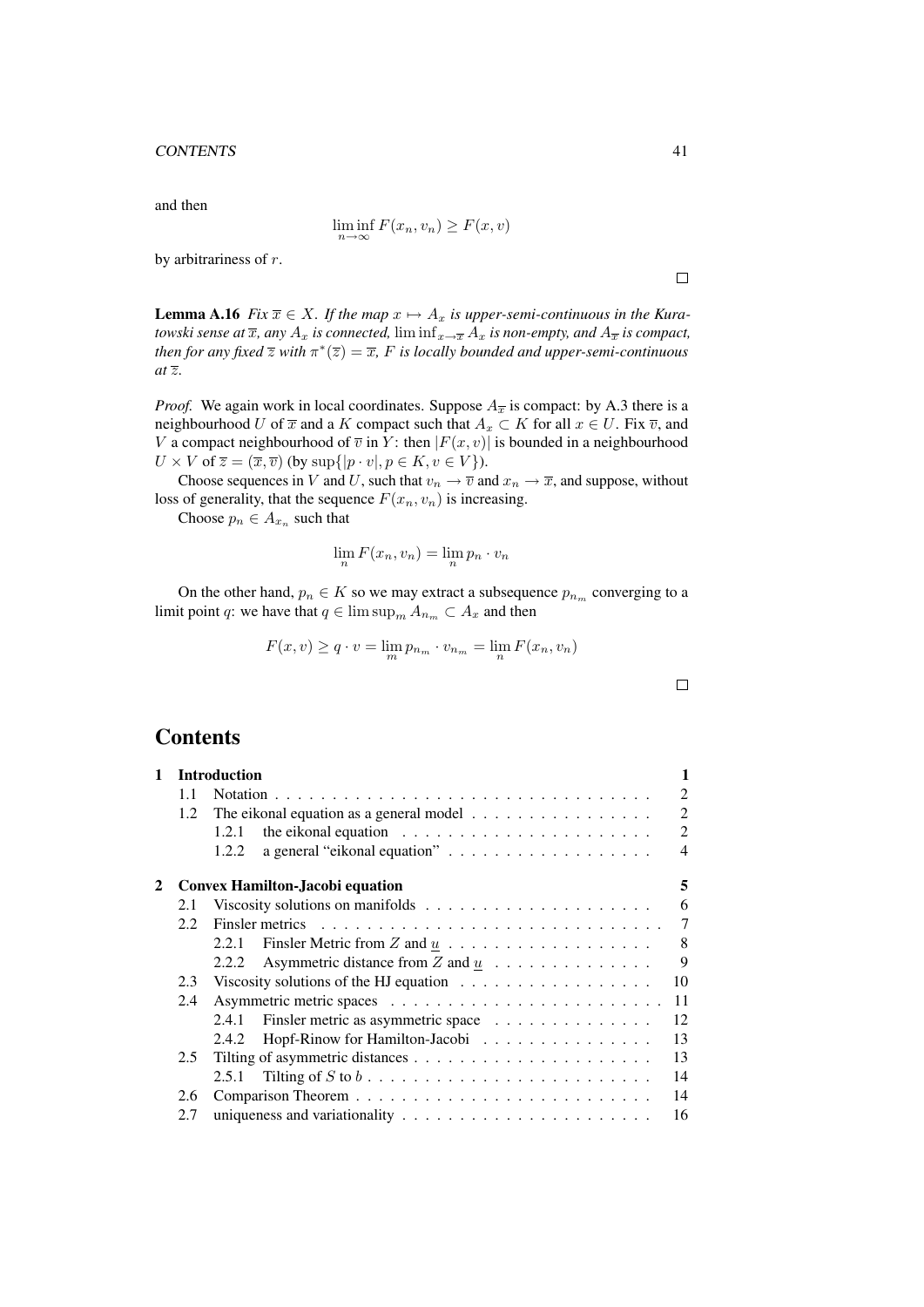#### 42 REFERENCES

| 3            |                        | Strictly convex $C^{1,1}$ Hamilton-Jacobi equation                                                                                     | 17 |  |  |  |  |
|--------------|------------------------|----------------------------------------------------------------------------------------------------------------------------------------|----|--|--|--|--|
|              | 3.1                    |                                                                                                                                        | 17 |  |  |  |  |
|              | 3.2                    | Characteristic-subsolution completeness                                                                                                | 18 |  |  |  |  |
|              | 3.3                    |                                                                                                                                        | 19 |  |  |  |  |
|              | 3.4                    |                                                                                                                                        | 20 |  |  |  |  |
|              | 3.5                    | Equivalence of characteristics of $\hat{H}$ and $H$                                                                                    | 22 |  |  |  |  |
|              | 3.6                    |                                                                                                                                        | 23 |  |  |  |  |
|              | 3.7                    |                                                                                                                                        | 25 |  |  |  |  |
|              | 3.8                    |                                                                                                                                        | 27 |  |  |  |  |
|              | 3.9                    | Hopf-Rinow theorem in weaker Finsler space                                                                                             | 28 |  |  |  |  |
| 4            |                        | Strongly convex $C^2$ Hamilton-Jacobi equation                                                                                         | 28 |  |  |  |  |
| 5            |                        | <b>Some remarks</b>                                                                                                                    | 29 |  |  |  |  |
|              | 5.1                    | the Problem environment $\ldots \ldots \ldots \ldots \ldots \ldots \ldots \ldots$                                                      | 29 |  |  |  |  |
|              | 5.2                    | on the hypothesis $(\exists \underline{u}) \quad \ldots \quad \ldots \quad \ldots \quad \ldots \quad \ldots \quad \ldots \quad \ldots$ | 30 |  |  |  |  |
|              |                        |                                                                                                                                        | 31 |  |  |  |  |
|              | 5.3                    |                                                                                                                                        | 31 |  |  |  |  |
|              |                        | 5.3.1                                                                                                                                  | 31 |  |  |  |  |
|              | 5.4                    |                                                                                                                                        | 33 |  |  |  |  |
|              |                        | 5.4.1                                                                                                                                  | 33 |  |  |  |  |
|              |                        | Relation to [31]. $\ldots \ldots \ldots \ldots \ldots \ldots \ldots \ldots$<br>5.4.2                                                   | 34 |  |  |  |  |
|              |                        | 5.4.3                                                                                                                                  | 35 |  |  |  |  |
| $\mathbf{A}$ | Kuratowski convergence |                                                                                                                                        |    |  |  |  |  |
|              |                        |                                                                                                                                        |    |  |  |  |  |
|              |                        |                                                                                                                                        | 39 |  |  |  |  |
|              |                        |                                                                                                                                        | 40 |  |  |  |  |

# References

- [1] G. Alberti. On the structure of singular sets of convex functions. *Calc. Var.*, 2:17–27, 1994.
- [2] L. Ambrosio, P. Cannarsa, and H. M. Soner. On the propagation of singularities of semi–convex functions. *Ann. Sc. Norm. Sup. Pisa*, XX (4):597–616, 1993.
- [3] D. Bao, S. S. Chern, and Z. Shen. An introduction to Riemann-Finsler geometry. (October 1, 1999 version).
- [4] M. Bardi and I. Capuzzo Dolcetta. *Optimal control and viscosity solutions of Hamilton-Jacobi-Bellman equations*. Birkhäuser, Boston., 1997.
- [5] H. Busemann. Local metric geometry. *Trans. Amer. Math. Soc.*, 56:200–274, 1944.
- [6] H. Busemann. *Recent syntetic differential geometry*, volume 54 of *Ergebnisse der Mathematik und ihrer Grenzgebiete*. Springer Verlag, 1970.
- [7] Fabio Camilli and Antonio Siconolfi. Maximal subsolutions for a class of degenerate Hamilton-Jacobi problems. *Indiana University Math. J.*, 48, 1999.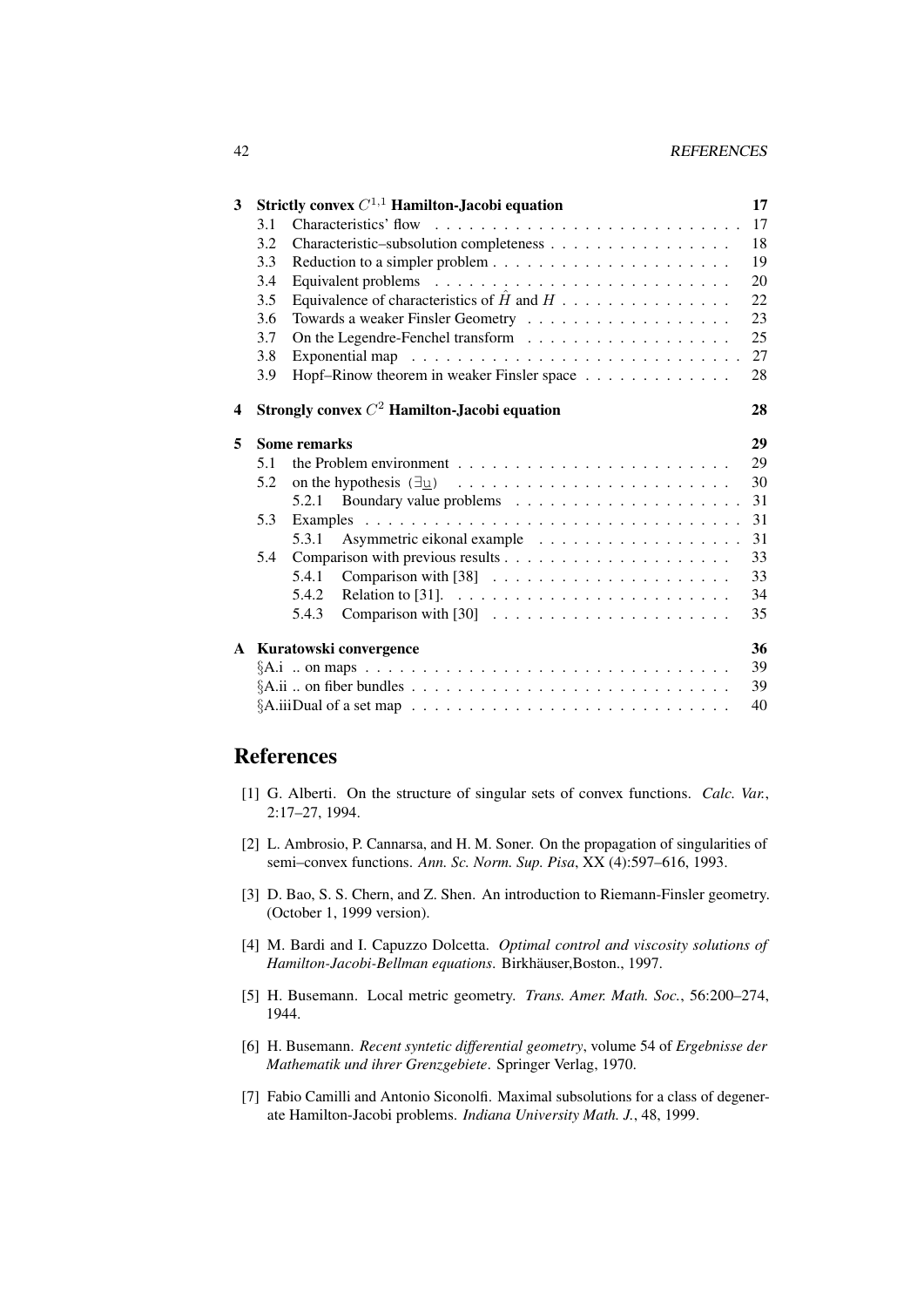- [8] Theodore Djaferis and Irvin Schick, editors. *Advances in System Theory*, Boston, October 1999. Kluwer Academic Publishers.
- [9] Manfredo Perdigão do Carmo. Riemannian Geometry. Birkhäuser, 1992.
- [10] A. Fathi. Weak KAM theorem in Lagrangian dynamics. (Preliminary version, 2 Feb 2001).
- [11] A. Fathi. Théorème KAM faible et théorie de Mather sur les systèmes lagrangiens. *C. R. Acad. Sci. Paris*, (324):1043 1046, 1997.
- [12] A. Fathi and Ezequiel Maderna. Weak KAM theorem on non compact manifolds.
- [13] A. Fathi and A. Siconolfi. PDE aspects of Aubry–Mather theory for quasiconvex Hamiltonians. *Calc. Var.*, 2004.
- [14] W. H. Fleming and H. M. Soner. *Controlled Markov processes and viscosity solutions*. Springer–Verlag, 1993.
- [15] P. Fletcher and W.F.Lindgren. *Quasi-uniform spaces*, volume 77 of *Lecture notes in pure and applied mathematics*. Marcel Dekker, 1982.
- [16] M.R. Hestenes. *Calculus of variations and optimal control theory*. Wiley, New York, 1966.
- [17] M.K.Vamanamurthy I.L.Reilly, P.V.Subrahmanyam. Cauchy sequences in quasipseudo-metric spaces. *Monat.Math.*, 93:127–140, 1982.
- [18] H. Ishii. A simple, direct proof of uniqueness for solutions of the Hamilton–Jacobi equations of eikonal type. *Proc. of the Am. Math. Soc.*, 100(2):247–249, June 1987.
- [19] J. L. Kelley. *General topology*. The university series in higher mathematics. D. Van Nostrand, 1955.
- [20] J. C. Kelly. Bitopological spaces. *Proc. London Math. Soc.*, 13(3):71–89, 1963.
- $[21]$  S. N. Kružhkov. Generalized solutions of the Hamilton–Jacoby equations of eikonal type. *I. Math. USSR Sb.*, 27:406–446, 1975.
- [22] H. P. Kunzi. complete quasi-pseudo-metric spaces. ¨ *Acta Math. Hung.*, 59(1- 2):121–146, 1992.
- [23] K. Kuratowski. *Topologie*. Panstwowe Wydawnictwo Naukowe, Warszawa, 1958.
- [24] YanYan Li and Louis Nirenberg. The distance function to the boundary, Finsler geometry and the singular set of viscosity solutions of some Hamilton-Jacobi equations. *Comm. Pure Appl. Math.*, LVIII, 2005. (first received as a personal communication in June 2003).
- [25] P. L. Lions. *Generalized Solutions of Hamilton–Jacobi Equations*. Pitman, Boston, 1982.
- [26] Andreas Löhne and Constantin Zălinescu. On convergence of closed convex sets. http://www.mathematik.uni-halle.de/reports/sources/2005/05-02report.pdf.